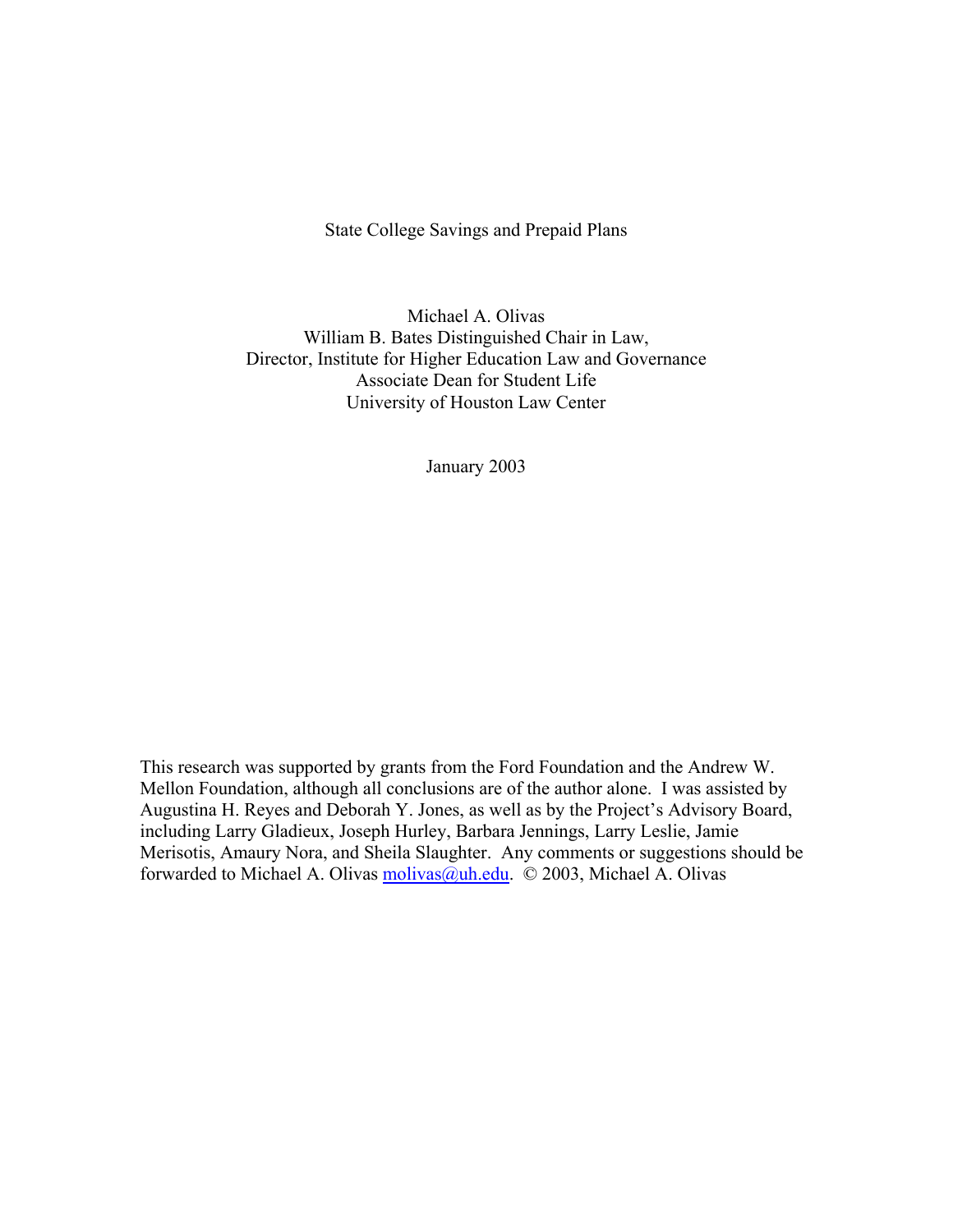### Abstract

 The growth of state prepaid plans and state savings plans (Sec. 529 plans, named after their IRS Code provision) has been nothing short of phenomenal, with several states having billions of dollars in their 529 reserves, and a number of states selling tens of thousands of contracts each year. Florida's prepaid plan is among the nation's premier programs, with over 750,000 beneficiaries and almost \$5 billion in assets. Every state now has a savings plan, and 18 have both a saving plan and prepaid plan. This growth, spurred by generous federal tax legislation, has brought exceptional professionalization into play, with several national financial organizations such as TIAA-CREF, Fidelity, and others providing services to states. The advantageous tax treatment has given rise to many states offering multiple programs with generous provisions and helpful features.

 That said, a number of policy issues have surfaced, including federal tax treatment of the plans, financial viability during unstable economic periods, system complexity that makes it difficult to evaluate plans or comparison-shop, and understanding the proper role of states in a federal financial aid system. For example, a number of states have privatized these programs, setting up shops with turnkey elements. A small number of states have given full faith and credit protection to 529 plans, raising the possibility that a state's general fund resources will be used to bail out losing programs.

 Several issues of state and federal taxation remain unclear, such as how 529 plans "count" in federal aid determination, and why gains on prepaid plans are included in the Expected Family Contribution, while proceeds from savings plans are not included in the EFC. Until Congress extends the 2011 sunset provision, parents or other potential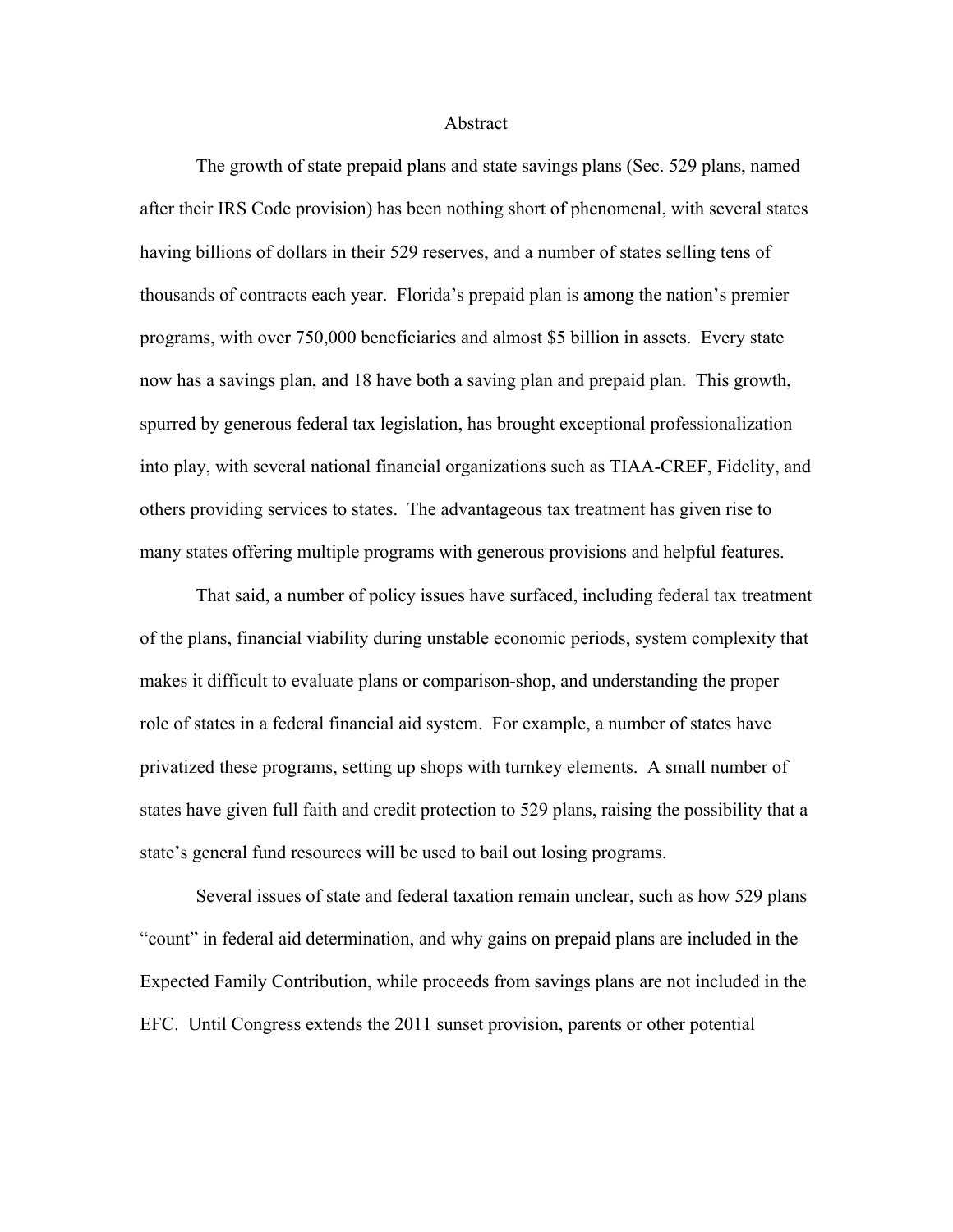purchasers may be reluctant to purchase 529 plans, even though it is likely that Congress will act to extend the tax treatment before that cutoff date.

 Finally, there remain important equity, institutional, and legislative policy implications. Among these are the extent to which these plans exacerbate the gap between the well to do and the financially – needy, the extent to which prepaid plans will distort the admissions process and need-blind financial aid/admissions, and the likelihood that enormously successful 529 plans may restrict needed tuition increases or trade off against legislative appropriation levels. There is evidence to support all these equity concerns. Additional questions that have not been addressed include the extent to which generous tax treatment actually stimulates additional family savings for college, or simply re-directs family investment strategies. At the end of the day, prepaid plans are popular vehicles for the more advantaged, but their success has within it a number of policy concerns that deserve attention by scholars, legislators, and families.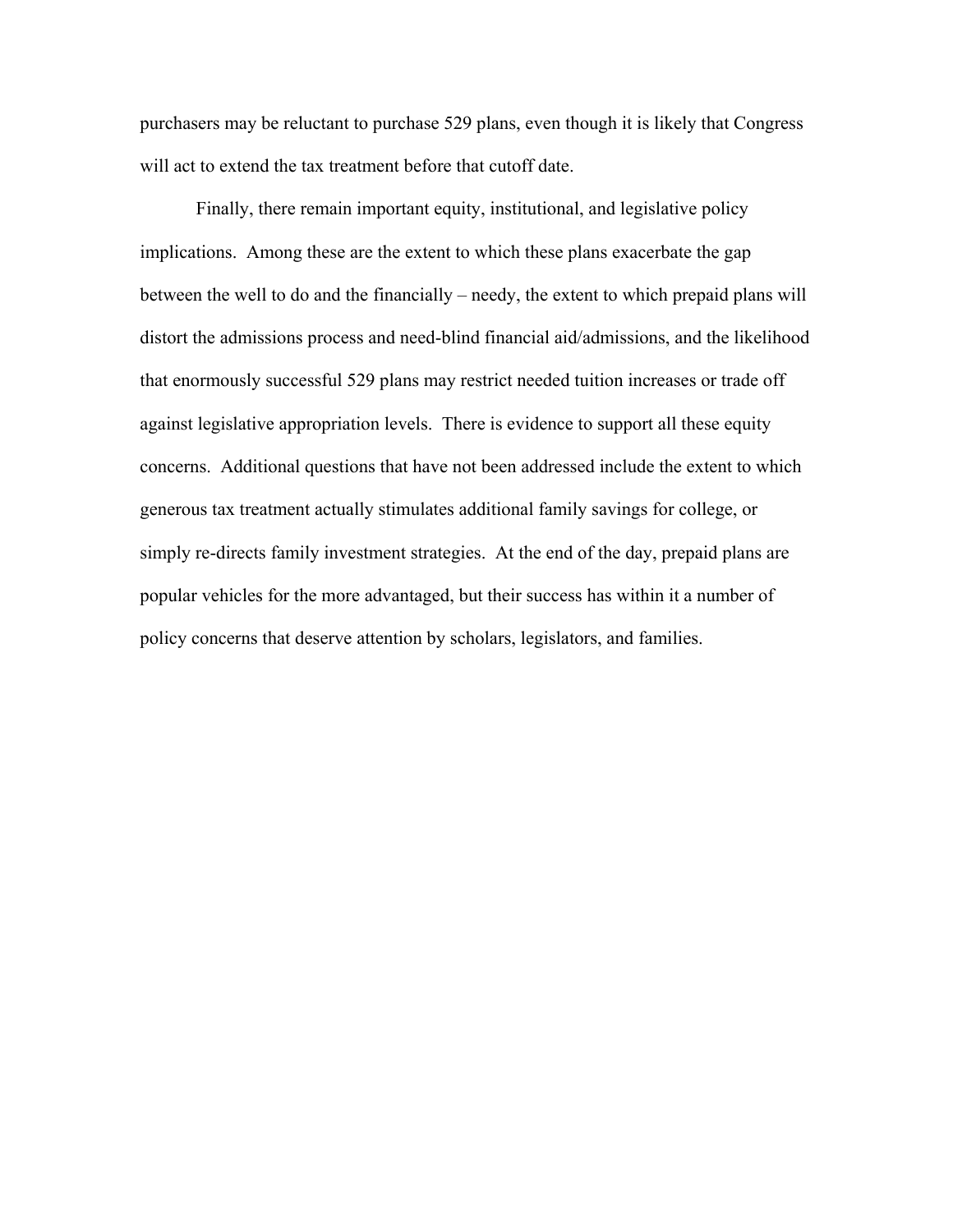# **Table of Contents**

| $\overline{2}$ | Growth of 529 plans                                                          |
|----------------|------------------------------------------------------------------------------|
| $3 - 5$        | The industry has become very professionalized                                |
| 5              | The plans have become more generous, with increased features                 |
| 6              | <b>State Policy Issues</b>                                                   |
| $6 - 7$        | Federal tax treatment problematic                                            |
| $8 - 11$       | Finances and financial stability of the plans                                |
| $11 - 15$      | System complexity                                                            |
| 15-22          | Carving out the proper role of states in a federal financial system ("state- |
|                | ness" of state plan, full faith and credit, residency & reciprocity)         |
| 23-24          | State/federal taxation issues                                                |
| 24-25          | How 529 plans "count" in financial aid                                       |
| 25             | Expiration date for Sunset in 2011                                           |
|                | Conclusion                                                                   |
| 26             | Equity implications                                                          |
| 29             | Institutional implications                                                   |
| 31             | Legislative Implications                                                     |
| 32             | Other concerns: do they stimulate new savings                                |
|                | Partial bibliography                                                         |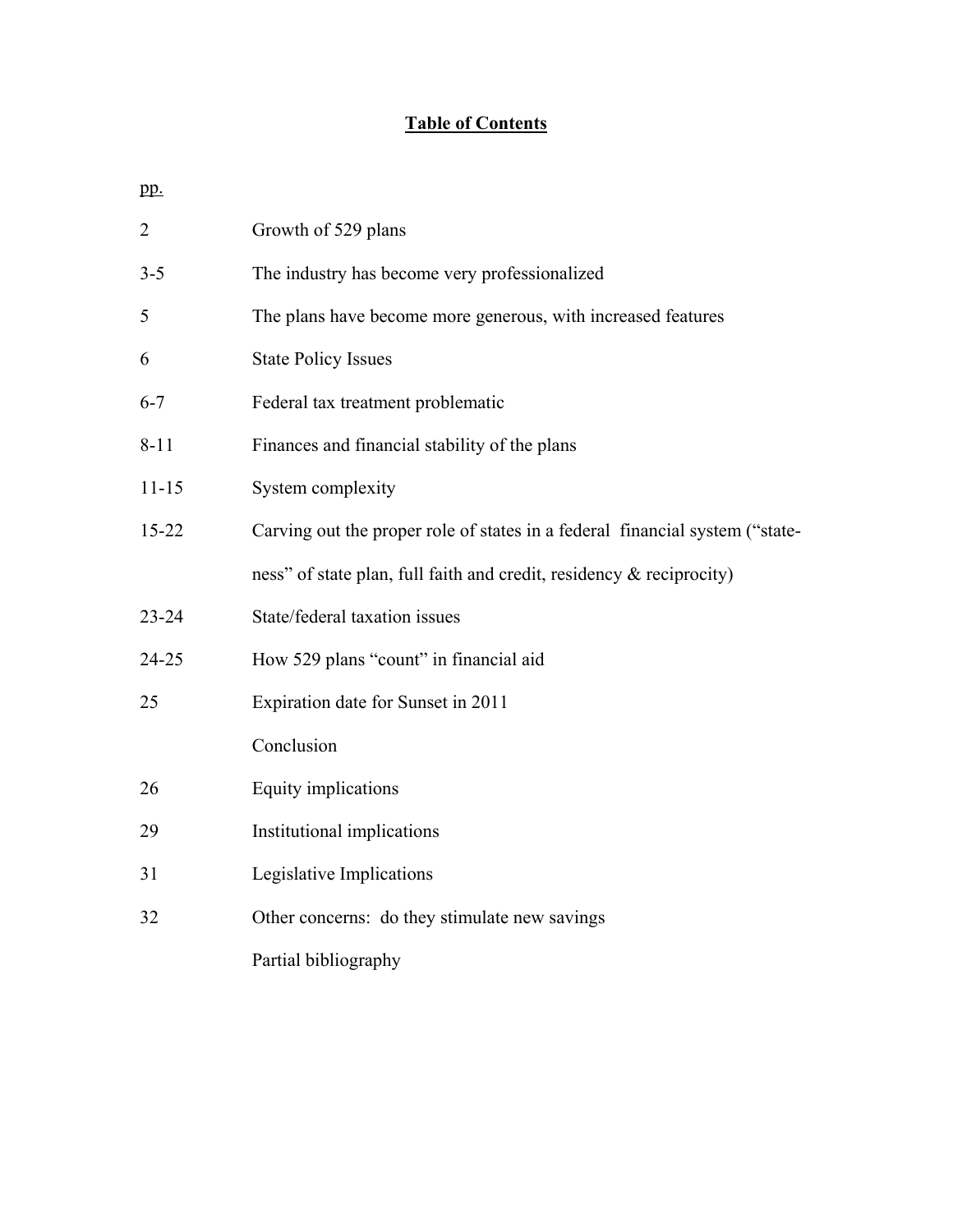### **State College Savings and Prepaid Plans**

### **Michael A. Olivas**

If college savings plans (CSP) did not exist, someone would have to invent them. As I travel through various states, I almost get a lump in my throat seeing public service ads for CSP's on late night television. Texas has one that features a pretty young chicana, who asks her mom if she will be able to go to college … fade to a Florida family standing around a cake, celebrating a grandchild's birthday, complete with prepaid tuition certificates as popular birthday gifts … fade to another state's public service announcement that I think is for its lottery, when it is revealed that all the hullabaloo is about the new prepaid tuition plan. Certain ticketholders even will receive scholarships… yet another state will give fully paid CSP awards to the first five children born in the upcoming year… I find myself mentally backdating 9 months from the due date, and realize I missed out.

By the end of 2002, every state plus D.C. now has a College Savings Plan, either the prepaid version, in existence since the 1980's, or a pooled-investment savings trust program. Several states have both, prompted by the 1996 legislation that created Section 529 plans, named after their IRS tax code provision. The prepaid plans, operational in twenty states, work on a very simple premise: parents or grandparents place a lump sum in a contract (or they make monthly payments) that guarantees the money will be sufficient for an equivalent of tuition and fees in a set period of time in the future. Thus, if 2003 tuition at a Texas public college is \$10,000 for each of 4 years, that \$10,000 (plus a small fee) invested in the Texas Tomorrow Fund in 2003 will be guaranteed to cover my newborn daughter's 4 years of tuition and fees in 2021 -- 18 years from now. The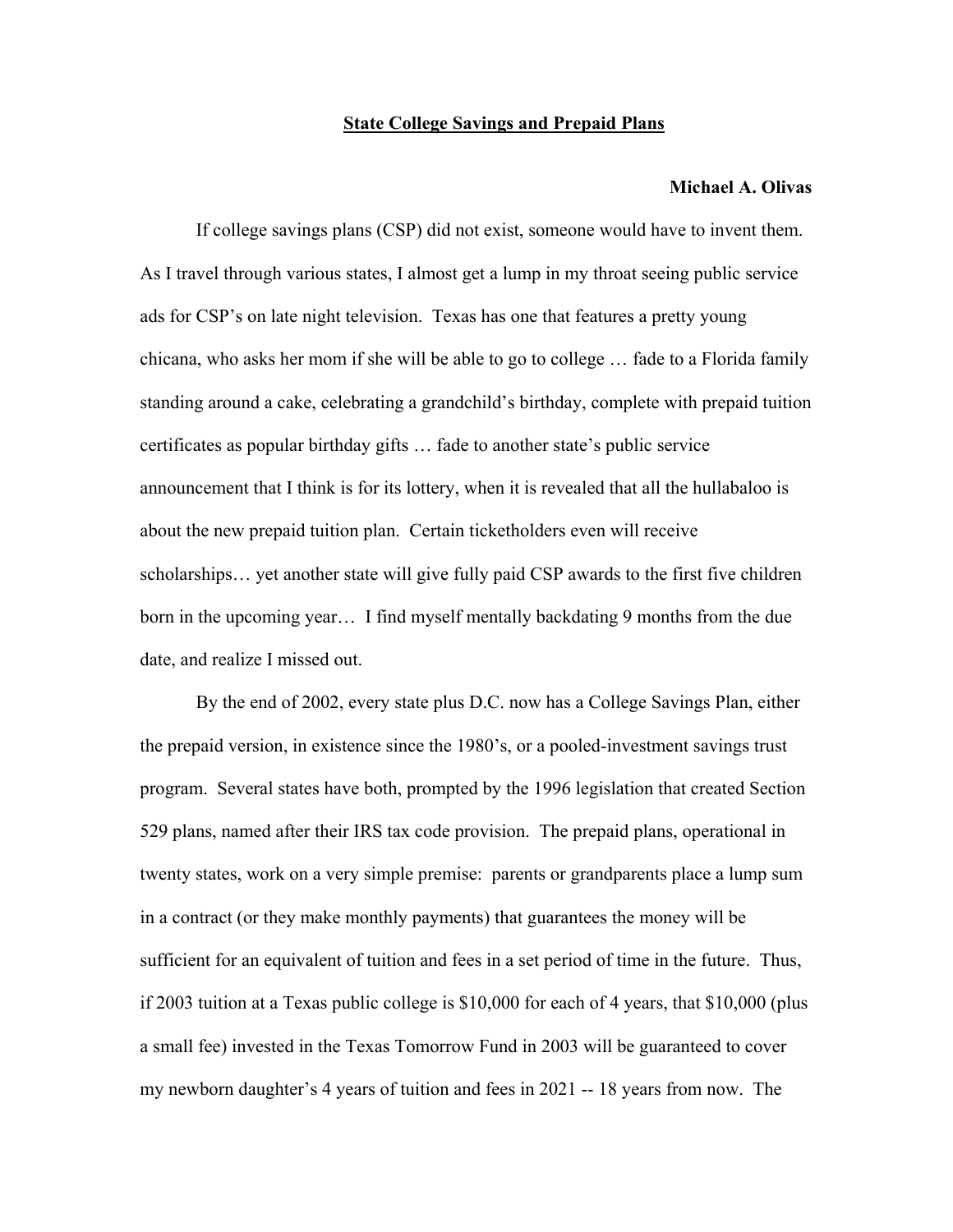State can guarantee the return by virtue of pooled assets, economies of scale, and careful actuarial practices. Some states even assure the full faith and credit of their state (as does Texas) to these plans, pledging state funds to cover any eventual shortfall. In other states, you take your chances with the markets.

States have also created a kissing cousin to CSP's - savings program trust funds (SPTF), that enable persons to invest in a state-operated investment fund. (While they are state-operated, they are often managed by investment firms or large financial institutions, which are contracted to perform these tasks.) With recent federal legislation, these funds have gained tax exempt status, covered additional college expenses (such as room and board), and allowed parents to defer the gains made from the investments and to delay and transfer the earnings to the beneficiary children, who are taxed at lower rates than are wage-earners. Many states have also given state income tax exemptions to the plans.

This panoply of state and federal tax treatments for both types of plans turned the tide: a decade earlier, these plans had no statutory tax exemption and were not even considered tax exempt by the Internal Revenue Service. When the Michigan Education Trust (MET) was challenged in the 1980's by the IRS, the MET lost its case at the trial level, but then won an important victory in the Appeals Court. When the IRS decided not to appeal, the way was cleared for Congress to act. Since then, both types of plans have prospered. Florida has over \$3.5 billion in prepaid contracts, while the Texas Tomorrow Fund sold nearly 50,000 contacts in its first year of operation. Additional developments have whirled by, as states make provisions for investments in private institutions, as the Teachers Insurance and Annuity Association - College Retirement Equities Fund (TIAA-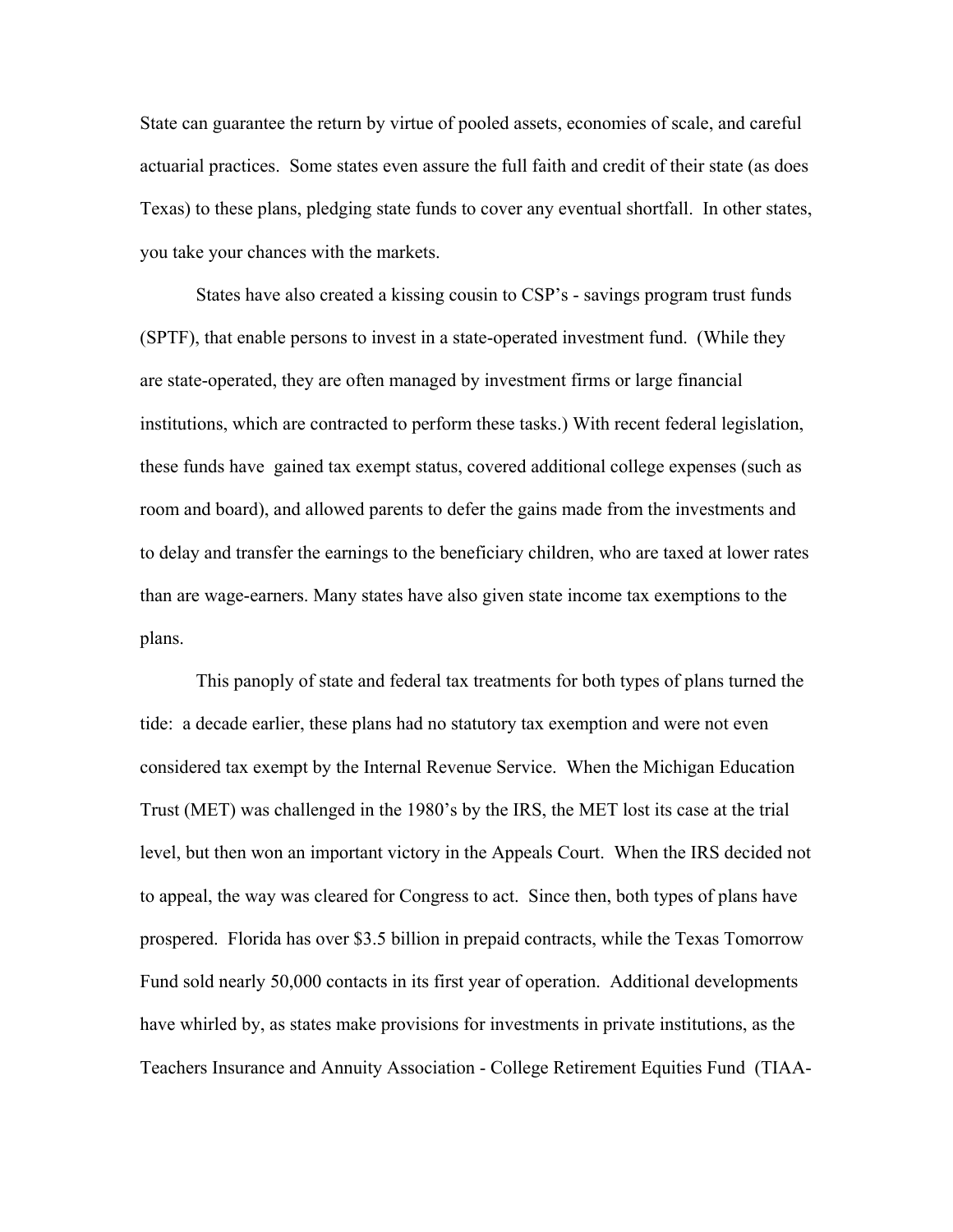CREF) has established a program to manage several of these state investments, as states have added full-faith-and-credit (as in Texas and Ohio) or declined to do so (voters in Oregon voted down such a proposal in 1998), and as even private colleges have formed consortia to pool prepaid investments for their institutions.

When I first examined these plans in the early 1990's, I wondered how these programs could survive the MET experience and thrive as taxed, essentially for - profit organizations. Well, as it turns out, reports of the death of these programs were exaggerated, and I am glad to have been wrong. My concern was who would be required to pay for burying these programs: I thought it wrong for states to use general tax revenues to bail out programs that served the relatively well-to-do.

However, these plans placed their bets on a bull market, and won. Even conservatively managed funds (some bound by state investing practices that limit equity stocks and innovative investment vehicles) have outstripped higher education's annual rate of inflation which has consistently doubled the Consumer Price Index in the 1990's. As long as the stock market or bond market does well, these plan managers will look like geniuses, especially in light of the longterm nature of the portfolios (usually requiring at least 2 or 3 years of investments and often covering children who will use the money a dozen or more years hence). The rising tide has floated many boats. Of course, as the markets refused to defy gravity in the 2000's, several of these plans have not done as well. As I note, this development has placed several funds in trouble.

In another salutary development, these plans have attracted competent managers, and given rise to a strong infrastructure of technical and government support mechanisms, both in the public and private sectors. The College Savings Plan Network,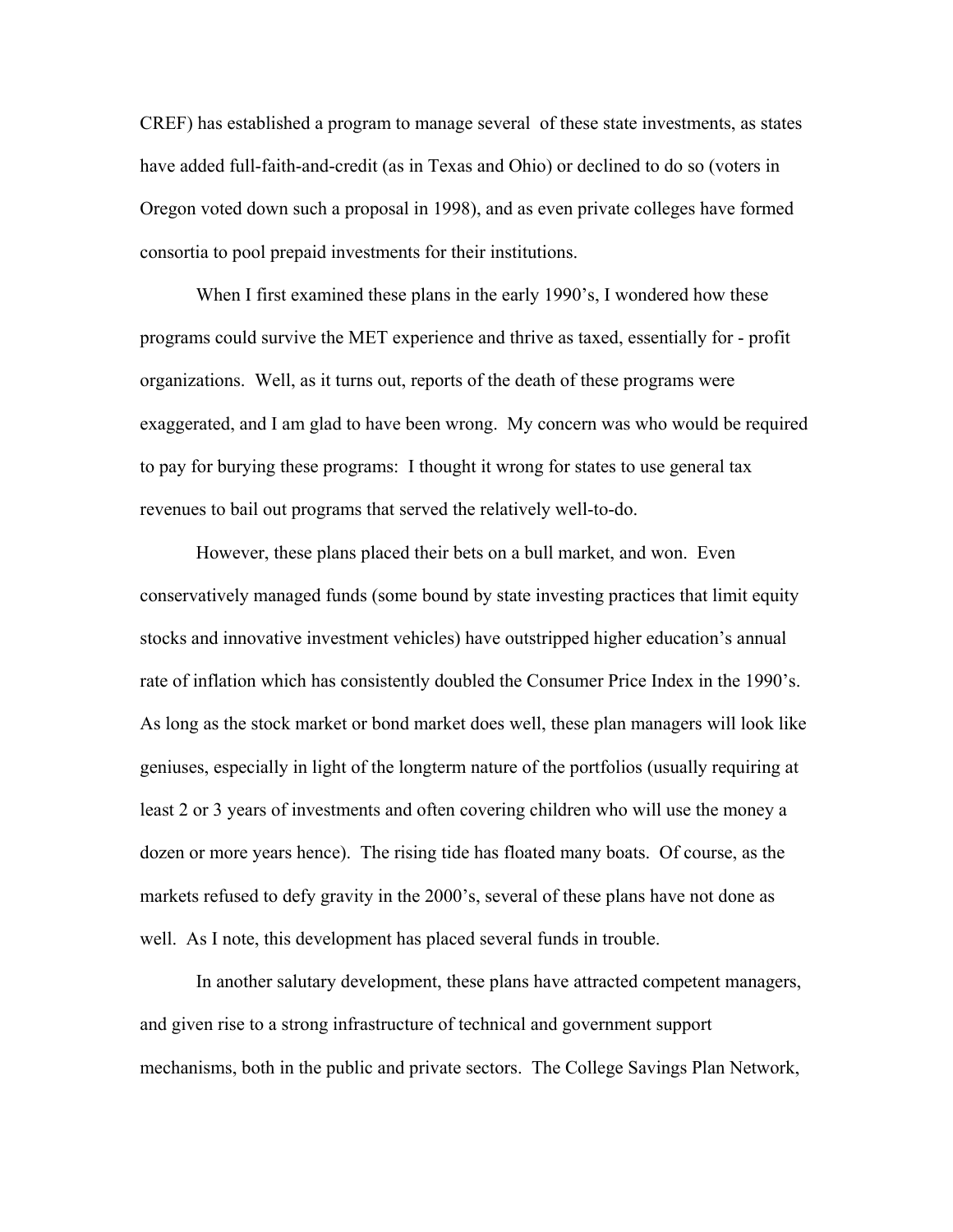an arm of the National Association of State Treasurers, holds regular workshops and conferences for the industry. Private consulting firms and financial services exist to assist and manage programs for the states. Some of the most successful plans have privatized the operations and investments of CSP programs. The flexibility of the private sector has allowed the investments to build up, with few new public employees added to state rolls. As noted, TIAA-CREF, Fidelity, and other money managers have recently begun to make their investment and insurance underwriting expertise available to state plans. Other states have hired the College Savings Bank to administer their investments. (CSB is the country's only bank devoted solely to college prepaid tuition financing.)

Thus, state plans have networked, established well-run organizations, lobbied for tax relief, and gained the confidence of investors and state officials. Ohio, for example, not only accorded the state's full faith and credit to the CSP program, but invested over one million dollars, enabling it to bring its operating costs down. In California, discussions with legislative officials have suggested that two political considerations have kept this pacesetter state from enacting its own prepaid plan: full faith and credit considerations, especially after the Orange County fiscal disaster, and the fact that development of a CSP was a major plank in the gubernatorial campaign platform of then-State Treasurer Kathleen Brown, making it an untouchable initiative for the eventual winner, Pete Wilson. Moreover, liberal State Senator Tom Hayden introduced the legislation, making it dead-on-arrival in the Republican-dominated Legislature. Nonetheless, it is only a matter of time before California resolves these older issues and enacts a CSP, as it has the perfect, fertile climate for such a plan: many students in excess of the state's capacity to build new institutions, a thriving private sector system of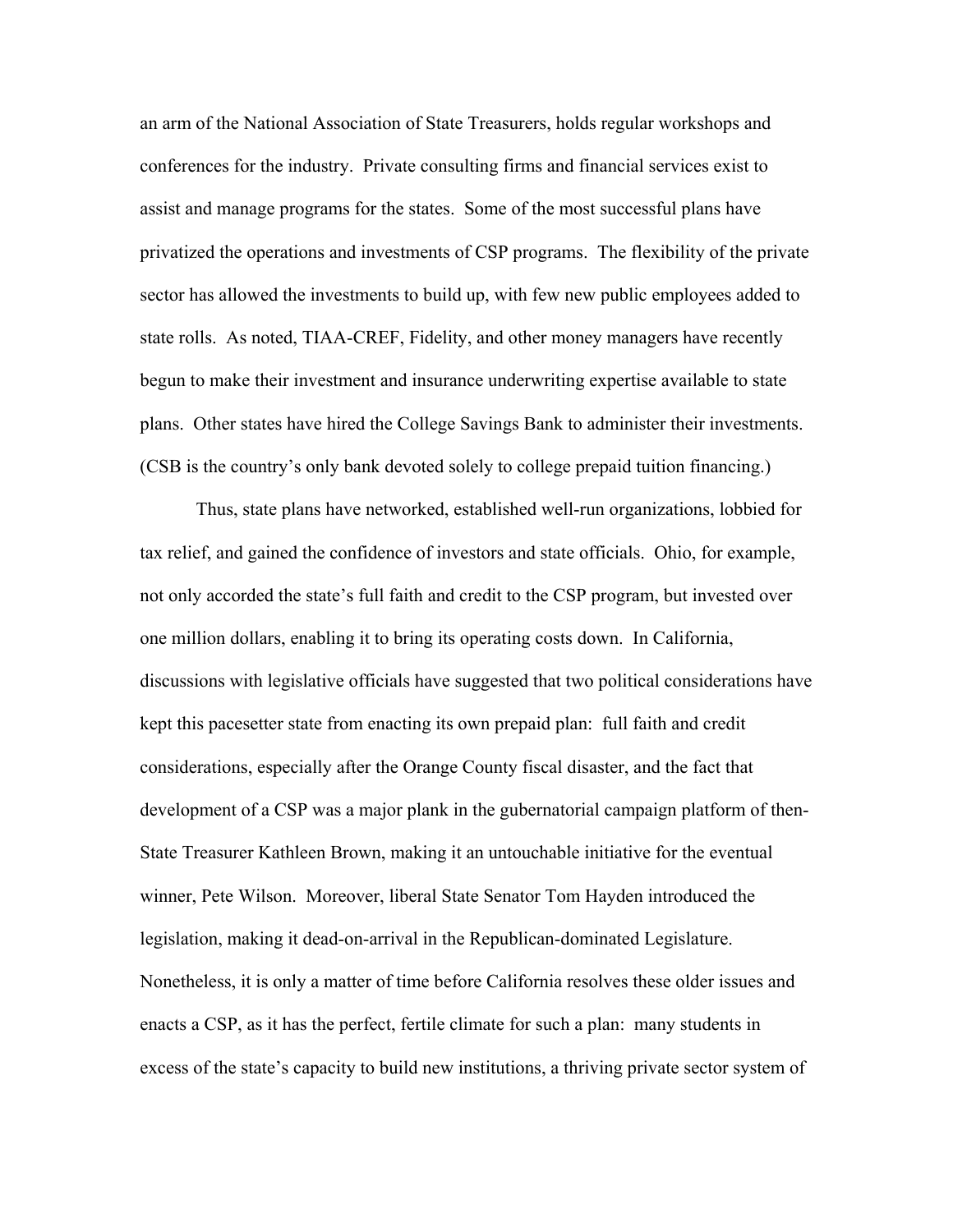independent colleges, several elite and nearly-elite public institutions, a large economy, and very low tuition in the public institutions. These characteristics, plus California's generally progressive good-government climate will soon combine to produce a solid prepaid plan - with or without full faith and credit - and then the remaining states will follow. As of early 2003, such a plan still has not materialized, even under Democratic leadership, although California has had a state savings plan since 1999.

As for the next generation of such plans, such as those likely to grow up in California and New York, two states with new college trust fund programs but not prepaid tuition plans, the programs will become very innovative and flexible, should strong investment markets continue. (Even bear markets provide solid investment opportunities in bonds and other high grade debt instruments. Over the long haul of college investments, the longterm nature of such portfolios, combined with the economies of scale and tax exempt status of the plans, virtually assures their financial viability.) Moreover, as the plans spread, more innovative program features will likely result, such as multi-state compacts (especially for regions with small populations, such as New England or the Pacific Northwest), increased reciprocity among states (letting the beneficiaries take portable plans across states), relaxed residency requirements (in an attempt to sell the plans, letting purchasers or beneficiaries be residents of another state), increased participation by private institutions (guaranteeing returns on investments but not guaranteeing that the plans will cover private college cost increases), and offering attractive consumer options (single course purchase options, mix and match plans for inter-institutional mobility, room/board/book/fee/tuition/ allowance packages -- the whole enchilada, not just tuition), and other finance options (such as increased use of indexed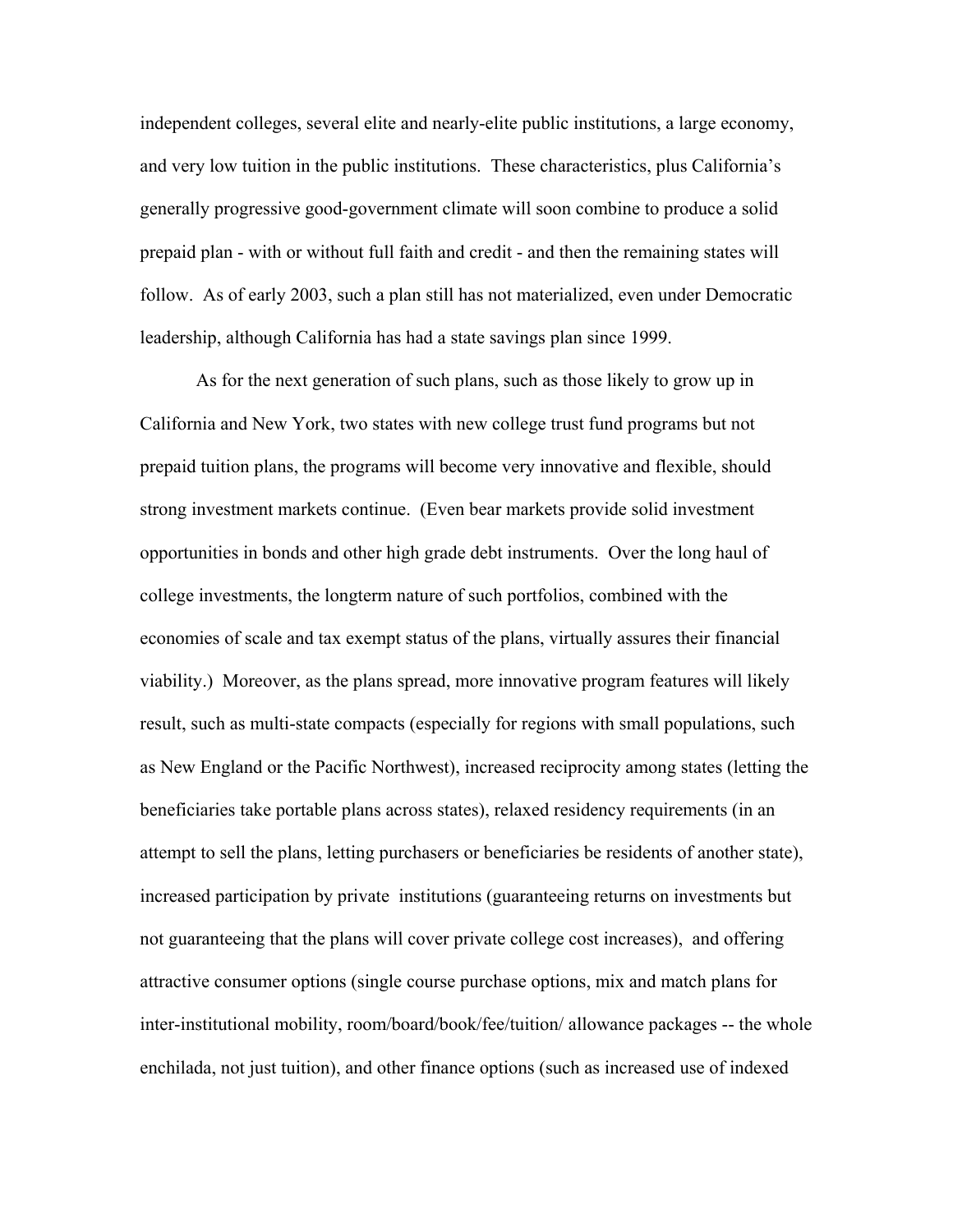debt mechanisms, refinanced home mortgages, credit-scoring, and income-contingent payment or repayment schemes). College going is sure to become more like homebuying, with the full range of purchase and finance options. College prepaid and savings plans will, likely as not, be seen as the catalyst for such creative approaches to this field.

### State Policy Issues

Prepaid and savings plans were creatures of state law, with Wyoming inaugurating the first prepaid plan in 1986, and with Kentucky's pooled-assets trust serving as the prototype for 529 Savings plans. In the early 1980's, both these plans were at considerable risk, both because they had not caught on as popular investment vehicles and because of the uncertain tax treatment, culminating in the Michigan prepaid program's loss in court in 1988 on whether or not the interest earned on the MET was taxable. The Sixth Circuit reversed the district court, and the IRS decided not to appeal the ruling against it. When Congress acted in 1996 to provide the requisite tax treatment to the plans -- making them Section 529 plans, for the revised statutory code chapter --the second problem was solved. The first problem, however, that the programs had not caught on, quickly resolved itself after the law provided an attractive tax shelter. Of course, there had been longstanding tax breaks available to the public, particularly the wealthiest tax-payers, but the vehicles all had unattractive features: for example, the Uniform Gift to Minors Act (UGMA) sheltered and transferred resources to students, but did not require the recipient to spend the money on college expenses. More than one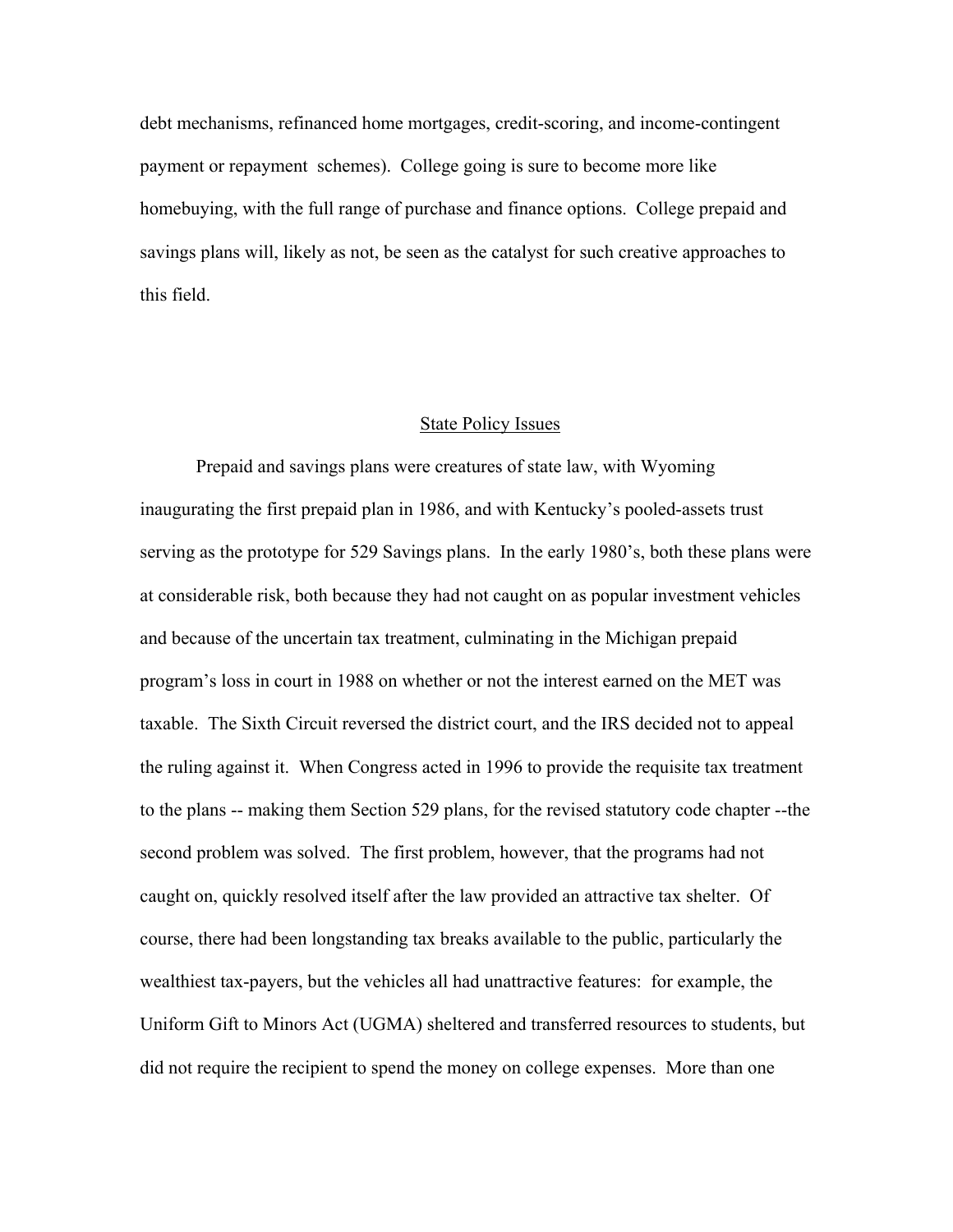wealthy child blew his UGMA inheritance on a muscle car or another lifestyle that did not include college, and the donor parents or grandparents could exercise no control over the gift, once it was made.

Even with the substantial federalization of prepaid and savings plans, they remain state creatures, established and maintained by state legislatures and agencies. As of the end of 2002, all fifty states and the District of Columbia have established savings plans, and nearly two dozen also administer state prepaid plans. (Vice president Al Gore proposed a federal savings plan during his 2000 presidential campaign, but there have been no other serious efforts to reformulate the state plans into a comprehensive federal system.)

That the programs vary among themselves is an inevitable byproduct of their stateness, as is the variability of the plans' success, measured by the wide fluctuation in participants, the financial reserves, and the overall efficicacy of the plans. Florida's Prepaid College Tuition Program has over three quarters of a half million contracts in play, and over \$4 billion in total assets; Wyoming's prepaid program, the country's first, closed its doors in 1995. Florida's demographics, with its many low cost public colleges and community colleges, its growing population, its many retirees who choose to invest in their grandchildren's futures, and its savvy and aggressive marketing of the plan have made it the Cadillac of prepaid plans. Contrast these advantages with small Wyoming, with a single public college and a static population base. In this case, all the states can array themselves along this ladder, with favorable features or built-in headwinds. In addition, states have begun to gain competitive advantages relative to each other by fashioning programs that are more attractive that those of the competition -- usually by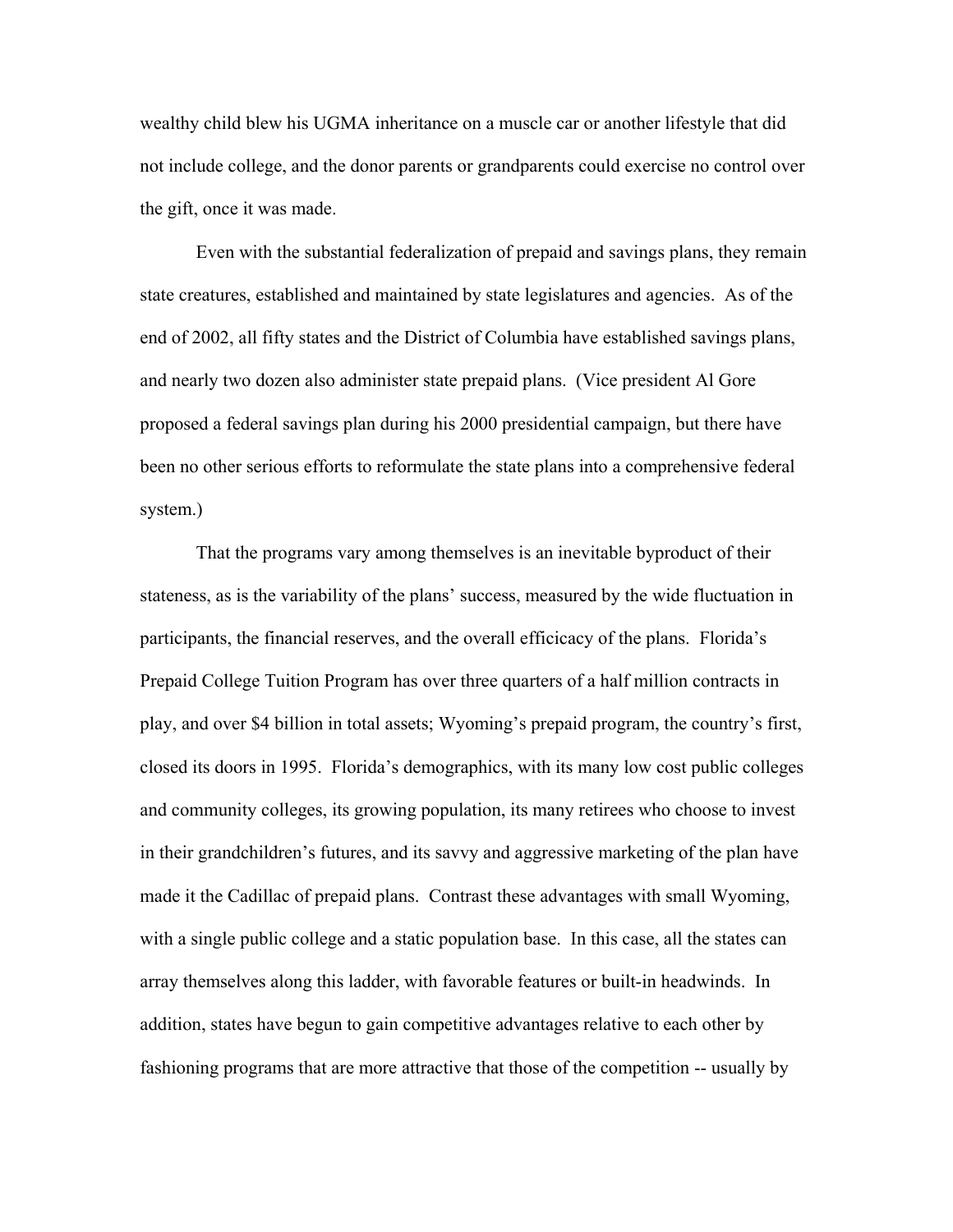transcending borders and adding program elements that offer more competitive terms and features such as lower fees, more portability, tax exemptions, or guarantees. These extremely attractive dimensions also have serious drawbacks to states left behind or to consumers who do not gain access to the considerable comparative information available in the public domain through websites and publications.

Notwithstanding, these programs are state entities, even as they must meet Section 529 federal eligibility criteria for federal tax treatment purposes. As such, policy analysis requires attention at the state level, as well as at the federal level. Three major state level issues have emerged in the decade and a half since these plans began, and especially in the half dozen years since the enactment of the Taxpayer Relief Act of 1997: finance and financial stability, system complexity, and the proper role of states in a federal financial aid system. (Additional issues of state taxation in the federal tax regime are treated separately in the following section, and mirror the parallel tracks of state/federal program design and implementation.)

### Finance

The financial success of state prepaid and savings programs is not a slam dunk assured matter. After all, Wyoming closed the country's first such program, and others have found it a rocky road to program solvency. When inflation is low and when the stockmarket is rising, even modest state programs made geniuses of their managers. After all, most investors are in it for a long haul, purchasing their children's contracts that do not come due for many years: a newborn's payout will not come due for eighteen years, allowing a variety of investment strategies to states -- including a mix of stocks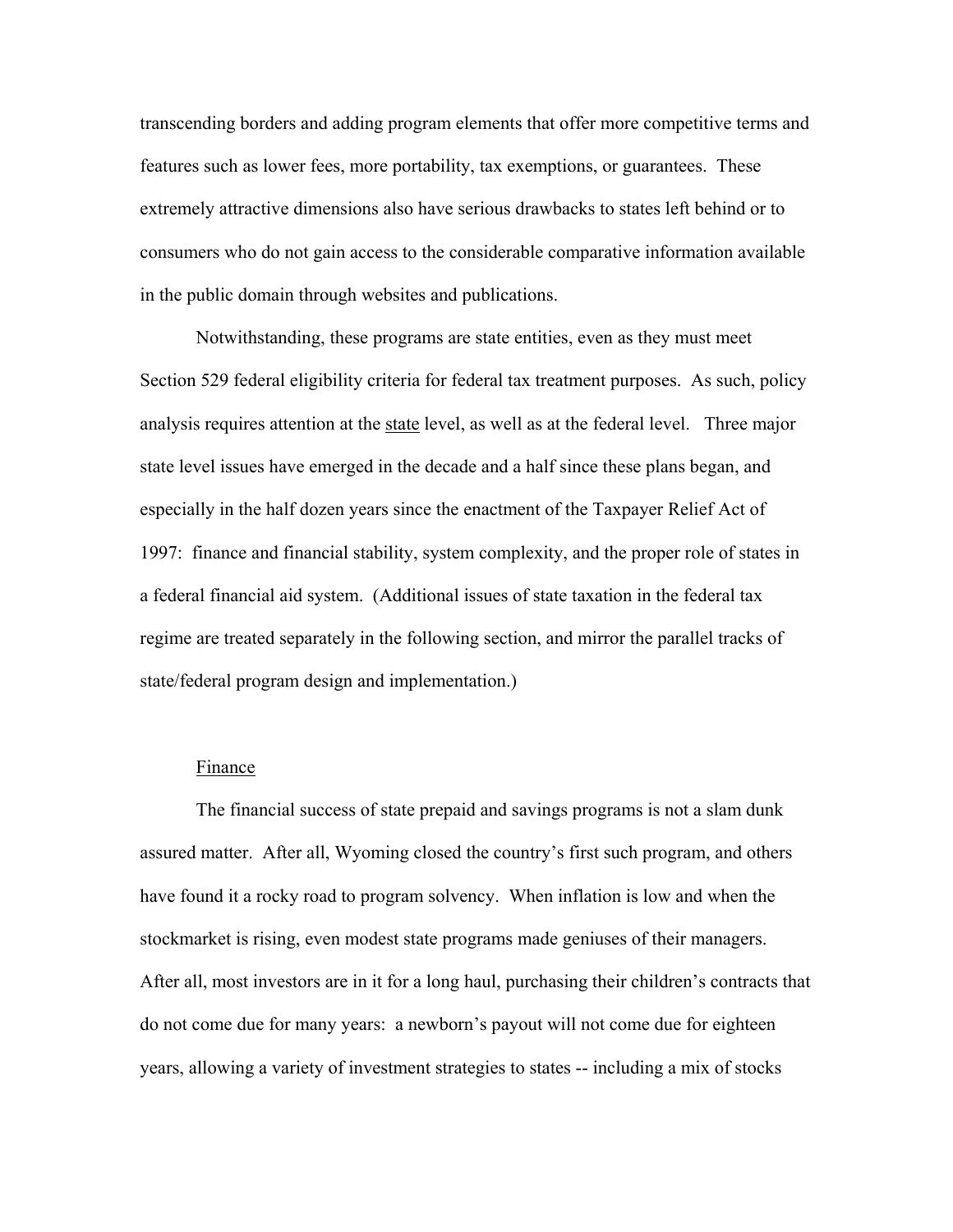and bonds, invested on an age-basis that becomes more conservative in the later stage of the transaction. Bundled together with many thousands of such contracts, a state's investment portfolio has many advantages, doing business as tax-exempt entitites and having access to sophisticated markets that risk- averse individual investors do not possess. In a number of instances, states provide substantial public funds to establish or operate these programs, so much of their cost is subsidized. In 1994-95, for example, Ohio underwrote its prepaid program by investing \$1 million to reduce the cost of its prepaid contracts and to provide a full-faith-and-credit guarantee to the program. Virtually all the programs have been subsidized by the sponsoring state at some point in their operation, even those administered or operated by private investment companies or financial institutions. These state contributions have surely enabled the programs to become established and operational.

But it is one thing to operate a program in the 1990's, when the stock market defied gravity, and it has proven to be another in the slowed-down, self-correcting stock market of the new century. In 2002 alone, Morningstar reported that average 529 stock funds it monitored had fallen by 21.2%, a better performance than the year's S&P 500 stock index, which performed even more poorly, at a 21.8% loss for the year. In 529 bond funds, the average 529 programs performed better, gaining 2.5% for the year; however, age-based bond funds keyed to five-year old children (with 13 years left before they cash out and attend college) declined by an average of 16%. And this occurred in a year when college tuitions rose by almost 10%, leaving even the most successful funds losing ground. In its first year of operation, the Texas Tomorrow Fund planned for a 9% payout in its prepaid program, and then discovered that the aggregate Texas public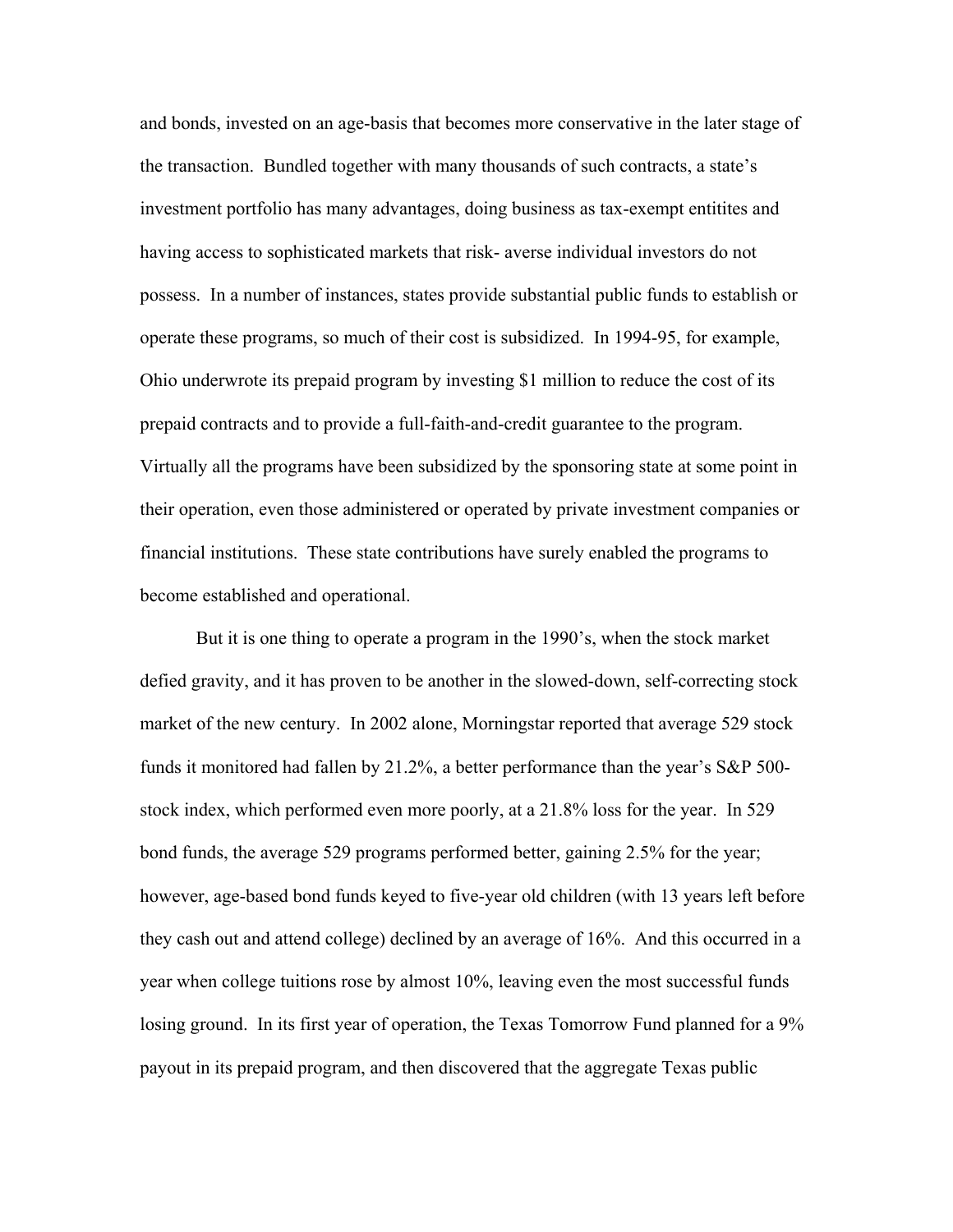college tuition and fees rose by 19%. Such a one year shortfall can be made up over time by improving estimates and adjusting program charges, but no portfolio can sustain longterm losses even if college costs did not increase. Sometimes, states have even discounted the costs, in order to attract program participants, as Michigan's MET program did in its early period. This mistake and the early tax problems caused the state to suspend its sales operations for a time until financial stability was restored.

But even with the favorable tax treatment meted out to the programs in 1997, and with several years of a robust market, the 2000's have seen substantial losses across the states. News reports and annual program reports have noted losses by most state plans, both prepaid and savings programs.

As a result, states have substantially increased the costs of these programs, added additional fees, and reduced benefits. As one example, in Maryland, the one-time payment to cover a four year degree in its Maryland Prepaid College Trust rose 30.5% for an infant and 20.2% for a ninth-grader (whose contract would ripen in three years after 12th grade). The 2003-04 cost increases will be almost 10%, with 6% increased each year after. The College Trust's fiscal year 2001 reserves were \$238 million, with an "actuarial deficit" of \$30.5 million. These paper losses show that if the revenue/expenditure continues without correction, it will be short \$30.5 million on already-existing contracts when they come due. In fiscal years 2000 and 2001, the portfolio lost 7.8% and 8.8%, respectively.

Maryland's situation is not unique. Ohio projected a \$46 million deficit after its portfolio performance in 2001-2002, and in four separate increments, raised the cost of each credit unit a total of 53%. Virginia raised the cost of its plan by25% in 2001-2002.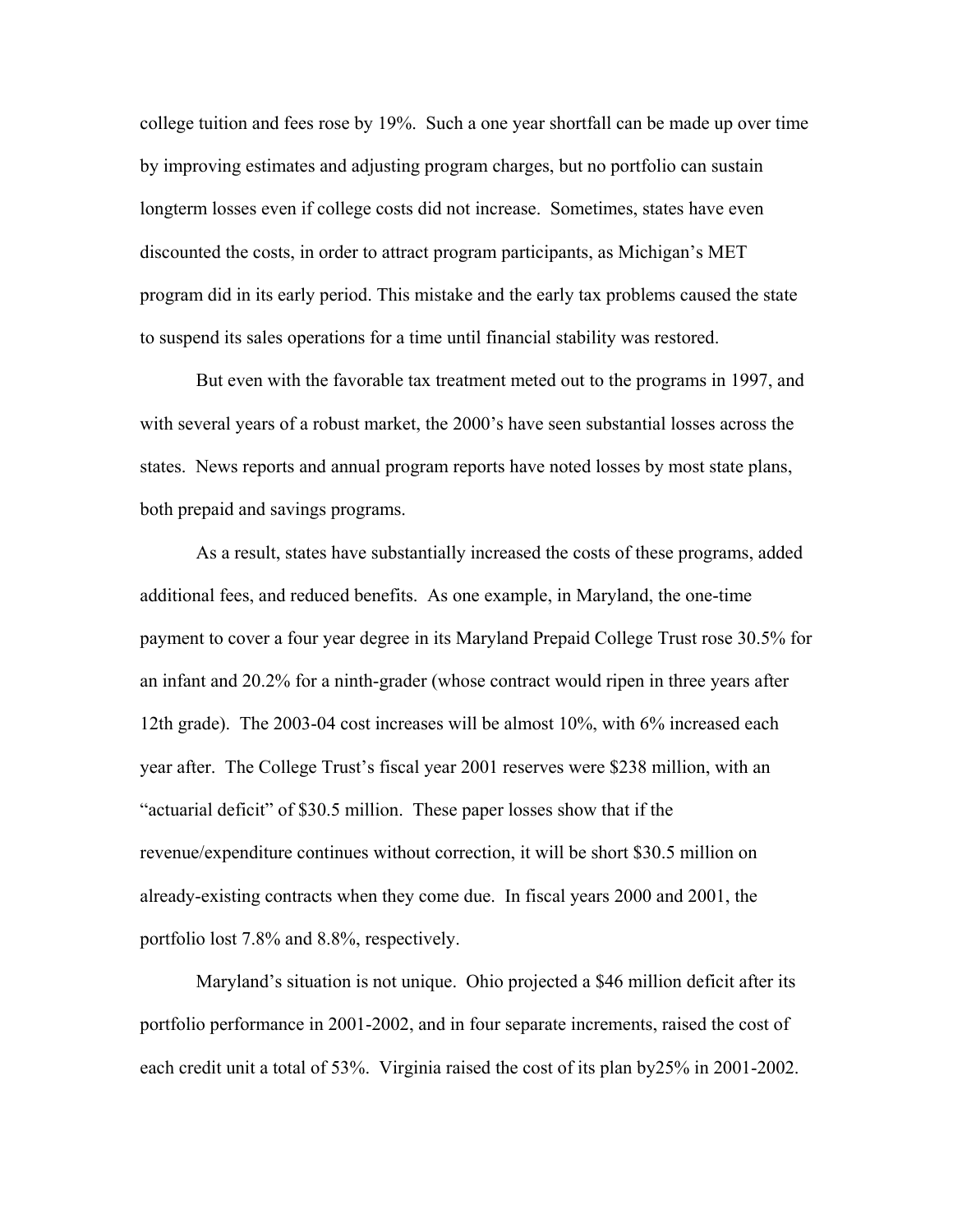Washington State increased prices by 24% in fiscal year 2001-2002. Pennsylvania maintains several investment funds, and in the first three months of the funds performances, the returns ranged from a high of plus 1.88% to a low of minus 19.06%. New Jersey's losses ranged from up 1.6% to down 7.34%. In most of these plans, any losses to be made up will affect new subscribers, who will be charged more to subsidize the losses in earlier fund participant portfolios.

Some states are so concerned about their prepaid or savings programs that they are closing (Wyoming), are considering closing (Florida, Tennessee, Colorado), are limiting or delaying enrollment periods (West Virginia, Colorado, Maryland), or are allowing dissatisfied participants to withdraw without the usual penalties (Colorado). Conflicting reports have even suggested the enormously – popular Florida Prepaid College Plan could be in trouble (even with its three quarters of a million contracts and \$4 plus billion reserves), and even as the state finally enacted a state savings plan in 2002, the Florida College Investment Plan. While the total investments in 529 plans have grown (\$9 billion in 2002 alone), and while there is evidence that more parents and other donors have heard of Section 529 plans, these stutter – steps, program restrictions, and losses do not appear to bode well overall, especially in a market downturn. One saving grace is that most of us are risk-averse and unlikely to do better in the stock market than are the major investment firms currently operating state program portfolios. And who knew bonds would perform well? Evidently, the lower transaction costs (for some funds), market advantages due to large size, and tax savings still make these fund attractive to many investors seeking a diverse portfolio for their children's college expenses.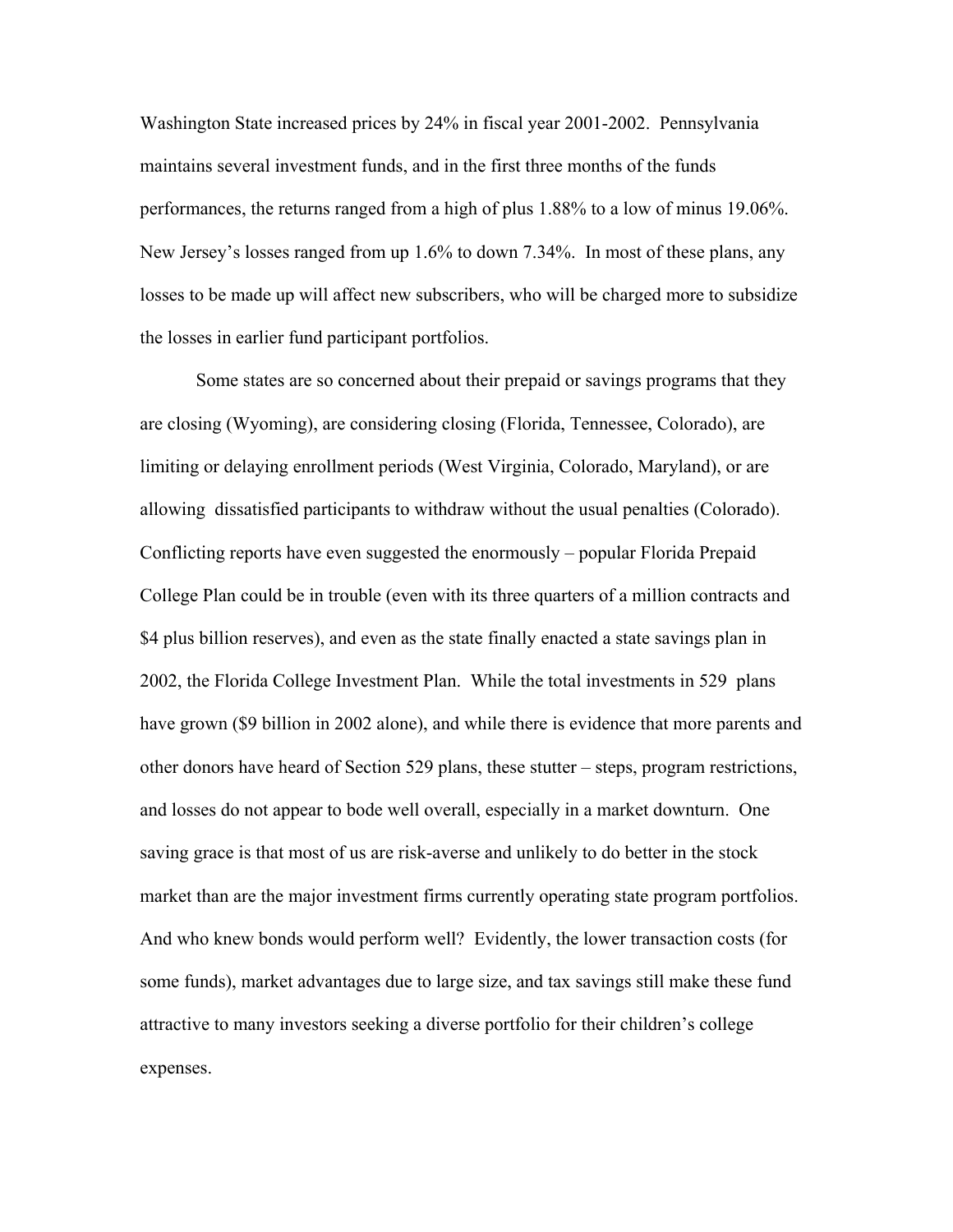### System Complexity

 A good way to appreciate the complexity of 529 plans is to consider traditional retirement plans or 401K programs, and then make them more complicated. Virtually no state operates its prepaid or savings plans the same way as does another state. For example, Joseph F. Hurley, whose annual book The Best Way to Save for College rates state plans, records the following criteria for each:

- Eligibility, or who can open an account
- time or age limitations on beneficiary or on use of account assets
- age-based investment options
- static investment options
- underlying investments
- fees and expenses (annual/enrollment/withdrawal)
- broker distribution
- contributions (maximum/minimum)
- account changes (beneficiary changes, transfer ownership,

successor owners, rollover/transfer assets, investment options)

- full fair and credit
- state income tax deductibility
- exemptions from creditors
- subject to involuntary transfer or alienation
- reciprocity with other state plans

 In addition, there are many other complicated features, such as whether programs involve a state's private colleges (Texas); whether a state plan's withdrawal provisions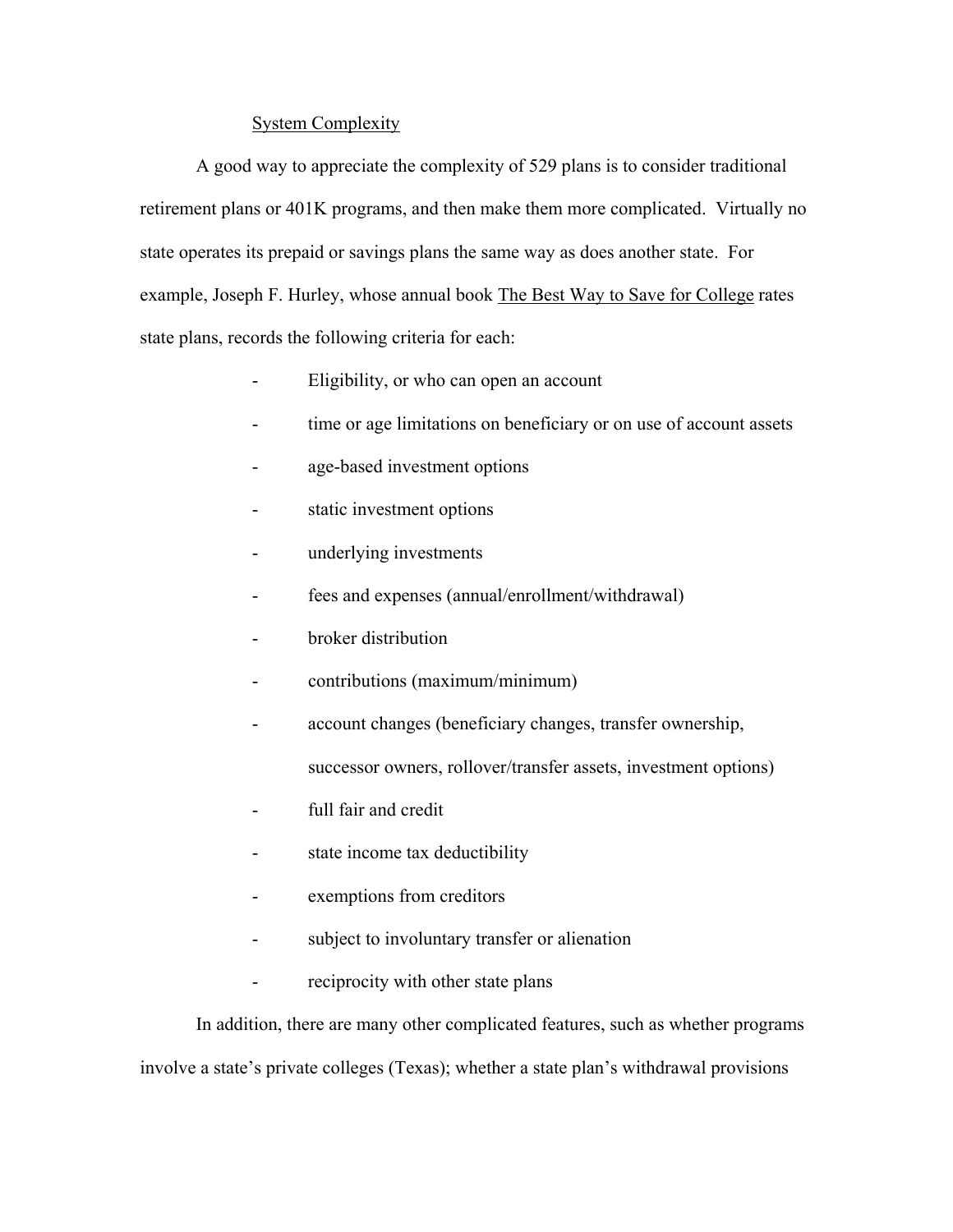conform to federal law (California, Arkansas); where there is a cancellation penalty (Illinois); whether payroll deductions are permitted (Idaho); whether tuition alone is covered, or tuition and college fees (Virginia); whether receipt of a scholarship provides special refund provisions (Texas); whether there are special provisions for death, military service, disability, state financial aid eligibility, and a myriad of other conditions.

Of course, these many options reflect the maturity of investment markets and make the various plans extremely popular with parents and other investors, especially those plans that offer enhanced portability and tax benefits as program choices. Additionally, investors have many choices among investment funds, especially in state savings plans: Alaska offers eight age-based options and four static portfolios, while Tennessee and Vermont offer eleven age-based funds, all managed by TIAA-CREF. Texas maintains thirteen fund options. Each state also maintains at least one major diversified investment portfolio for its base funds. California even offers a "social investment" portfolio, one that invests only in stocks considered socially and environmentally progressive, such as not including alcohol or tobacco interests.

As attractive as these choices are, an observer cannot help but question whether a state program really requires eleven or thirteen investment choices for contract purchasers, each with a different fee structure, investment mix, or track record. The marginal advantages may not be evident in any annual review, while the state's supervisory role is made more complicated by the extremely complex bid and review process, especially in states with intricate procurement and investment regulations. This lack of transparency is the clear disadvantage, held up to the mirror of enhanced investor choice. There are likely too many choices for most investors, the system's complexity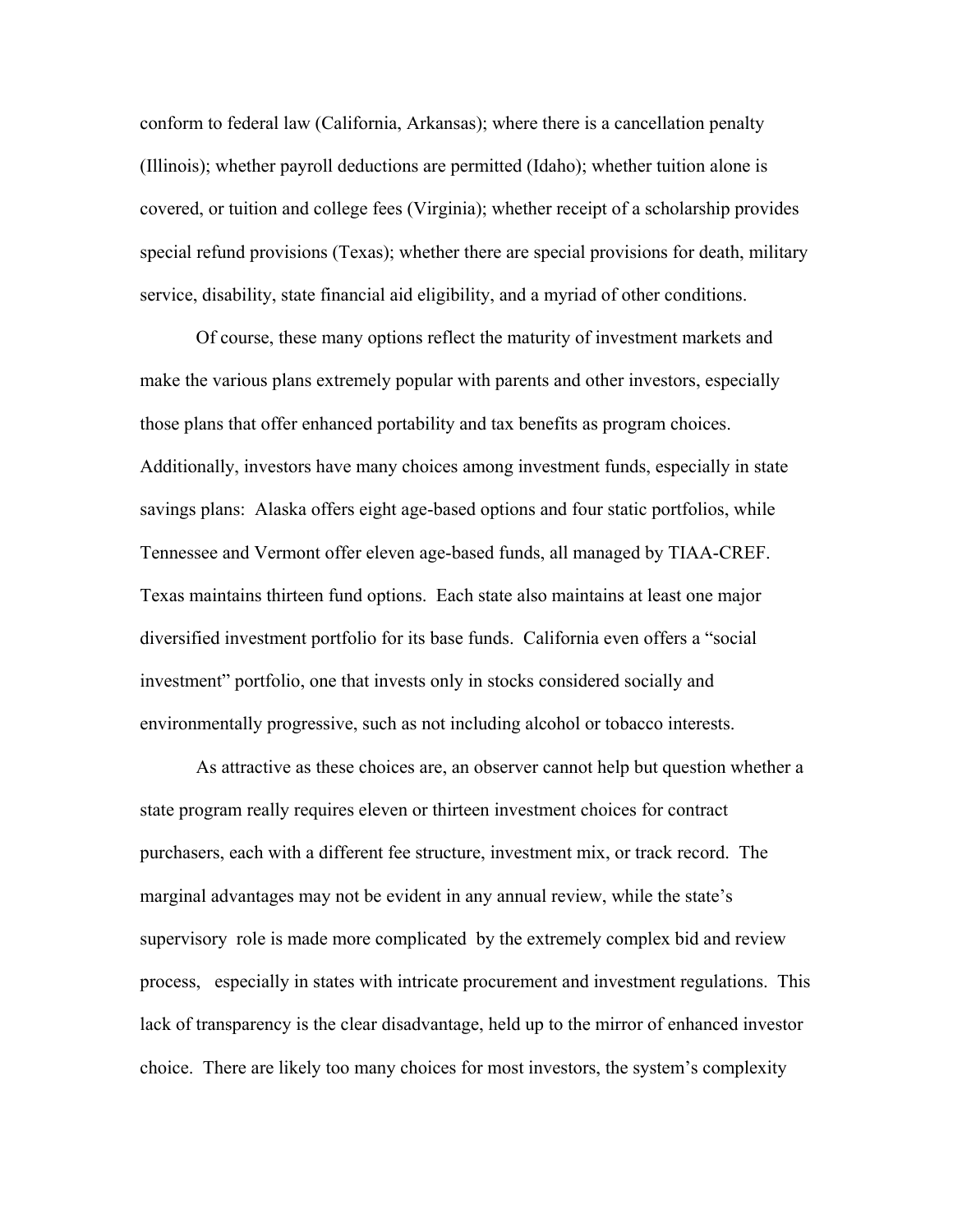rendering comparable choice shopping too complicated for most investors, particularly for those who participate because they are risk-averse and do not feel comfortable simply investing in traditional instruments and beating the markets. I have a law degree and a PhD, have studied these state programs since their early versions, have written two books on the subject, own contracts in five states, and still cannot compare the plans across various states. There is almost too much dynamism in the plans, as states vie with other to offer more plans and more complex options so as to attract more contract purchasers. A system can have too many choices, and can intimidate or paralyze unsophisticated buyers, especially in such churning markets.

This system complexity can become a barrier to market entry for some. The early state prepaid programs did not pose this issue, as purchasers simply bought into a contract that either performed well or did not, and in states with guaranteed state full faith and credit, the investment results literally made no difference to the purchasers (save for their concern about overall program efficacy, as in the Wyoming case). Consumers of state savings and trust plans, however, invest both for the substantial state and federal tax advantages, and for enhancing their investment returns. This lack of transparency is another result of system complexity and too many choices.

Yet another issue is that the range of investment options may have unintended consequences, such as plans that may encourage purchasers to place all their eggs in one basket. I have been concerned about the rise of single mutual funds as state options, both with and without brokers, in several state plans, such as those in Utah, Texas, and Nebraska. My concern is that many people in traditional marketplaces might choose mutual funds due to their broadly-based mix of stocks (or bonds, in some instances),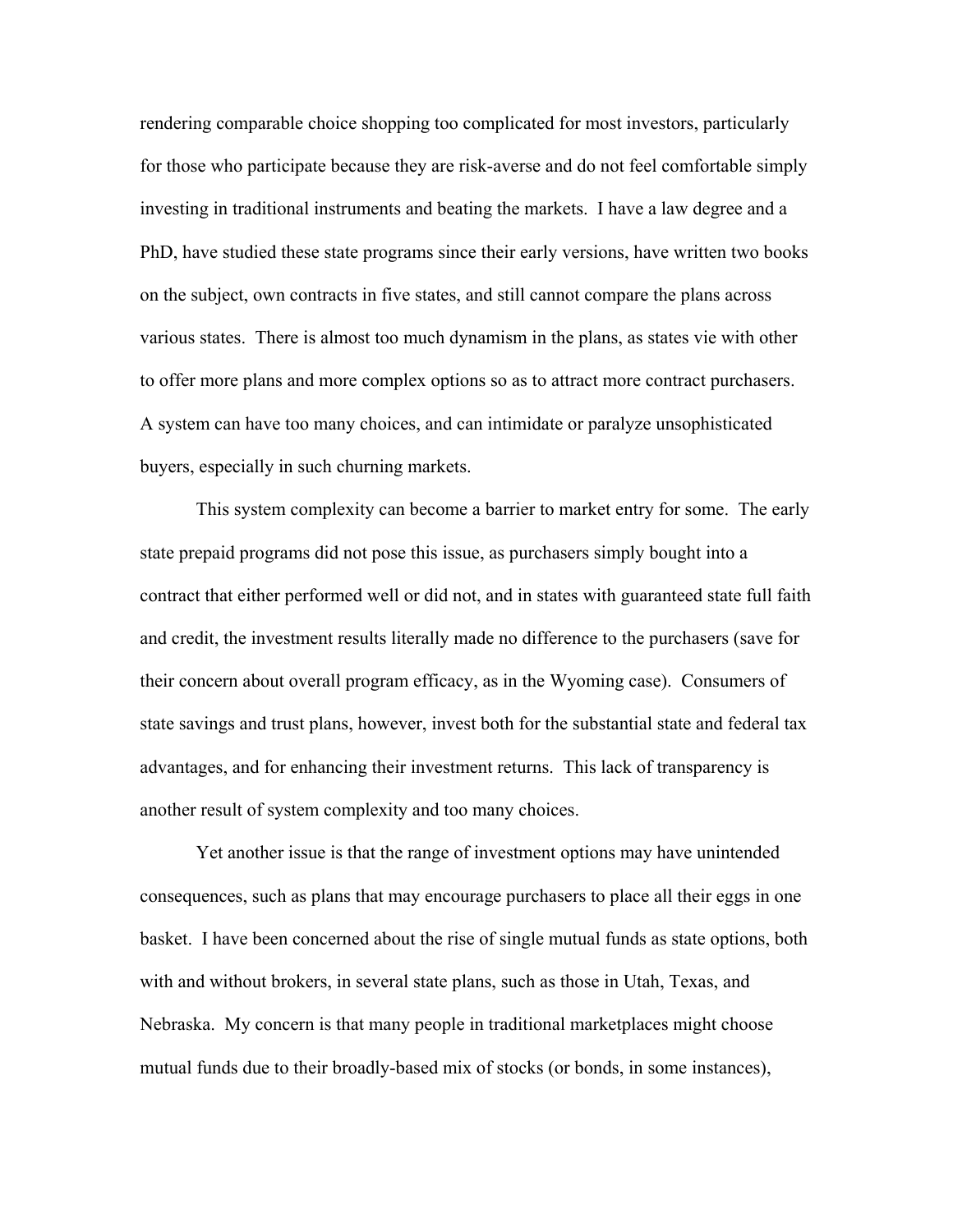when individual contract purchaser needs may be poorly suited for such vehicles. For example, a neutral fund will likely track the performance of the Dow-Jones or Standard & Poor markets, when an investor with a teenaged or middle school child will need to better today's disappointing market performance. Use of a single mutual fund may not be a well balanced choice for college going plans: college attendance will likely come soon after high school, whereas retirement age is subject to many features and can be postponed in real life. Joseph Hurley made this point dramatically in an October, 2002 editorial to his service subscribers to [www.savingforcollege.com](http://www.savingforcollege.com/), when he noted a similar concern in his Utah Educational Savings Plan, a single 100% equity mutual fund option, offered by the private Vanguard Institutional Index Fund. While he notes that he is, in principle, for "greater investment choice," he is also concerned that such options will lead parents to place all their college savings plans eggs in one basket, rather than diversifying across several options, especially age-based ones that shift their investment mix as the beneficiary approaches college age. No doubt, he was also influenced by the mutual fund's poor performance in 2001-2002, when it lost over 30%, but his overall point is a good one, a situation exacerbated by system complexity. Whenever information, such as how to best allocate and invest in state programs, is at a premium, the persons least likely to participate or prosper are the less-well educated, the poor, and minorities. Thus, system complexity in state prepaid and savings programs -- even in states with low barriers to entry and monthly payment options -- attract and reward the most advantaged and knowledgeable participants, much like the college application process itself, which so clearly serves the interests of advantaged and wealthier students. If information and investor savvy are needed for these dynamic investments, state prepaid and savings will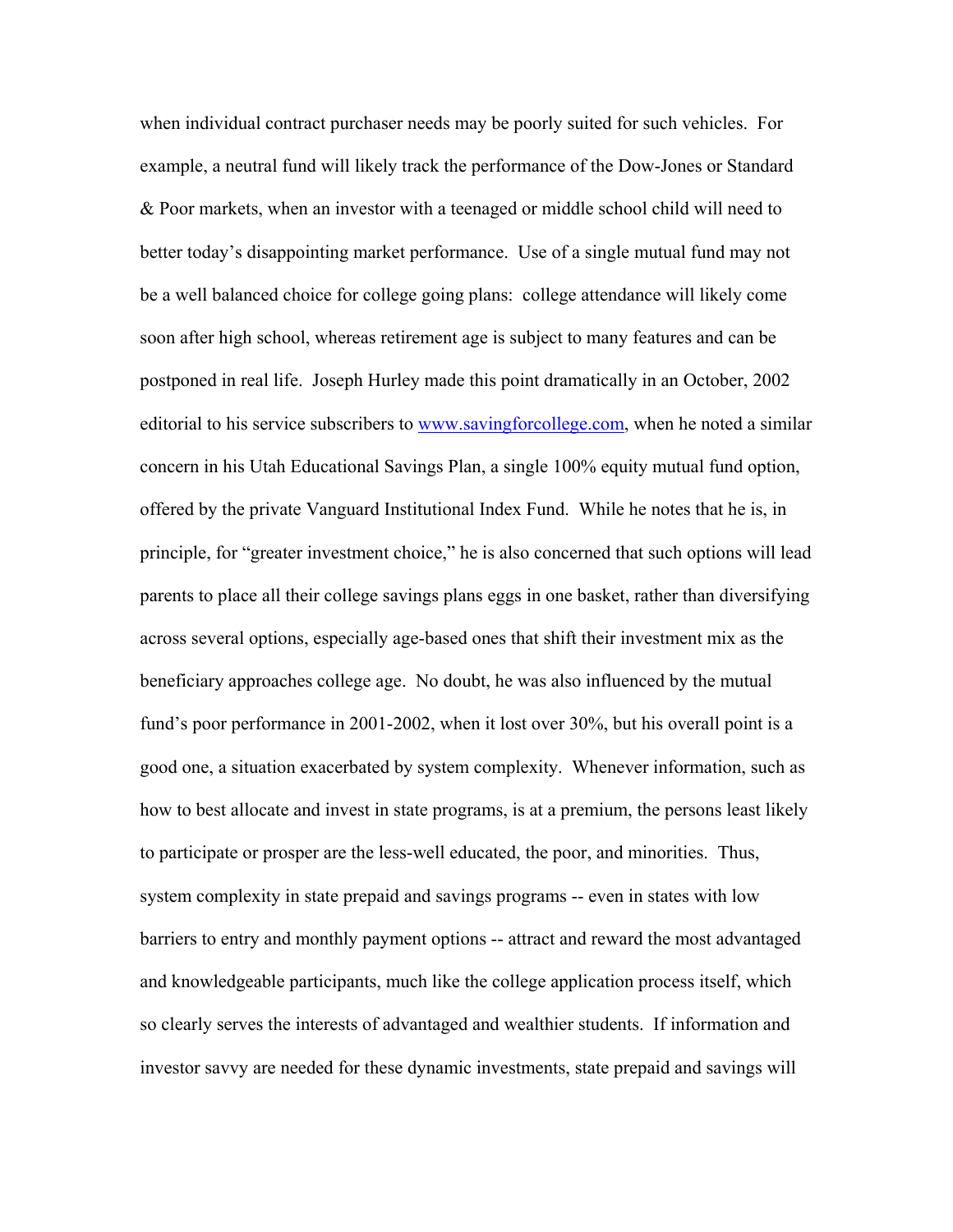widen the gap between wealthy and poor, majority and minority, street-smart and lesswell-educated.

### Role of the states:

 As noted earlier, these prepaid and savings plans are creatures of state law, even if it took federal tax deductions and exemptions to breathe life into the plans. (In 1993, my book on prepaid plans worried about who would pay for the funerals of the plans then in existence; my 2000 book raised fundamentally different questions about the runaway success of the savings and prepaid programs.) A subtle thing happened on the way to success, following the 1997 Taxpayer Relief Act: Qualified State Tuition Programs (QTSP's) morphed into Qualified Tuition Plans (QTP's). Whither the state role in state plans? Was this change symbolic, either because of the federalization of the programs (after all, it was I.R.C. Section 529 plans in play) or preceding the 2002 legislative changes that made it possible for private institutions of higher education to offer their own plans, either singly or grouped into college consortia, or because private investment firms now perform much of the heavy lifting in state plans?

 There is some truth to all three scenarios, and states may further confuse audiences by camouflaging or dismissing the state role in the plans. Consider the recent following ad for New Mexico's "The Education Plan's College Savings Program," which appeared in the State Capital's daily Santa Fe New Mexican: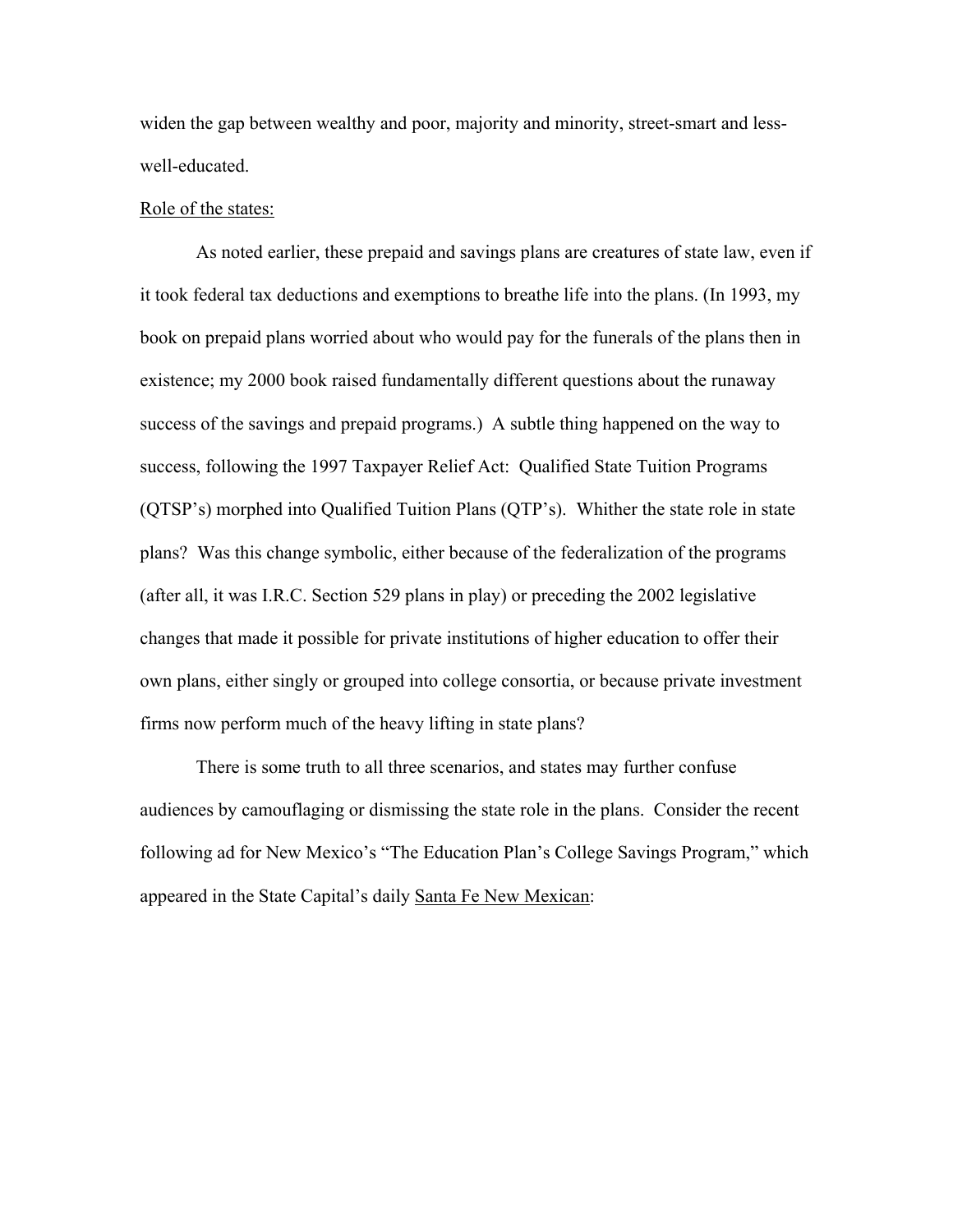

# "I've got grandchildren in high school and in preschool. How can I save for each of them?"

Over the course of the last 20 years, the cost of a college education has increased by nearly twice the rate of inflation, as measured by the Consumer Price Index.

It's important to know your options and start putting money away now. Call me for more information on Scholar'sEdge," a 529 higher education savings plan.



by The Education Trust Board of New Mexico. Schoolhouse Capital, LLC, a wholly owned subsidiary<br>of State Street Corporation, is the program manager for Scholar's Edge and Oppenheimer Funds Discributor, Inc. is the distributor of Scholar's Edge Some states offer favorable tax treatment to their residents only if they invest in the state's own plan. If you are not a resident of New Mexico, you may want to investigate whether your state offers its residents a 529 plan with alternative tax advantages. The tax bill exempting earnings on qualified withdrawals from Federal income taxes expires December 31, 2010, requiring Congress to take further action to extend those provisions beyond<br>that date. This product is neither FDIC insured nor guaranteed and may lose value. St holar sedge<br>assesses an annual Program Fe Portfolio invested in the C-Structure, to cover the costs associated with Scholar'sEdge, including but not limited to, customer service, online account access, plan administration and distribution. Please read the Customer Agreement, Disclosure Statement and Privacy Policy and the mutual fund prospectuses priot to investing, available at www.scholarsedge529.com or by calling 1.866.529.SAVE, for more complete information, including fees and expenses.

Oppenheimer funds are distributed by OppenheimerFunds Distributor, Inc.

498 Seventh Avenue, New York, NY 10018 @Copyright 2002 OppenheimerFunds Distributor. Inc. and Schoolhouse Capital, LLC. All rights reserved.

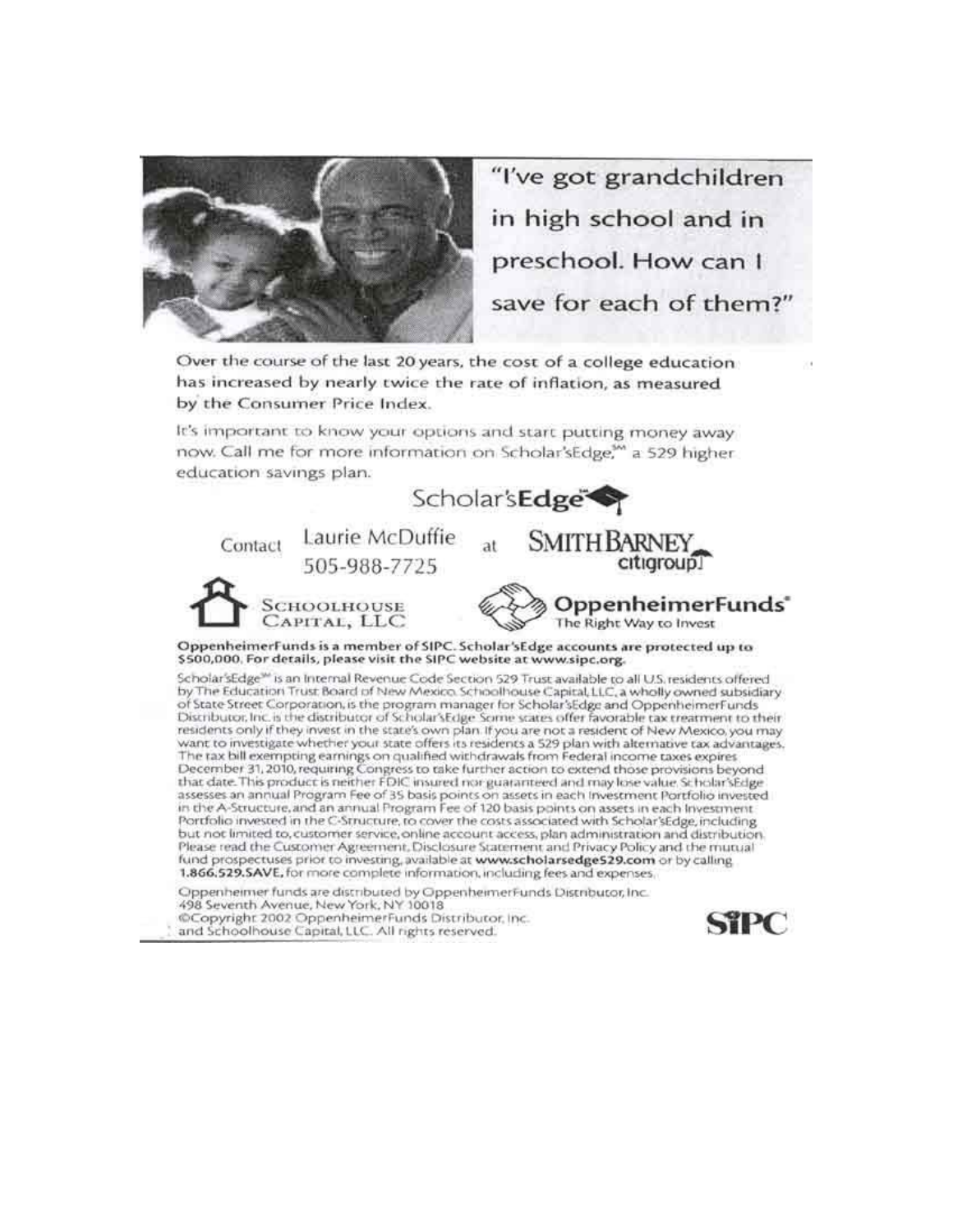As in Arthur Conan Doyle's The Hound of the Bakersvilles, this publicity piece is more interesting for what it does not show: nowhere in the ad does the official, legal name of the program appear ("The Education Plan's College Savings Program"), nor is there a local or state address for the program, re-styled "ScholarEdge," a trademarked program of Smith Barney/Citigroup, Schoolhouse Capital, LLC, and Oppenheimer Funds. There is a local phone number, and the very-fine print does mention The Education Trust Board of New Mexico and the caveat that New Mexico non-residents need to investigate their home state's "alternative tax advantages." However, there is no other reference to the state, and this ad is so generic it could appear in almost any state's publication.

 This Savings plan was established in 2000, along with a state prepaid plan ("The Education Plan's College Savings Program"), also subject to The Education Trust Board of New Mexico and administered by Schoolhouse Capital, LLC. If one calls the Santa Fe phone number at a time other than regular office hours, there is no recording to identify the program; the program is not listed in the 2002 Santa Fe Phone Directory. The website is not located on a Santa Fe server, and the program information requires a tollfree long distance, out of state call. Where is the "New Mexico-ness" of this New Mexico State program?

 I do not mean to pick on the New Mexico plan, as I am certain nationalization of these plans has led to similar generic advertising in many, if not most of the states. And no savings plan is offered by any state without the active involvement of private investment funds or banking institutions, certainly a salutary development, especially as the plans allow non-residents to purchase shares or enroll in state institutions. This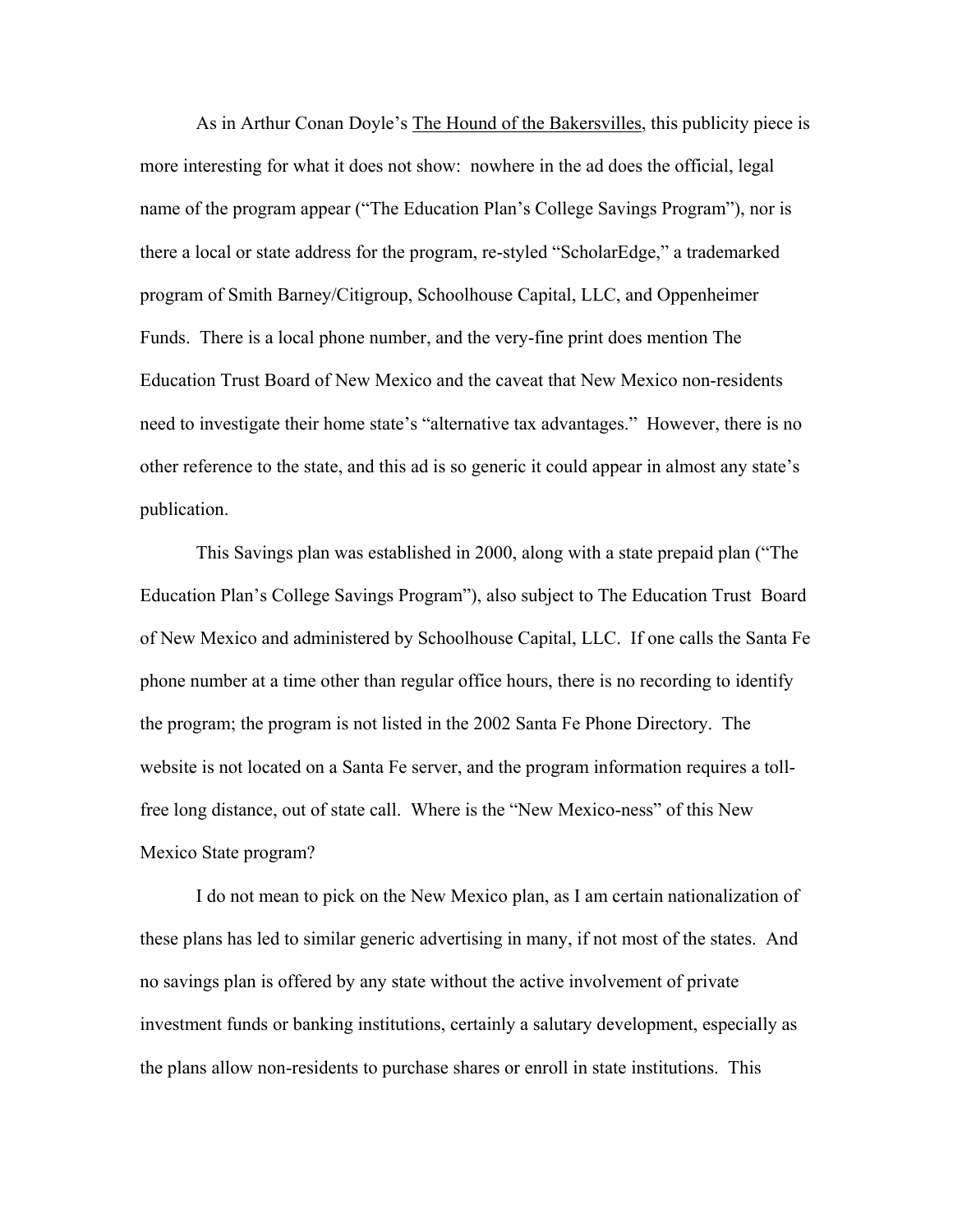evolution has been a good thing, to be sure.

 But my cynical side cannot help but characterize such programs as ones that renta-state, operating these programs as branch offices of a larger network of financial services institutions. TIAA-CREF, the immense insurance company/financial services company that recently lost its federal tax –exempt status due to congressional action, administers and operates over a dozen state plans. Again, I stress that there is nothing unethical or even suspicious, but state programs outsourced to private markets and operators cloud discussions about the proper role of states, state agencies, state regulations, state taxation, and state-ness. My late father was a certified public accountant in New Mexico, where he had several Indian tribes and gaming companies as clients. During the last years of his life (he died from a car accident in 1997), he told me several times that New Mexico's Indian tribes and pueblos were being disserved by gaming interests, who subcontracted tribal gambling and casino operations, but who did not build up or develop an infrastructure of Indian self-reliance or self-determination.

 Of course, Indian gaming interests (or another similar state program, state lotteries) may not be the perfect analogy, but there is a genuine public policy question of whether such a privatized infrastructure fully serves the state host interests. In the alternative, it diminishes arguments that these are truly state programs if they are turnkey operations, simply state-located. And closing a privatized program is clearly easier than would be closing a genuine state program. One has to wonder about the staying power of such operations.

 While there are open questions concerning the state-ness of state prepaid and savings plans, there can be no doubt that there are state investments at play. Several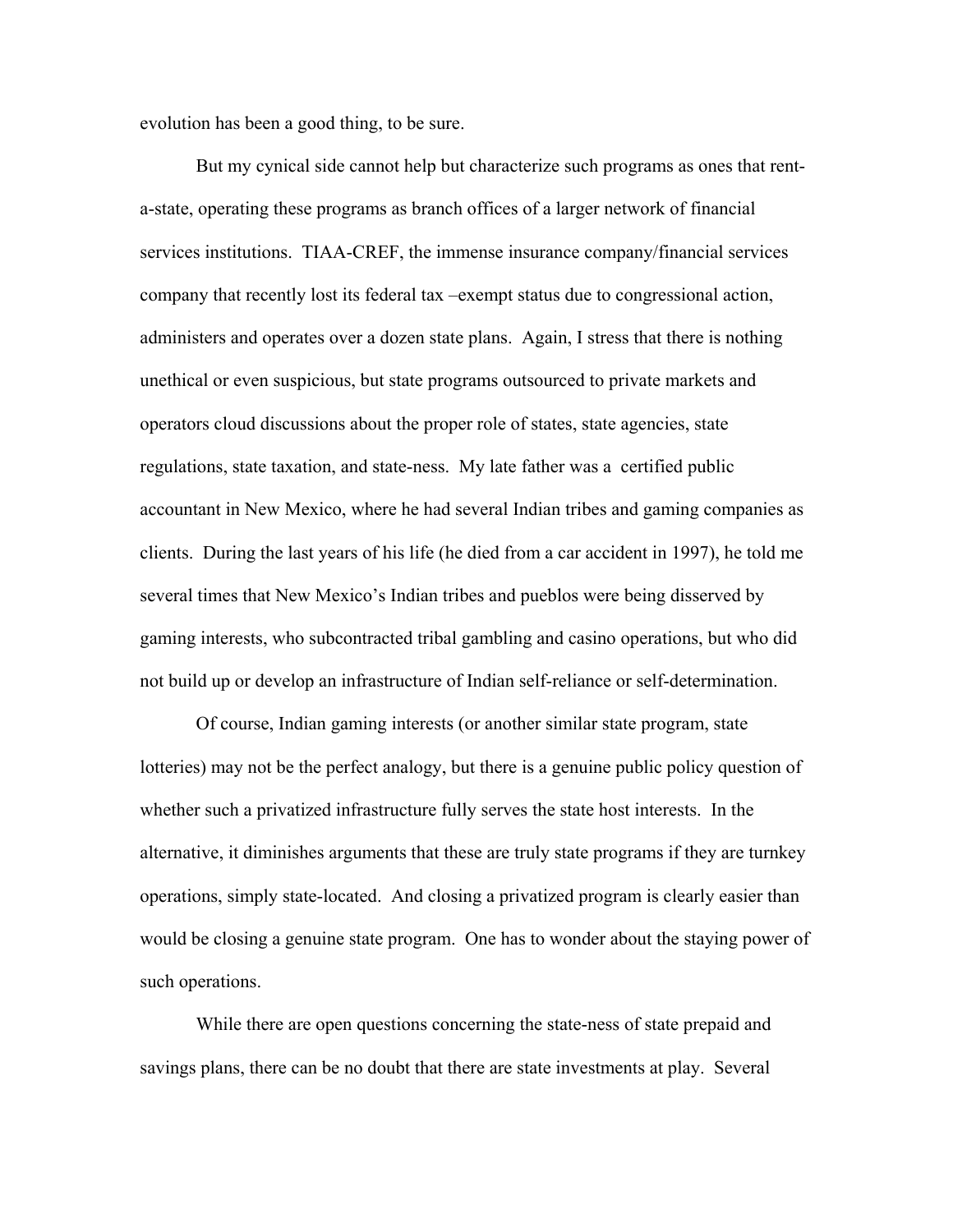states offer full faith and credit on their prepaid plans; most states offer tax exemptions or tax deductions in their plans, which details vary widely. These investments are both real and imagined, in the form of foregone tax revenue or credit guarantees, should the plans fail to meet their contractual obligations at some point. And even in states that do not offer the state-guaranteed full-faith-and-credit (FF&C), such as with Michigan's MET prepaid plan, state officials may maintain a "political FF&C" policy. When the MET was under attack by the IRS to render its operations taxable, then-Michigan governor John Engler publicly pledged to backstop the program's reserves, if need be, even without any legal requirement to do so. The New Jersey Better Educational Savings Trust, a savings plan rather than a prepaid plan, has a formal "Moral Obligation" provision that requires the NJBEST program to request legislative funds in the event of a shortfall. Other states also have ambiguous status for their prepaid plans, such as Pennsylvania's which is called the Guaranteed Savings Plan, but which does not have the state's backing of full faith and credit. The program, began in 1993, has published a detailed, 28 page booklet so that persons considering joining the \$493 million fund are fully on notice that the plan, despite its name, is not actually "guaranteed." In 2002, the plan had an actuarial shortfall of \$26 million. A similar situation occurred in Colorado's Prepaid Tuition Funds, which required a \$7.7 million infusion into the \$62 million program in June, 2002, by the Fund's parent, the Colorado Student Obligation Bond Authority. Since that time, the Fund has allowed purchasers to opt out of the program without penalty. This cannot shore up purchasers' or investors' confidence.

 By the end of 2002, only eight states offered state prepaid plans with the full faith and credit backing of the state, a guarantee that the state would honor its contracts even if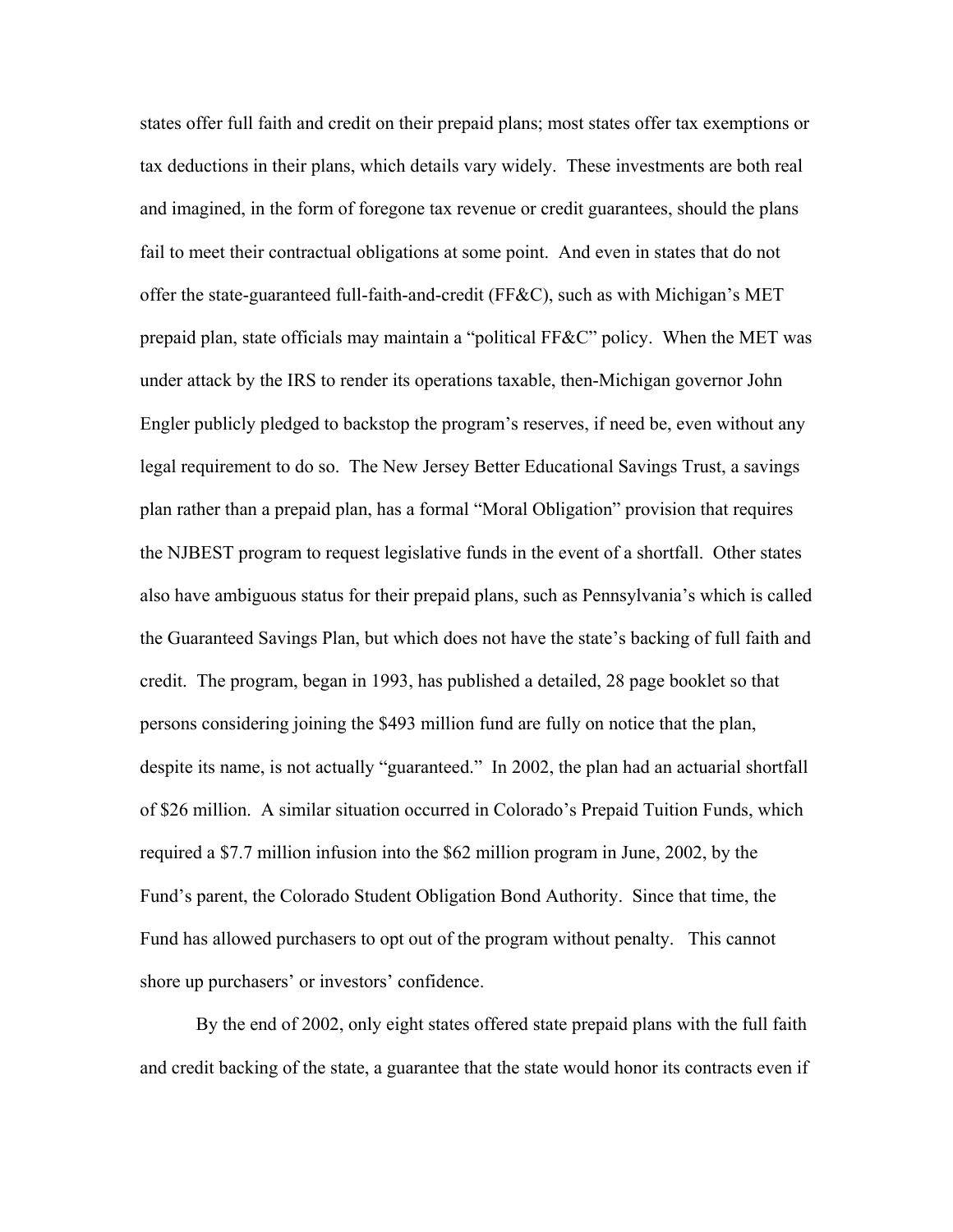the fund reserves were not available: Florida, Illinois, Maryland, Massachusetts, Mississippi, Ohio, Texas, and Washington. In 1998, Oregon voters went to the polls and voted down FF&C to its savings plan.

 Another function exclusively reserved to state determination is that of residency and reciprocity. First, by establishing rules to determine who is eligible for in-state residency and by charging tuition differentials for non-resident students in public institutions, states play the crucial role in residency determination. Cases going back to the 19<sup>th</sup> Century, a number of U.S. Supreme Court decisions, and a substantial research literature all chart this well-established role for the states. While the details differ, often wildly, most states required a twelve-month period of residence, as well as domiciliary intent to make the state the student's true, permanent, fixed abode, evidenced by voting, paying taxes, holding licenses, working, and other indications of residence and domicile. Designation as a resident entitles a student to pay lower (resident) tuition and to be eligible for special admissions considerations (such as in limited-enrollment curricula or programs). States also provide many exceptions and exemptions for persons not able to fully establish or document their residency, such as military, certain aliens, finances, and others with unusual personal circumstances.

 These determinations are important in the state prepaid and savings programs in several crucial ways. First, the amount of public colleges' tuition charged varies substantially between residents and non-residents: at the University of Michigan Law School, for example, 2002-3 resident tuition was \$25,000, while non-resident tuition was \$31,000. Second, for 529 program participants, this residency determination may determine eligibility for the state plan. For instance, beneficiaries of the Texas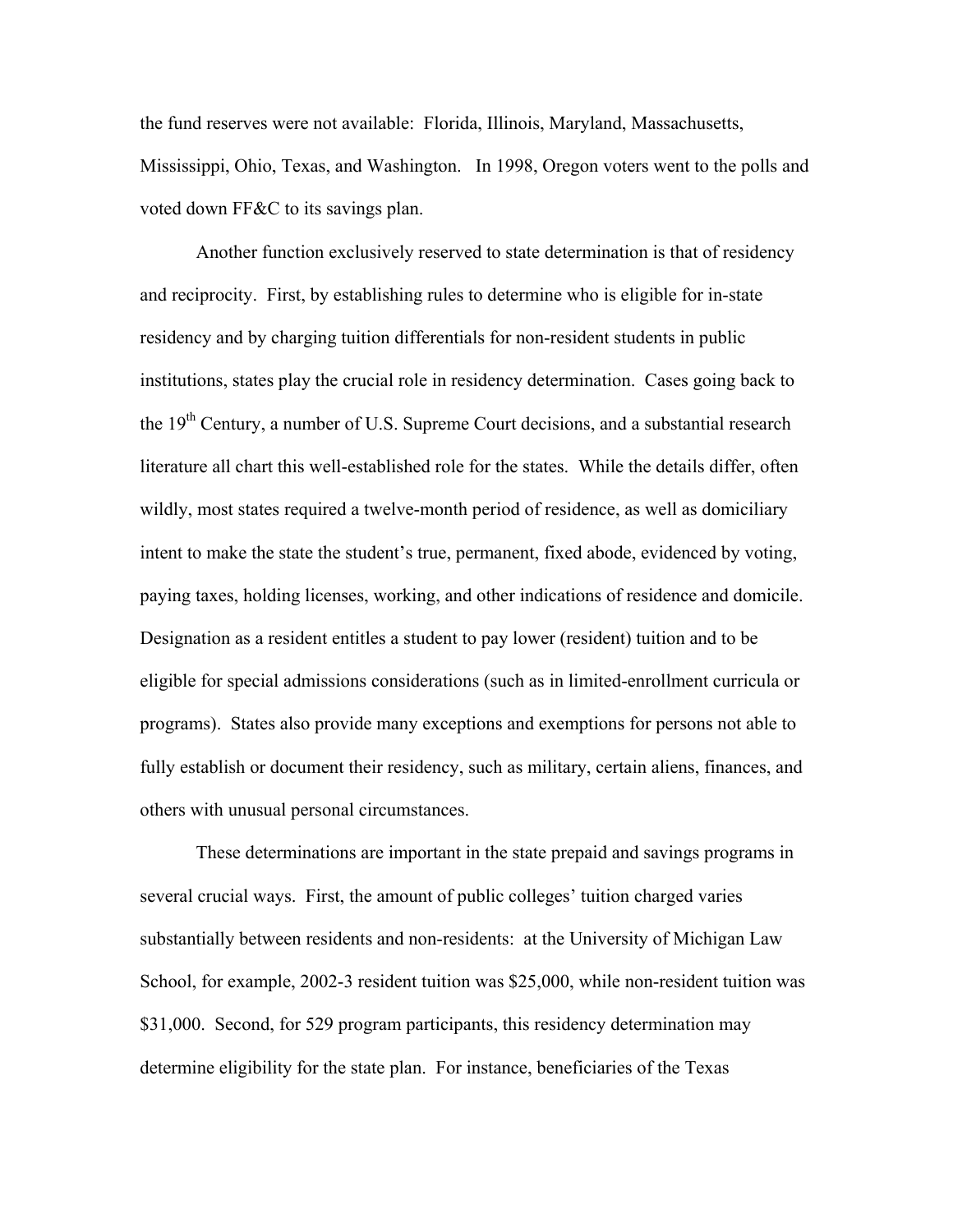Tomorrow Fund, the state's prepaid contract plan, must be

either Texas residents for at least 12 months preceding the late of the TTF application or even more unusually, the non-resident child of a purchaser who is a Texas resident. In addition, if a beneficiary moves from the state before she attends college and withdraws TTF funds, she may retain her classification as a resident, even though by Texas residency criteria, she would not be eligible to claim residency status. This is an enormous windfall, one near-unique to the Texas prepaid plan. In virtually every other state with a prepaid plan, students must be deemed residents at the time they enroll in a public college to be eligible for the lower tuition. I have served a faculty chair of the University of Houston's Residency Appeals Committee for seventeen years, where we hear dozens of appeals from unsuccessful non-resident claims each year, and this feature trumps all the usual criteria for establishing Texas state residency. A savvy Texas parent who purchases a TTF contract and who may plan on moving away from the state can, with modest sums, guarantee their child a resident student contract even should the beneficiary not be eligible for the lower tuition by virtue of the child's domicile in Texas. Given Texas' relatively high barriers to residence (for example, requiring that the applicant be "gainfully employed,"), this is an extraordinarily generous benefit. (Some border states award in-state benefits to foreign nationals in Canada or Mexico.)

 In truth, both savings and prepaid plans have become more portable, both within states and across states. For example, students in most states can use the 529 funds to attend public or private institutions into which they are accepted, with the dollar amounts pegged to an aggregate amount, either the mark of public college tuition (as in Ohio and Alabama) or an amount up to the estimated average costs of an undergraduate education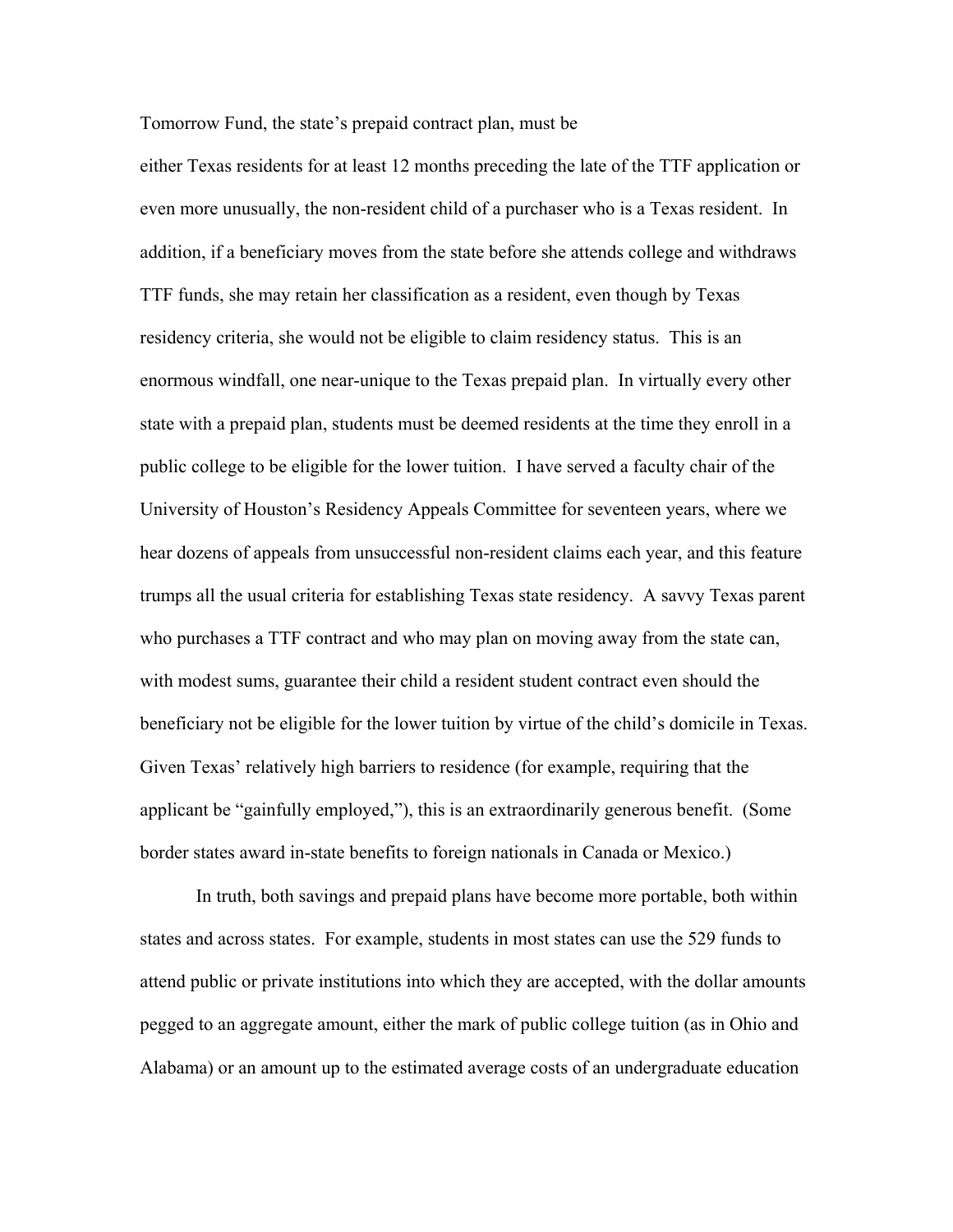in the state's private colleges (in Texas). In this fashion, the beneficiaries of state plans can apply to colleges in almost any other state.

 These developments have been for the good, as earlier plans had more geographical restrictions, which discouraged some potential purchaser parents who were unwilling to restrict their children's options to in-state public colleges, and therefore chose not to purchase 529 plans with such restrictions. As private institutions make plans to enact their own programs, this portability and mobility should increase, as private colleges do not differentiate tuition on a resident/non-resident basis. One could also expect additional developments that will lessen state residence barriers, as there will likely appear state exchanges, reciprocity, and inter-state consortia to allow regional compacts. Fully developed plans could even include reciprocal state tax deductions or exemptions where both states (the home state and receiver state) have state income taxes. Now that all states have college savings plans in operation, negotiating these reciprocal compact programs is the logical next step.

 Reviewing these state-level policy issues, an observer need not be Delphic to comment upon the general "privatizing" of this movement, in light of the development of private markets and financial institutions actually implementing many states' savings and even prepaid plans, the involvement of private and even proprietary institutions of higher education as recipients of students enrolled with 529 plan resources, and the relaxed residency requirements for purchase options that allow parents who live in nearly any state to buy contracts for beneficiaries who will want to attend colleges almost anywhere. I raised questions about the diminished "state-ness" of state savings and state prepaid tuition planes and forces at play that will likely lessen the states' roles in these state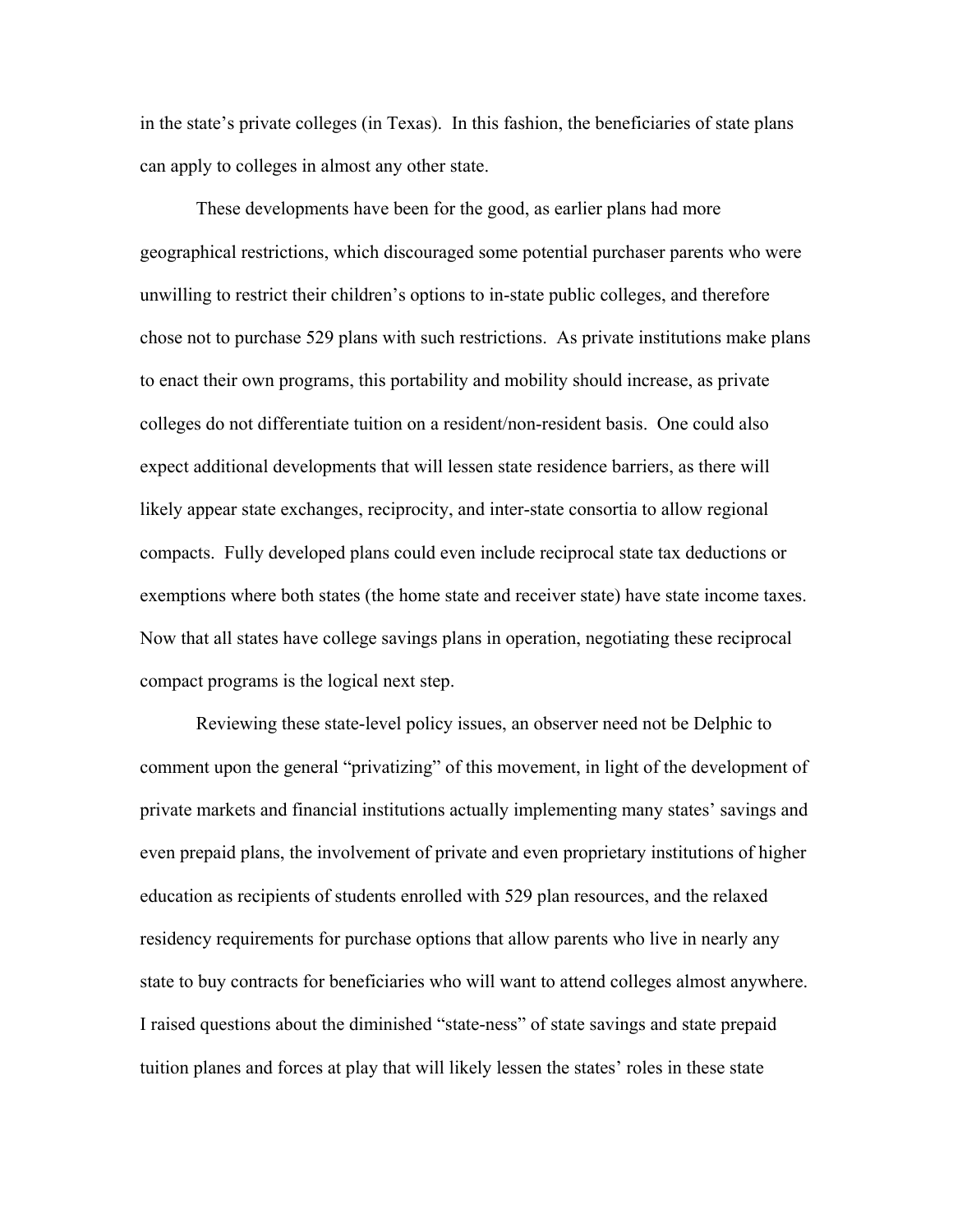programs. Additional forces include the success of private sector savings plans such as that of the College Savings Bank, the Section 529 eligibility of private institutions to establish individual or consortial savings plans, and similar devices (such as UPromise) that allow consumers to save college funds by retail purchasers that generate "frequent flier"-like points towards college tuition and other clever options such college tuition gift certificates and college gift registries, pledging programs that are likely to grow as parents seek ways to pay their children's future tuition bills. When they get married, buy them a China setting or two English literature courses.

 There can be no doubt that the private market incentives and public tax advantages have stimulated these state college savings and prepaid programs. In 2002, nearly \$20 billion had flowed into these investments, even in a depressed stock market. This development has been a public-private sector collaboration that has exceeded most observers' expectations, especially those who remember the tax problems of the early prepaid programs and the period before the 1997 federal law changed the landscape entirely.

 A number of policy issues remain unresolved, but they will likely be worked out as the plans expand and mature. These include issues of state and federal taxation: The interaction of state and federal tax issues, such as how parents and other purchasers can take advantage of the complex and overlapping 1997 Taxpayer Relief Act college provisions and those of the 2001 Economic Growth and Tax Relief Reconciliation Act of 2001, especially the complex education provisions of tax credits, tax deductions, and tax exclusions that are included in the Hope and Lifetime Learning Credits, deductions of educational expenses and student loan interest payments, Education IRA's, and Employer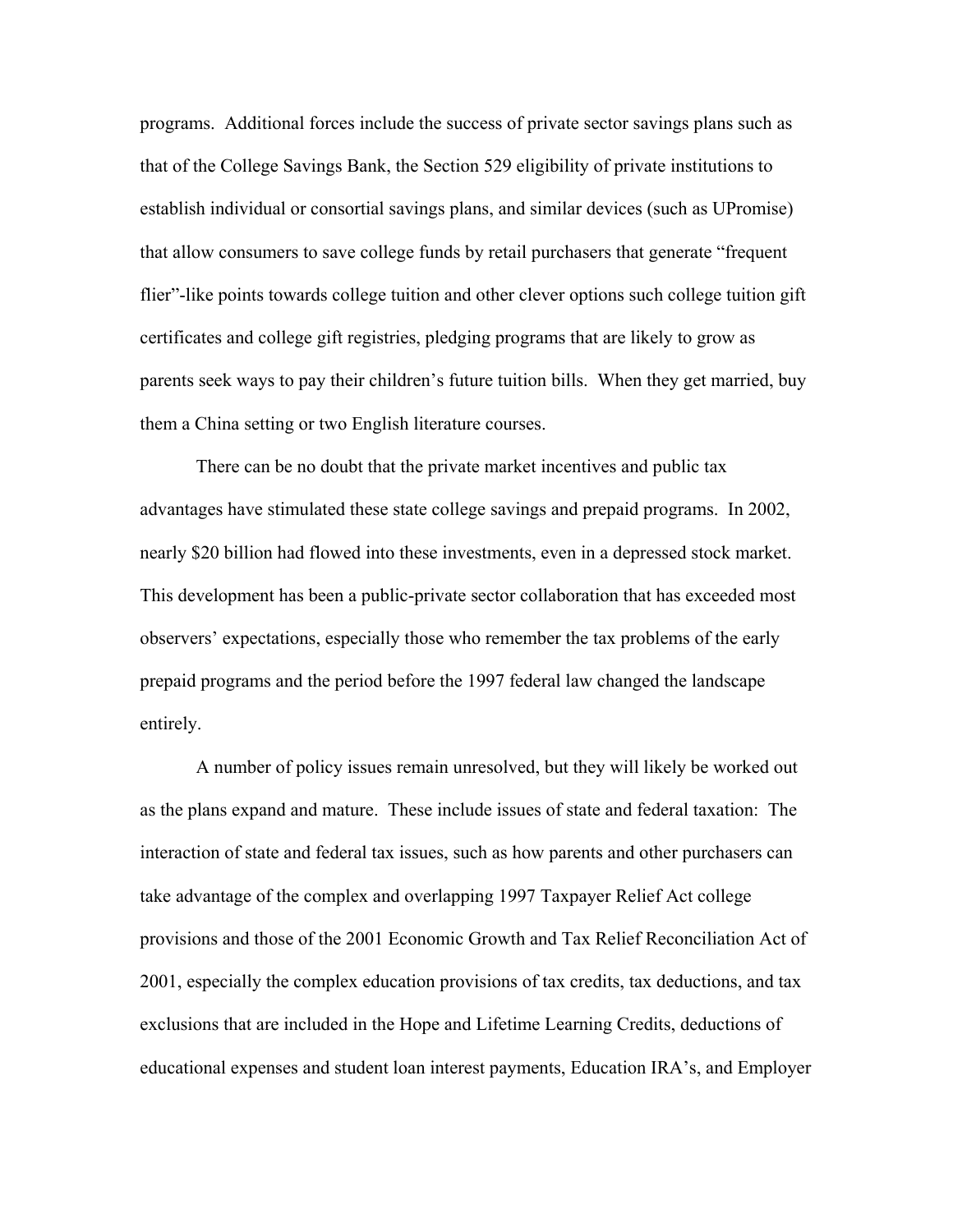– Provided Tuition Assistance provisions. These complicated and detailed provisions present the same system complexity that was seen as problematic in the Section 529 Qualified Tuition Plan provisions, only more so.

 Because of the different state-level income taxation issues at play in the fifty-plus jurisdictions, a variety of taxation issues have arisen, including state plans that penalize non-resident 529 purchasers (as in Illinois) and actually favor non-residents (as in New York). Some state plans excludes state tax on payouts, while others have no such exclusion, rendering comparability almost impossible, either for purchase price comparisons or actual use calculations. In some state plans, such as that in Virginia, due to the way state contracts are drafted, the state may lose money on resident beneficiaries but will likely come out ahead on all beneficiaries who attend colleges outside the state.

 As technical as these state tax issues appear, additional federal tax issues have also arisen, as yet unaddressed by the IRS or Congress. Some of these include how Medicaid "countable resources" count, 1099 tax reporting provisions, income averaging, how to treat 529 plans when the student receives a scholarship (the "scholarship penalty"), criteria for Qualified Higher Education expenses, "self-help" provisions, and issues involving saver's credits. Not all these issues affect a large number of contractpurchasers or beneficiaries, but two tax issues continue to vex all participants: interaction with financial aid programs and 529 sunset provisions.

 Even five years after the 1997 legislation that created 529 programs, it is unclear how prepaid or savings plans will affect the beneficiary's financial aid package. This entire process is extraordinarily complex, and turns on whether or not the student is a dependent, has siblings in college, has assets, or has parents with earned income. In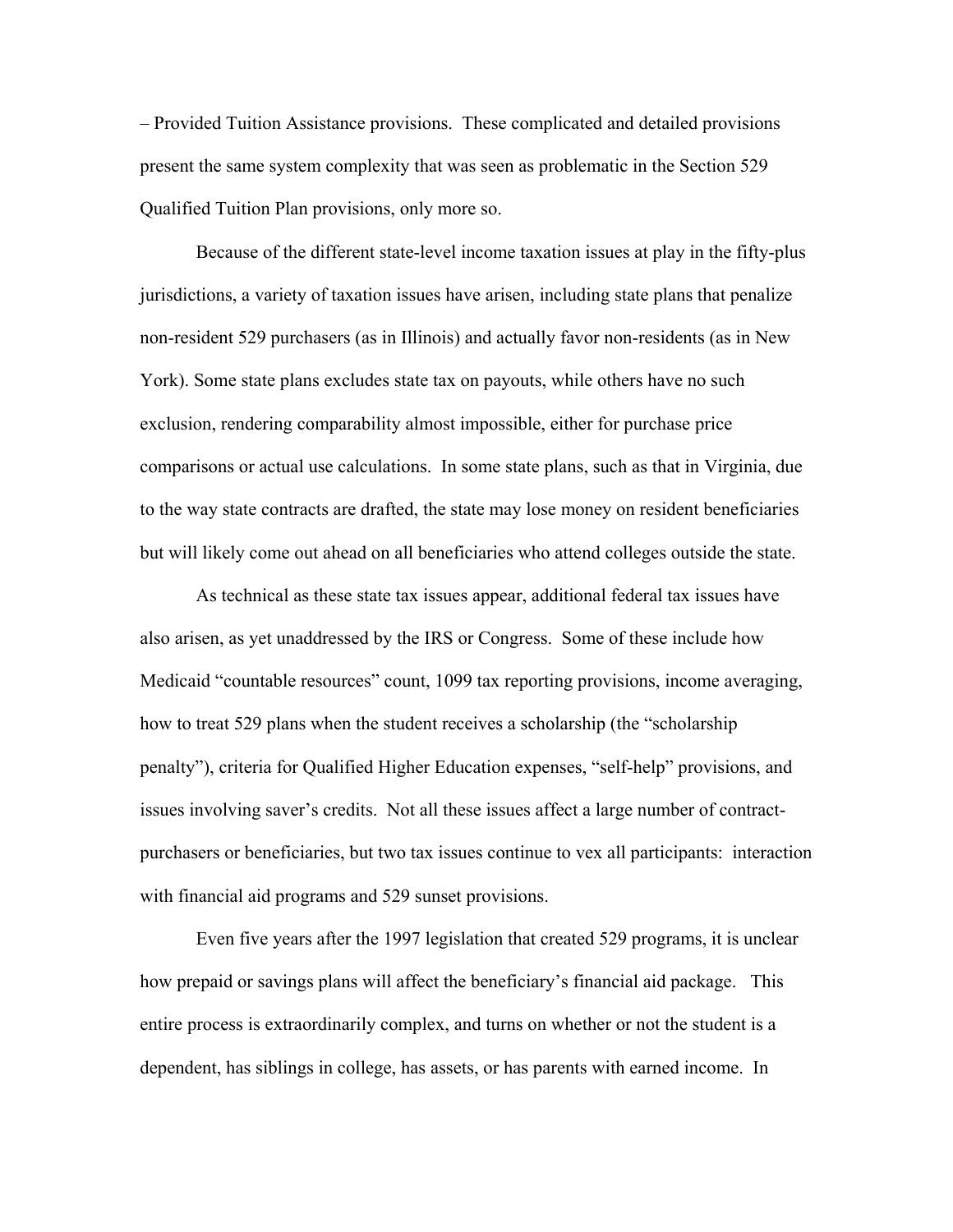traditional arrangements, parents are expected to pledge a certain percentage of their income and assets to their dependent children's college education; the calculations turn upon the parents' submitting a financial aid form, the Free Application for Federal Student Aid (FAFSA). If the child is under consideration for private colleges, the parents will also likely be required to complete and submit an "institutional methodology" form called the PROFILE, administered by the College Board's College Scholarship Service. This form, an extremely detailed review of assets, is used to dispense institutional aid.

 The FAFSA formula roughly measures the individual college's Cost-of-Attendance (COA), a composite of tuition, fees, and other expenses needed to enroll in that institution and live for the academic year. A given student's financial need would be calculated by subtracting the Expected Family Contribution (EFC) from the COA. Herein lies the crux of the problem: Are Section 529 plans counted in financial aid determinations (such as the EFC)? Well, yes and no. Federal law requires that prepaid tuition plans reduce the COA, meaning that in most instances, the assets of the contracts will reduce the "financial need" of a student. However, assets from Section 529 Savings plans do not count on the COA side, but shift to the EFC ledger for parents who hold the contracts, and are counted at a lowered rate; even better, if a grandparent owns the contract, it is as if it doesn't exist at all. In some instances, however, such as if the parents are relatively lower income (with an adjusted gross income of less than approximately \$50,000 in tax year 2001-2002), no 529 assets will be counted. This differential treatment is as confusing as it is meaningless -- to parents, putting money into a 529 plan should not turn on whether it is an asset, forcing their hand into a prepaid or savings plan on the basis of whether the child ends up in a public or private college,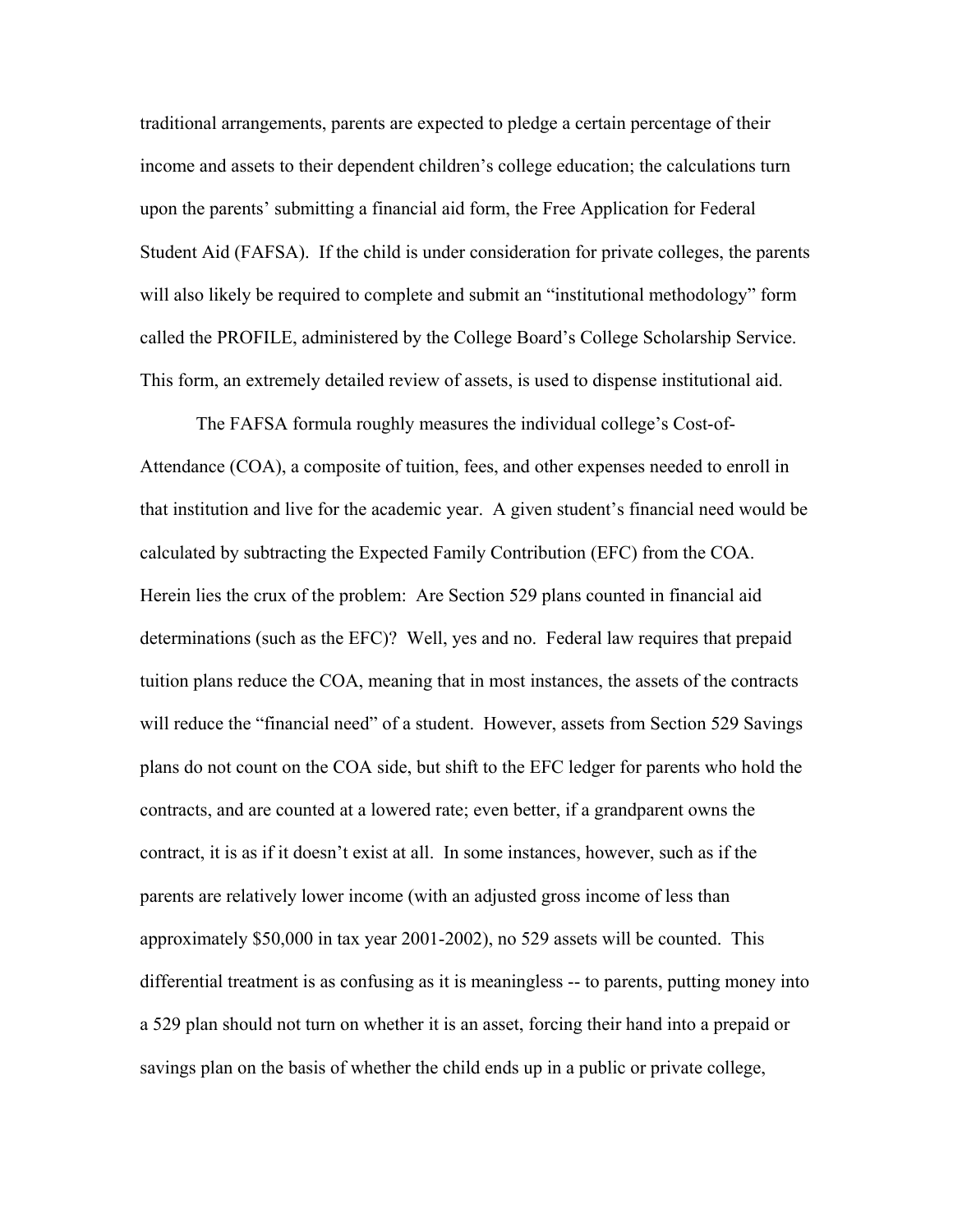whether it is the grandparents or parents who actually fund the plan, and whether or not they will, at some future date, be eligible for asset reduction due to the fine print. Again, this system complexity reduces public understanding and confuses choices.

 As daunting as this system complexity is, and as much uncertainty is build into the system, at least until Congress, the IRS, or the Department of Education acts authoritatively, the biggest threat to all state prepaid and savings plans is a simple one: All federal 529 legislation provisions of EGTRRA will sunset or expire on December 31, 2010 - - a point in time that will likely impact most 529 contracts in play now and until that time. Unless Congress acts to extend the 529 provisions (and those of Coverdell Accounts and other financial aid program), there is no guarantee that the favorable tax treatment of QTP's will continue. It is almost inconceivable that the Congress will not extend the sunset provisions, as it is certain that a great deal of political pressure will be brought to bear on them. However, until Congress does act, there will be this sword of Damocles hanging over 529 accounts and the fifty states.

 In all, it has been a remarkable five years since 529 plans were given their federal status, and the widespread developments have greatly strengthened through the comprehensive financial markets and investment firms that operate the plans and sell most of the contracts. Since late 2002, every state and DC have college savings plans, while a small (20) but growing number of states have established college prepaid programs, including twelve with the state's guaranteed full faith and credit.

 Despite the phenomenal growth and comprehensiveness of these state plans, a number of questions and policy concerns arise. In a variation of "every - cloud - has - a silver - lining thinking," however, I would argue that this movement, while salutary in its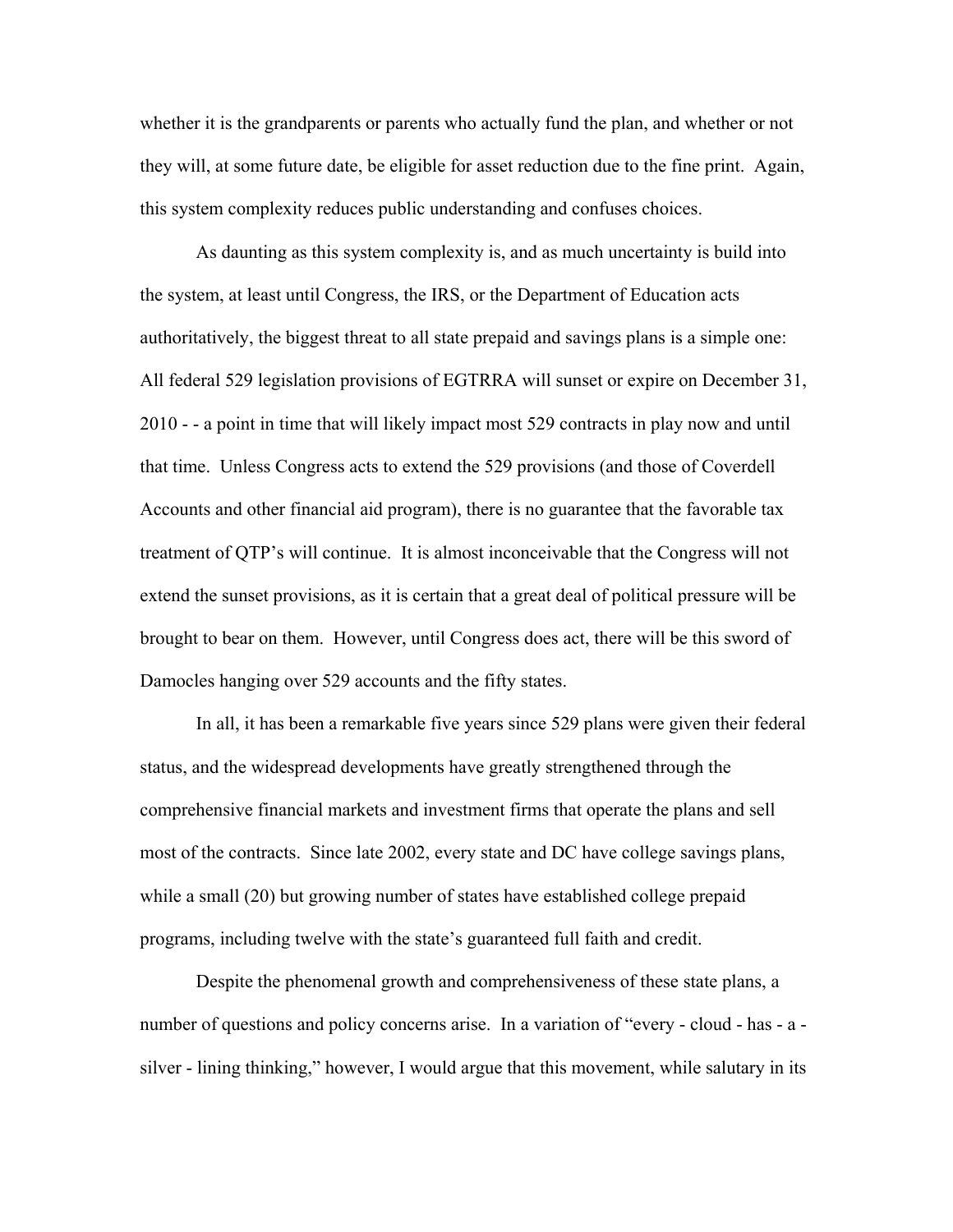overall stimulation of college going and initiation of parental planning and contribution to their children's college payment, has troubling seeds built into its system, ones that may not be evident for several years to come, and will certainly appear many watches from now. These concerns fall into three categories, which I label Equity Implications, Institutional Implications, and Legislative Implications.

### Implications for Equity

The bottom line for supporting CSP plans such as the Alabama Prepaid Affordable College Tuition (PACT) plan or the Texas Tomorrow Fund is that they provide an investment vehicle for parents (or grandparents or other "givers," like I would be to my nieces, nephews, and godchildren), one that guarantees a return on the investment sufficient to pay for a specific amount of tuition in years to come. By pooling the funds and gaining a certain market leverage, a well-run Fund can get a better return on the money than can you or I. Further, the Program can anticipate future tuition levels and predict with relative certainty how much has to be paid out at a certain time in the future. Thus, run properly, it almost cannot lose: the state takes in the money up front and pays out at the back end, and over time. Program costs are either included as a cost of doing business -- as part of the long term "float" -- or by a premium (for example, a set or sliding percentage fee). Unless bond markets go haywire or something cataclysmic occurs (a la the Mexican Bolsa or Orange County), program actuaries can predict the cash flow, program participation ratios, and other technical details. Texans have participated in record numbers, far surpassing the first year experience in Florida, the country's premier program, run with excellent management, low cost colleges, and almost 750,000 contracts to date. Of course, poor market performance, at least over the short haul, has hurt virtually all stock investments.

But it is very likely to be wealthy and upper-middle class Texans who profit from this venture. The equity issue is not far-fetched, but both intuitive and evident from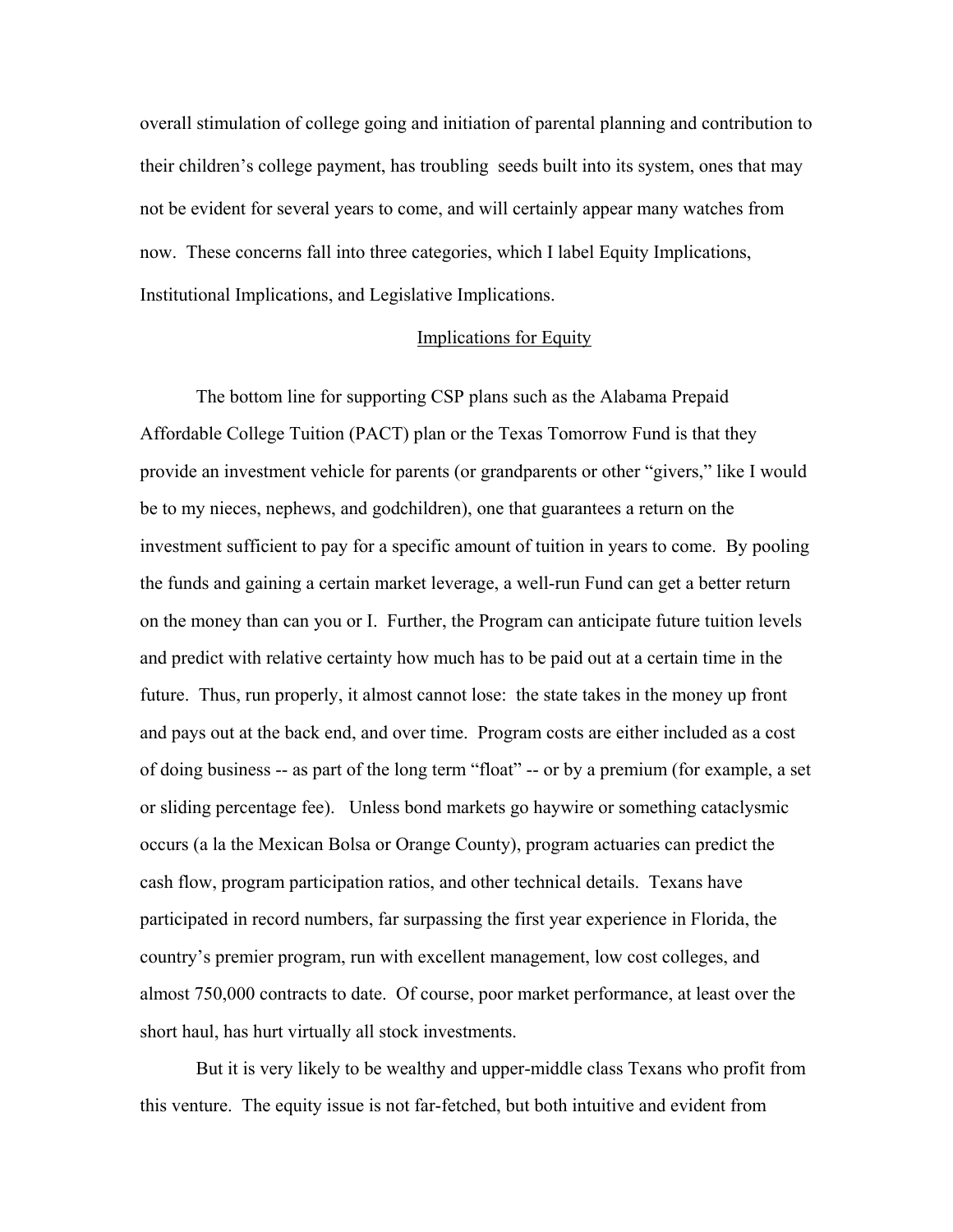programs in other states. Take Michigan, which sold its first contract in 1988. In 1990, Professor and law dean Jeffrey Lehman published an influential article in the Michigan Law Review, "Social Irresponsibility, Actuarial Assumptions, and Wealth Redistribution: Lessons About Public Policy from a Prepaid Tuition Program." In 1993, he followed with a careful study of the Michigan Education Trust's (MET's) decision to expand its subscriber base by offering a monthly payment option. In his earlier article, Lehman had charted the redistribution of state subsidy benefits upward to the mostadvantaged Michigan residents. In 1990, partially in reaction to this criticism, the MET board changed its way of selling contracts to allow purchasers to spread the payments over a set period of time -- on an installment plan. It was anticipated that this would permit families with lower incomes to participate, especially since the size of monthly payments is often more salient to low-income consumers than is the total obligation. (I am reminded here of my brother, a former car salesman in New Mexico and California, who marvels at how customers seem more concerned with their monthly payment rates than they are with the total price of the cars he sells.)

Lehman found that the availability of the monthly payment option reduced the "skewedness" of the original MET purchaser profile, but not by a substantial margin, and measurement discrepancies between the periods before and after the change made exact comparisons difficult. Even so, in 1990, the richest two-fifths of the Michigan population with children had purchased 61 percent of the MET monthly payment option contracts. More recent figures for Florida and Texas suggest that purchasers in these states also constitute their more advantaged citizens. When the purchaser profile is combined with the original state investment to start the program, it is a remarkable, and remarkably regressive redistribution of state resources to the wealthy.

Any subsidy or bailout of a CSP would come from that state's general revenues - requiring all to pay for the advantaged purchasers' continued advantage. Even in Michigan, where there was no legal full-faith-and-credit provision, the governor said the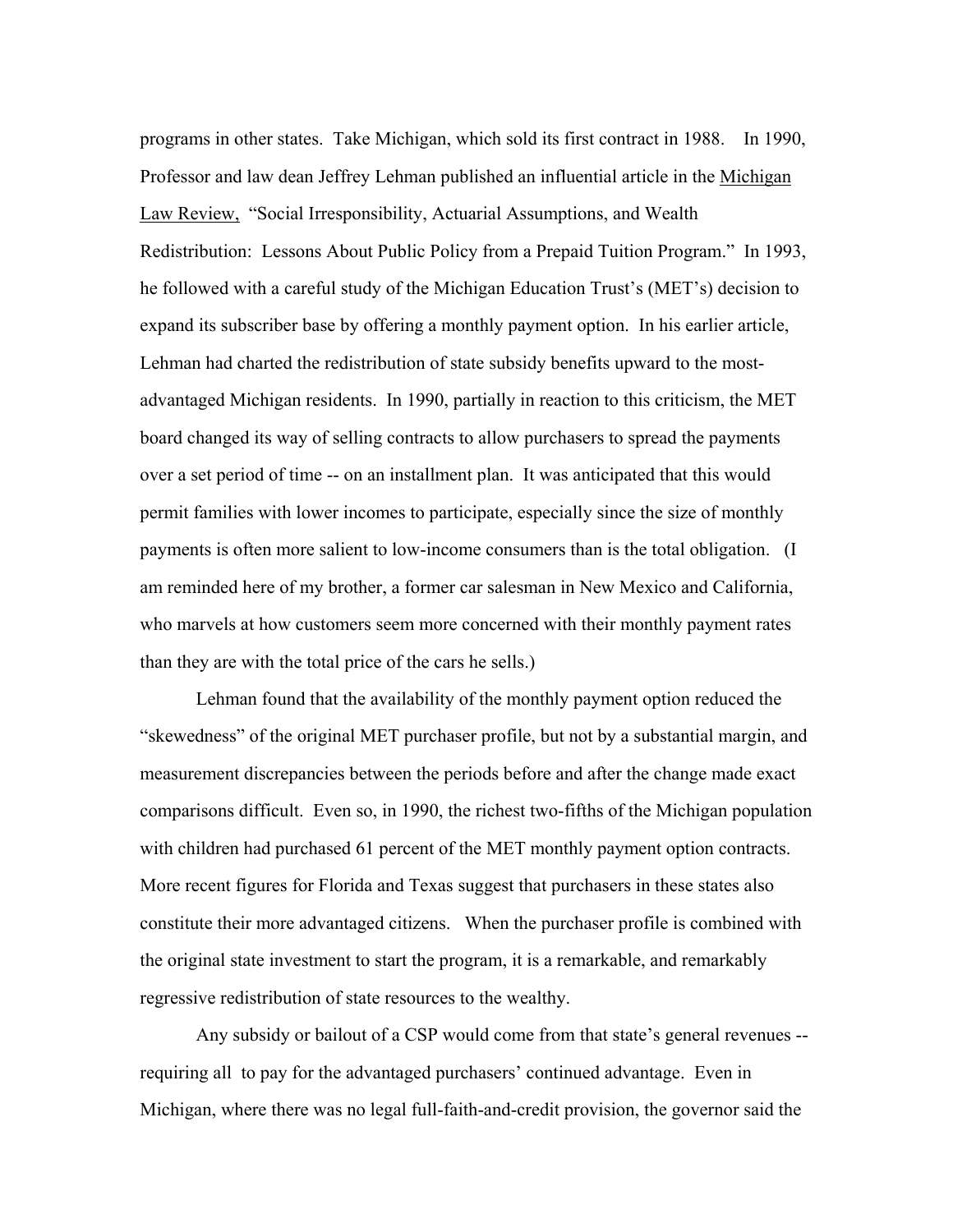state had a "moral full-faith-and-credit" obligation. A variant of this scenario happened in Ohio recently, where general state revenues of \$1 million were used to reduce the price of the state's tuition units. In the first year of the Texas operation, before the voters approved a Constitutional amendment to extend full-faith-and-credit to the state's CSP, the program underestimated costs by 10 percent. A shortfall has to be made up from somewhere, and now the state's citizens will foot this bill.

Paradoxically, the clear indication of state investment, willingness to use a state's full faith and credit, and incorporating general revenues into the program are signposts that the IRS (and judges) will look to in determining whether a CSP will be tax exempt. If all the program participants share proportionately in a loss (as in bad investments or a shortfall), that seems fair. I urge legislatures to constitute CSP's so that the State's taxpayers will contribute very few general fund dollars to either the startup or any bailout provisions. On equity grounds, it seems very unfair to tax those who cannot afford or who are unable to attend college, so that their more advantaged neighbors can do so more easily. I do not know where the fair tipping point is, but it may be some "borrowing against" the future and repayment to the state for out-of-pocket startup costs.

I know and respect the Biblical admonishment that we will always have the poor among us, but I do not believe they should have to ante up just so that wealthier parents can have an additional savings vehicle for their children to go to college and more easily consume the considerable state investment already in place. This is particularly true in a time when the federal government is in a pell-mell rush to create similar tax subsidies, which are decidedly regressive. At the least, states should not underprice their product, as occurred in Michigan. Why should any state's CSP purchasers receive a 20 percent discount? Indeed, I believe a surcharge for program fees is a better way to raise operating funds, and this has been the practice for the most recent startups.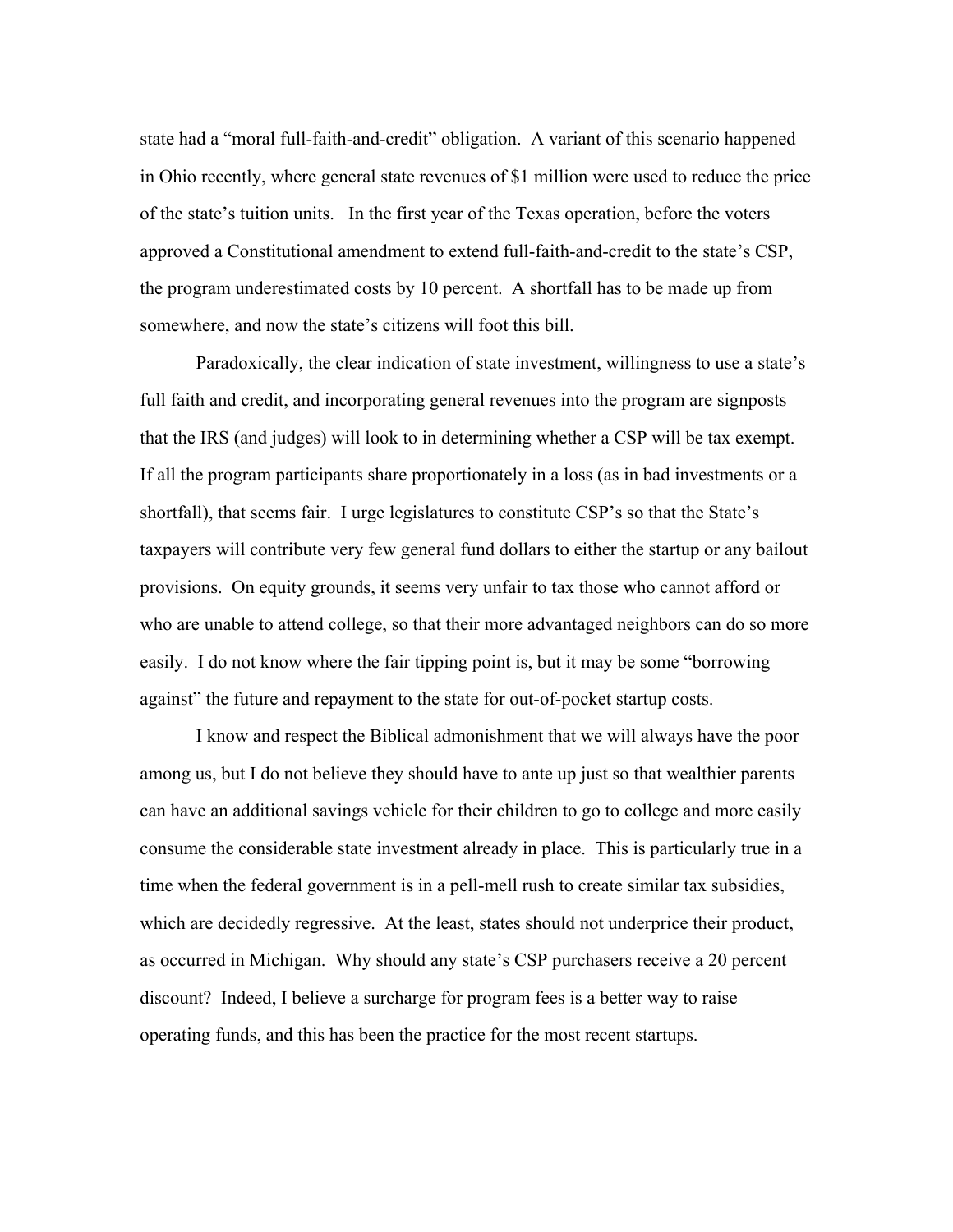#### Institutional Implications

I also fear that at some point institutional behavior will change, so that admissions might be predicated upon ability to pay. Let me project a plausible scenario, borrowing from Texas and Florida, whose demographics are similar. Florida's CSP has sold over 750,000 contracts, and soon will have over a million contracts in play, spread over approximately 25 years; this includes children just born all the way to college seniors consuming the paid-for benefits. If this were in Texas, and meant that 15,000 contracts were coming due each year, let us say that 2/3 of them actually wished to attend college in Texas; the others did not enroll or went out of state. This would mean 10,000 funded freshmen competing for spots in Texas institutions. Let us say 500-1000 wanted to attend Rice, Trinity, Baylor, and Southwestern, the elite private institutions in the State. This would leave 9,000-9,500 funded students applying to University of Texas, Texas A&M University, Texas Tech University, the University of Houston, and the state's other public and private 2 and 4 year colleges. The admissions pressure upon the University of Texas and Texas A&M University, already evident as they scale back to more manageable size, will be enormous.

Now say you are the President of University of Texas, considering two exactlyequally qualified students -- let's say Mexican Americans from the Valley. But one is fully funded and the other will require a combination of state, federal, and scarce institutional funding. Who are you going to admit? Mind you, the fact that one student is smart enough to be born into a family that saves for her college education is no reflection of her personal character; indeed, growing up successful in a family without financial resources has often been seen as a plus in admissions decisions.

And I do not exaggerate the admissions pressures: in a strictly enrollment-driven system such as we have in Texas, there is some slight current underutilization of higher education, some "excess capacity." But Texas Coordinating Board data conservatively predict that in a mere 12 years, there will be 155,000 more students clamoring for higher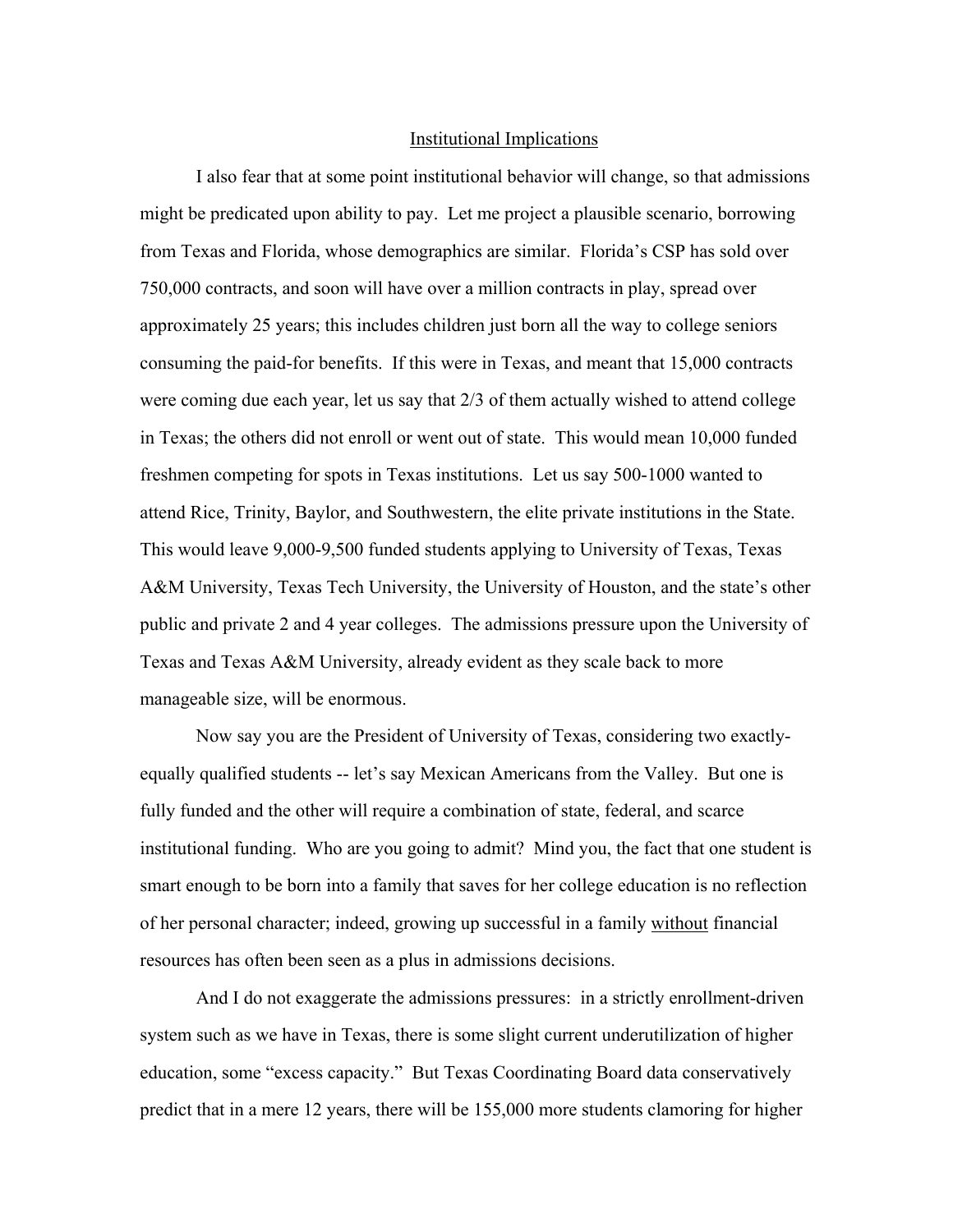education in Texas. If we get lucky and minority achievement increases, we could have 400,000 more students by 2010. (In 1999, Texas public universities alone enrolled over 400,000 students.) Let's say we split the difference: by 2015 we will have 290,000 more students than we do today. This is nine additional University of Houstons. Moreover, a college savings tuition plan will stimulate savings and likely stimulate college attendance. (And I would argue that any of the "Higher Education - Lite" proposals for televising distance learning will be inadequate to deal with this problem.) Even if the savings go to substantially the same students who would have enrolled without a Texas Tomorrow Fund, its existence is bound to increase -- in fact, it is designed to stimulate -- college going and college investment. That is, a successful plan will likely stimulate a greater need for college seats in Texas. You could do the same calculations for Florida, and see the pressures those 50,000 contracts each year will have on Florida International, the University of Florida, or Florida State. The seduction to activate the CSP electronic funds transfers will be very powerful, and the Florida institutions will ignore the pressure at their peril.

 Thus, I believe my admonitions about the merging of admissions and ability to pay are conservative and the pressures at the institutional level will prove to be irresistible. While no CSP guarantees admission, all will certainly guarantee higher expectations about admissibility on the part of purchaser parents, who are likely to become an angry cohort of taxpayers. No warning label or disclaimer about admissions standards will serve to placate this group.

### Legislative Implications

This leads to my third major concern, the legislative fallout from a successful CSP. After 10 years of a successful Texas Tomorrow Fund, widely advertised in English, Spanish, and Vietnamese, there will be a very large accumulated pool of money,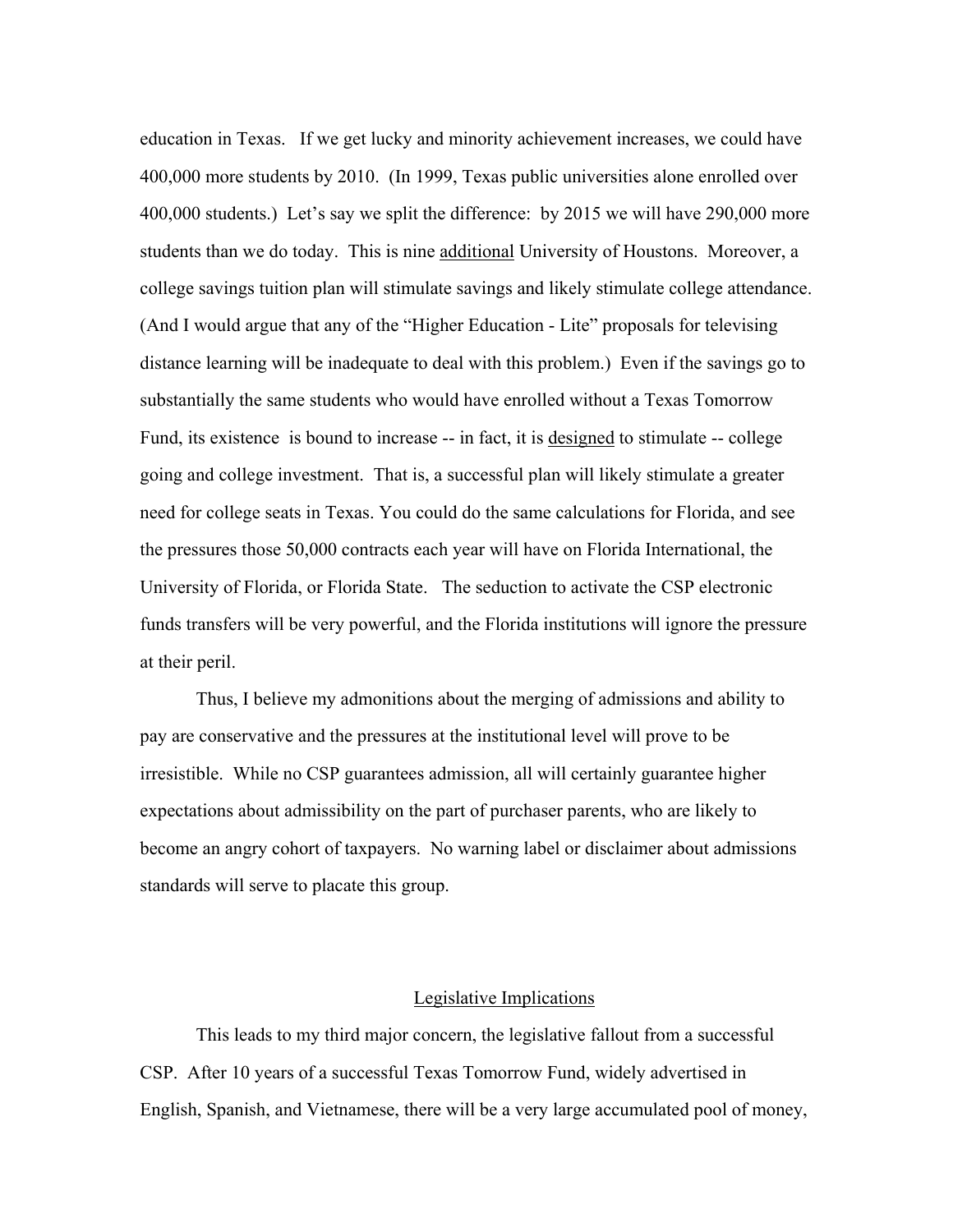completely dedicated to higher education. For example, in 1998 alone, Florida earned a pooled fund of almost \$500 million; even Michigan, with its originally - adverse tax ruling and a year of suspended sales for reorganization, sits on over \$500 million. Will the state legislatures continue to appropriate state general revenues for an enterprise that has so many potential guaranteed-paid applicants in the pipeline? In other words, will this program supplant state support rather than supplement appropriations? And just to make it interesting, what will happen if the answer is to free tuition levels to rise to "market levels"?

Again, I will use Texas as an example, but could use almost any other to make my point. The Fund, actuarially premised upon steady, predictable tuition rates, will find it difficult to stick with its careful figures -- which drive the plan's engine -- if tuition rates exceed investment rates. Any ratcheting effect here will doom the careful equilibrium necessary for balancing both ends of the equation. And again I ask, where will Texas get the funds to build the 9 new UH campus-equivalents in 15 years? State support for higher education in Texas has declined as a portion of overall expenses, and the state historically ranks low in per capita support of postsecondary education. The Texas Tomorrow Fund, instead of being a wonderful device for stimulating parental savings, could become an attractive nuisance -- either by dampening legislative support for general institutional appropriations or as a large, unintended ratchet to keep up tuition rates unrealistically low. As I noted earlier, Texas undershot its costs in Year One, by nearly fifty percent, leaving the shortfall to be amortized across all latecomers.

As a corollary concern, fees, also guaranteed by the CSP, have virtually no control. A cynic might observe that the Texas Legislature has enacted a silent fee system to guise its political unwillingness to take the heat for raising tuition rates. One good thing to come from this legislation may be a more open consideration of fees, tuition, fees, and residency structures in the states. All of these details have real institutional consequences. Now there is in place a governmental counterweight to keep tuition levels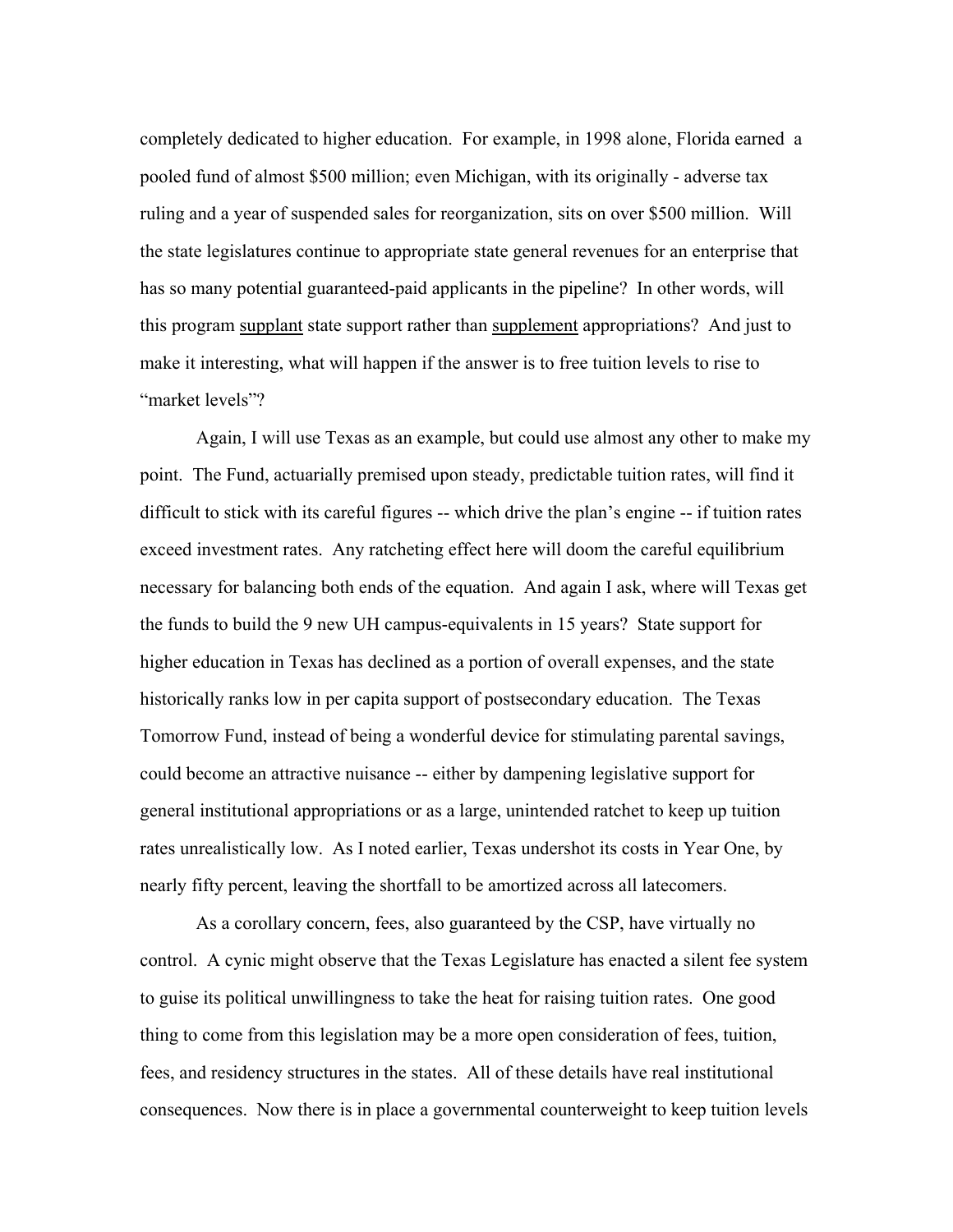low, even though they should probably rise in states such as Texas and Florida, who charge too little for their product. In Virginia, the year 2000 saw smaller actual dollar appropriations for public colleges than the 1999 levels. This does not even take inflation into account, or a stagnant federal economy that has led to state deficits and falling support for higher education.

Moreover, if legislators do the right thing and substantially increase public tuition, these plans may lose over the long run, or one year's class will subsidize the others. There is nothing inherently wrong with this, but several years of imbalance, a market correction, or a long bear market could certainly erode any plan reserves.

### Other Policy Concerns

 Section 529 plans pose all these concerns, and additional ones: parents might do better in their own investments than will these state-run programs, and so these savings plans will simply reallocate parents' overall savings, not actually stimulate new college savings. With the tax breaks now in place for the plans, it is unlikely that any amateur investors will do better, and many parents are risk-averse, so professional money managers may be the better investors. As of January, 2003, only a handful of states had both a prepaid tuition and a college savings plan, but the next several years will see growth of both plans in remaining states.

Another issue is what to do when a program ends, as happened in 1995 with the 8-year old Wyoming Advance Payment of Higher Education Costs Program, which closed due to poor participation rates. Because the state is obligated to honor all the contracts sold during the life of the program, the program may become the equivalent of a civil war widows fund -- one that has to function until the last participant dies or chooses not to enroll in college. Perhaps the program can be absorbed into a regional pact or neighboring state's plan. Washington State, for example, began a CSP in 1997, and it would likely help both states to combine their resources. As stock values have declined, other states have seriously considered pulling the plug on their programs.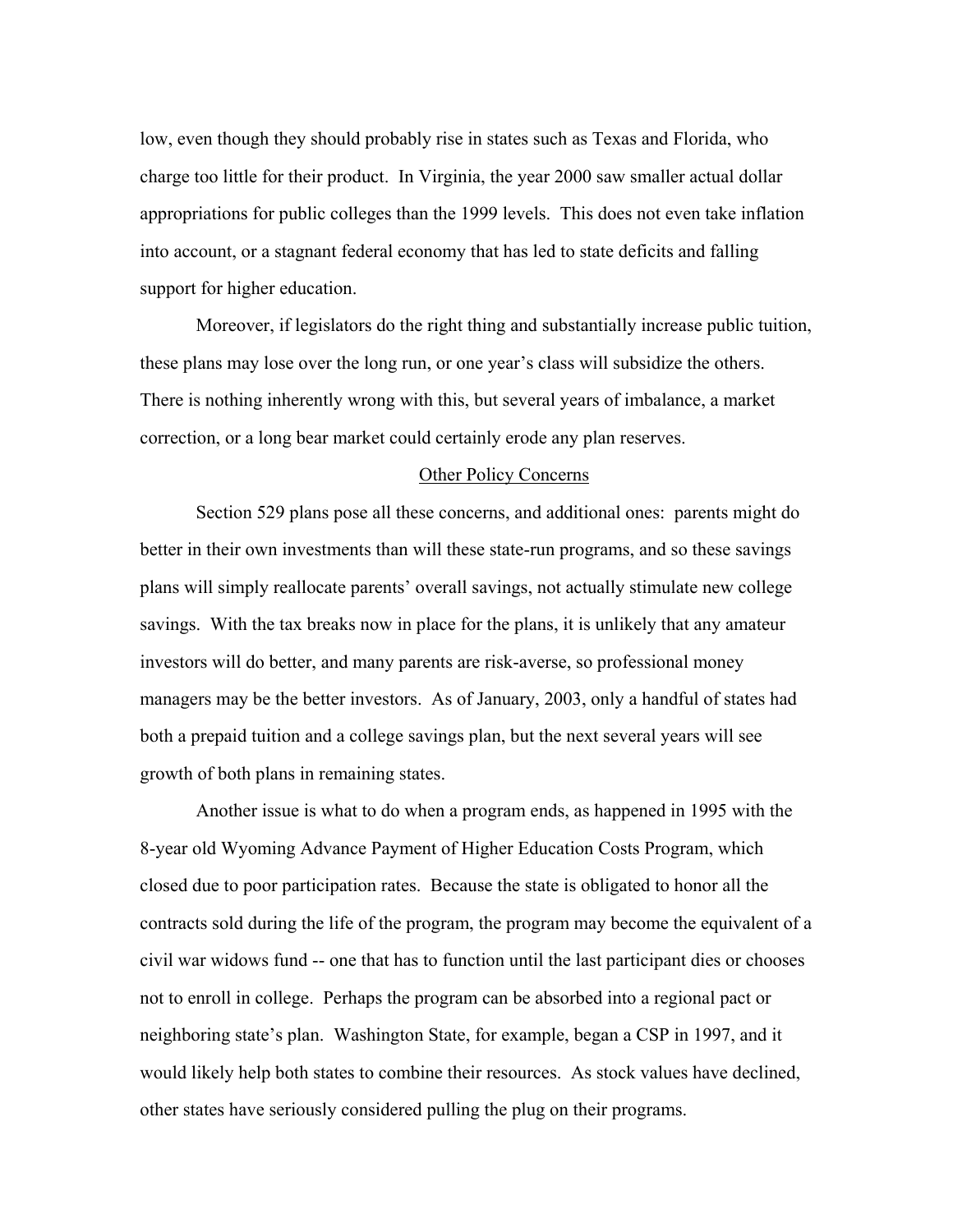### Conclusion, Research, & Evaluation Issues

My views on postsecondary prepaid tuition plans grow out of extensive research on the subject, familiarity with the national and state trends in this complex area, wide consultation with prepaid fund and trust fund officials, and discussions with a large number of legislators and treasurers in states with such funds or contemplating either program. My thinking on these programs has evolved to the point that I believe them to hold great promise but also to hold far-ranging implications -- a number of which have been unanticipated and which could undermine general public support for the programs.

Earlier, especially during the pendency of the complex litigation over the Michigan fund's tax status, I was concerned (like many observers) with the viability of the programs. However, this corner has been turned. It is almost unpatriotic to be against a program that assists parents in saving for their children's college educations. Rather, I now fear the programs' likelihood of "success."

For the reasons I have explained here, I want more information on the plans, and more evaluation. Most of the plans have shown little concern for evaluating their results or for conducting research on their portfolios. Success has been measured largely in the numbers of contracts or in how many dollars are invested in the plans. Surely, these cannot be the sole markers of success. Why no post mortems on the Wyoming experience, analyses of Michigan's resurgence, research on Texas' underestimation of first year costs? For these programs to be genuinely successful, they need to undertake critical, searching self-analysis. I conclude by offering a partial research agenda, one that would likely answer nagging equity concerns, institutional implications, and legislative questions.

First, this is a field where there has been strangely little introspection. Each state needs to undertake evaluation plans on a regular, even annual basis, both to see the results of their targeted information and to plan for future products and services. Once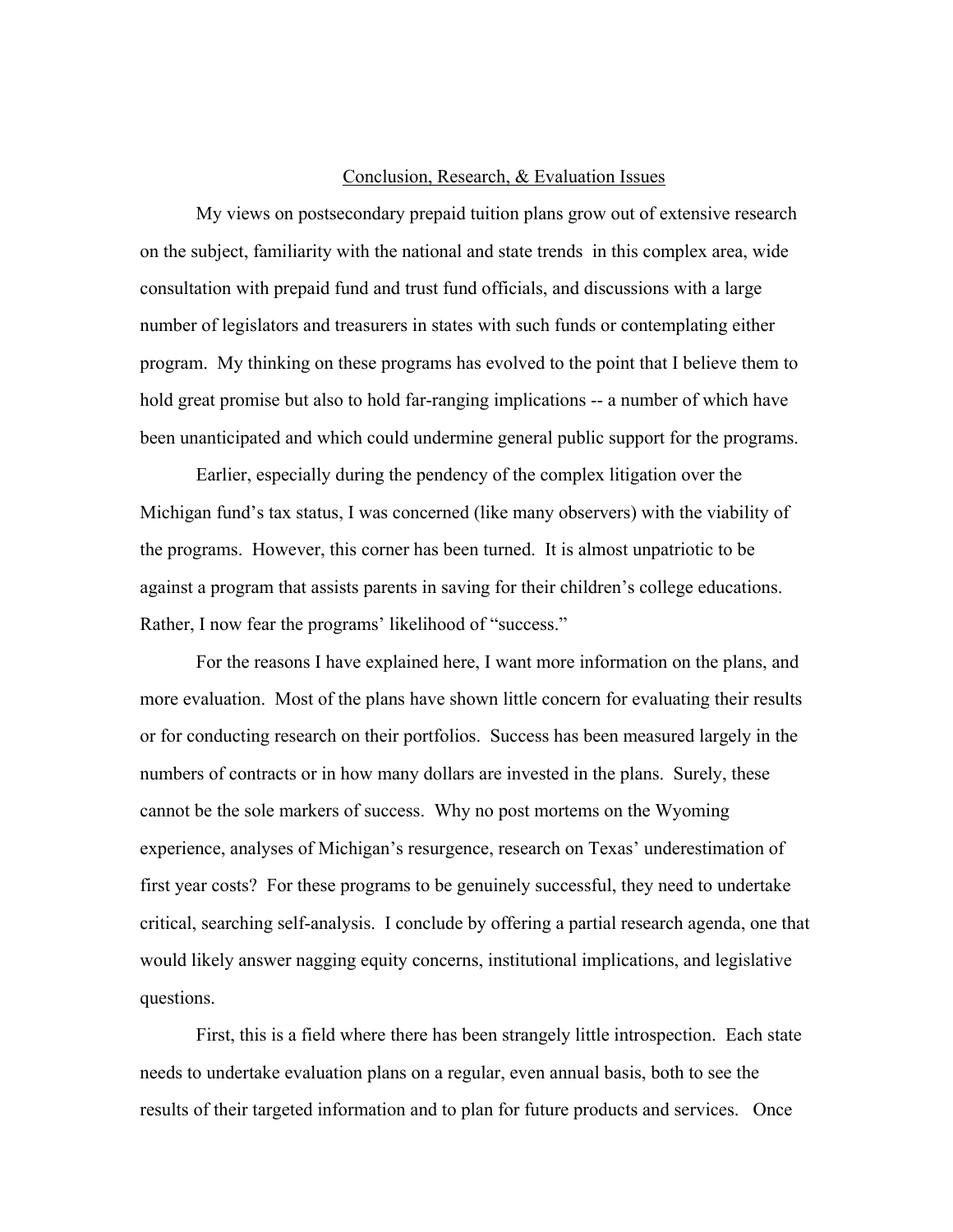they have established a baseline data set, they can model simulations, test innovations, and experiment. The availability of these data would be an important first step.

Second, more sophisticated research, such as the zipcode analysis of MET contract purchasers, should be possible. Many other such initiatives would be possible if the data were made available to scholars and researchers seeking to understand financial aid policy. Program and legislative staff contemplating legislation would find data extremely useful in proposing legislation or regulations, as would public policy analysts generally.

Finally, the more the public, especially parents, understand these programs, the more likely their constituent support. People recognize that the finance mechanisms for college are changing, as they are in private markets, generally, and building public support is essential for such plans, especially with the complex and confusing options. Analyzing Wyoming's underparticipation or Michigan's problems or Florida's possible overparticipation can lead to policy changes and program improvement. One thing is clear: these programs have become popular because they address an important social issue. Staying ahead of this curve is an important byproduct of these plans, one that may enable them to gain the longterm support and confidence they will require.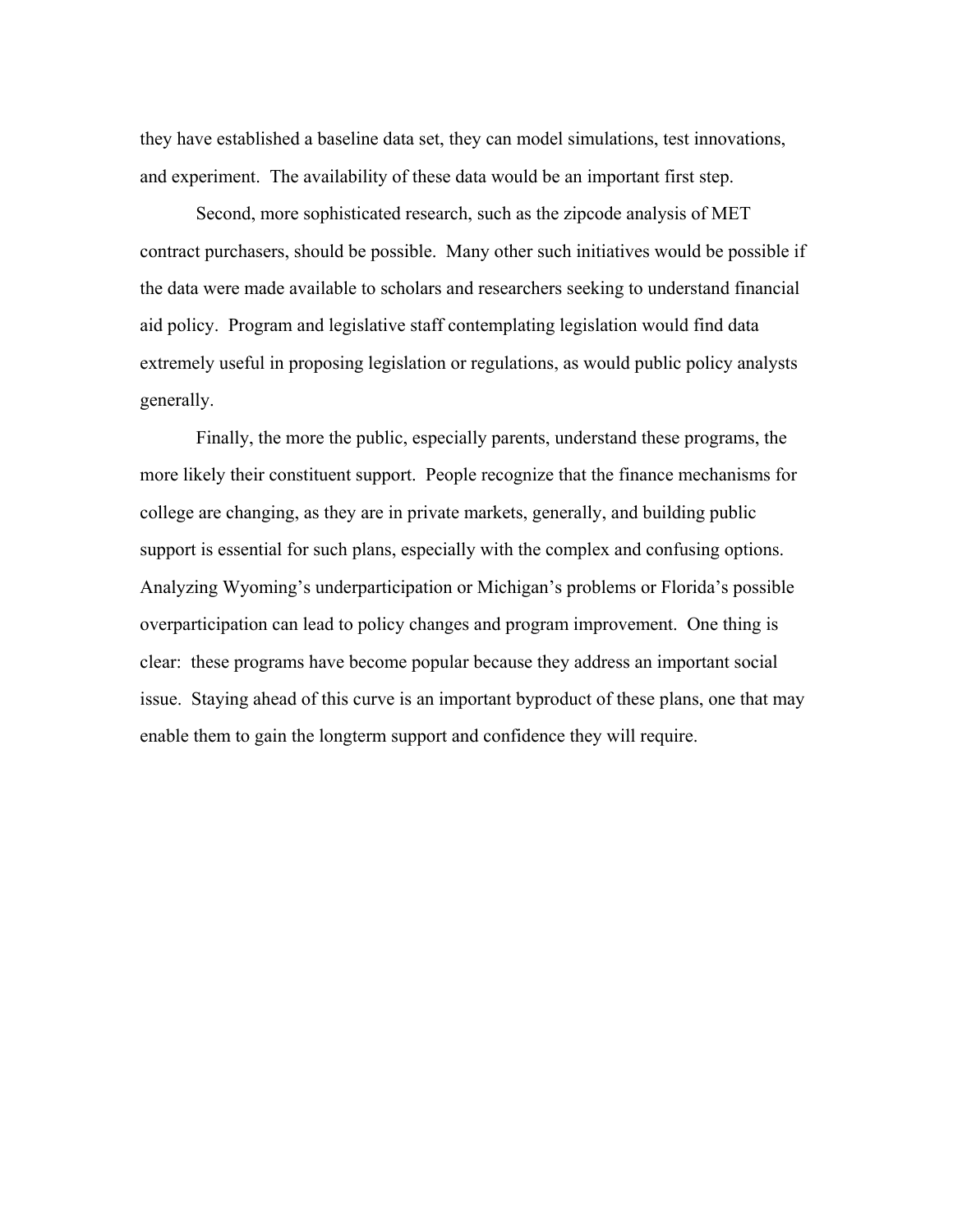## **References**

- Texas Coordinating Board Report, 1998, Enrollment Growth Projected, p. 4 (October 1998 -March 1999).
- Hurley, Joseph. THE BEST WAY TO SAVE FOR COLLEGE (Rochester, NY: Bonacom Publishers, 2002).
- Lehman, Jeffrey, Social Irresponsibility, Actuarial Assumptions, and Wealth Redistribution: Lessons About Public Policy from a Prepaid Tuition Program, 88 Michigan Law Review (1990): 1035.
- Lehman, Jeffrey, The Distribution of Benefits from Prepaid Tuition Programs: New Empirical Evidence About the Effects of Program Design on Participant Demographics, in Michael A. Olivas, ed. PREPAID COLLEGE TUITION PLANS: PROMISE AND PROBLEMS (NY: College Board, 1993), pp. 28-44.
- Olivas, Michael A., The Importance of Being Earnest: Financial Aid and Student Self-Reports, 25 Research in Higher Education, No. 3 (1986), pp. 245-252.
- Olivas, Michael A., ed. PREPAID COLLEGE TUITION PLANS: PROMISE AND PROBLEMS (NY: College Board, 1993).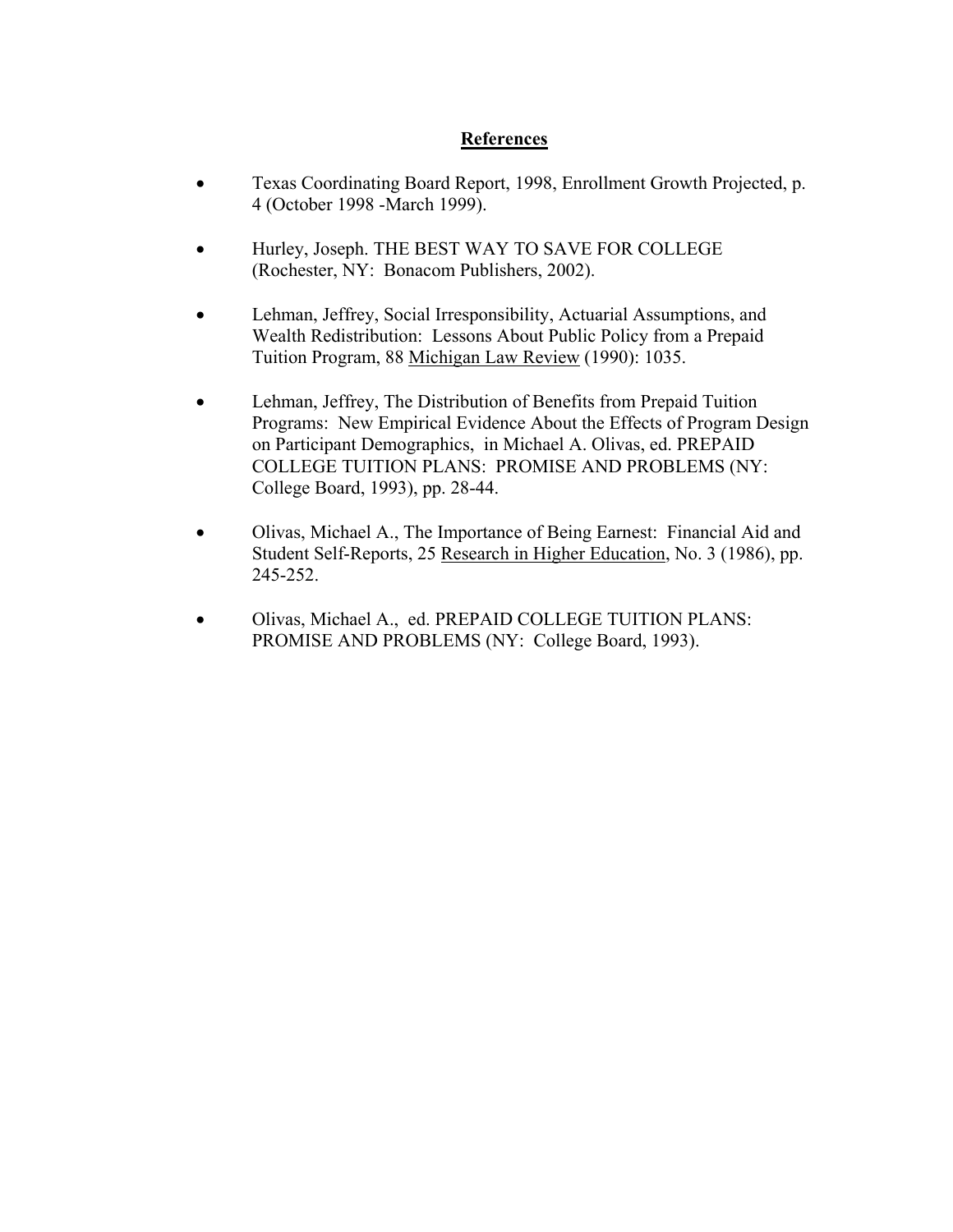### Partial Bibliography

Kimelman, John, "Investing A Rush to Safety on College Savings," NYTimes, December 1, 2002, p. 7

Ambrose, Eileen, "Prepaid tuition takes a leap toward costly; Maryland official says state's boosts are in line with increases elsewhere," The Baltimore Sun, November 24, 2002, p. 1C.

Baker, Chris, "States Increases Prepaid College Tuition Plans to Offset Weak Economy," The Washington Post, December 3, 2002.

Sanko, John J., "State's Prepaid College Fund Could Come Up Short; With Tuitions Rising, Returns Down, Program Gives Investors An Out," Rocky Mountain News, November 22, 2002, p. 13B.

Kurdi, Habeab, "Colorado Prepaid Tuition Plan at Risk Families Must Decide Whether or Not to Stay With Risky Investment," The Daily Texan, December 4, 2002.

"Florida's Prepaid College Plan Could Be Scaled Back or Abandoned," The Orlando Sentinel, December 4, 2002.

Sidoti, Liz, "Downturn Threatens Prepaid-Tuition Plans; Florida's Investments Are Solid, Avoiding The Woes of Other States, Officials Said," The Associated Press.

"Pennsylvania College Savings Plan is Unduly Expensive,"Intelligencer Journal Lancaster, PA," September 9, 2002.

Twiddy, David, "Florida Residents Get New Way to Save for College Education," Tallahassee Democrat, November 18, 2002.

Cooper, Porus, P., "Billions flow into 529 accounts, as returns flunk math for college," The Philadelphia Inquirer, November 3, 2002, p, E01.

Kristof, Kathy M., "Personal Finance Saving for College Is Made Easier with Tax Breaks State-sponsored 529 plans are Gaining in Popularity, but Choosing Among Various Offerings Can Be Daunting." Los Angeles Times, December 8, 2002, p. C-3.

"Many 529 College Savings Plans add More Low-Risk Options," USA Today, October 15, 2002.

Stashenko, Joel, "Neither candidate is highlighting their joint college savings venture," Associated Press Newswires, October 10, 2002.

Buggs, Shannon, "Texas Offers New College Savings Plans," Houston Chronicle, November 4, 2002.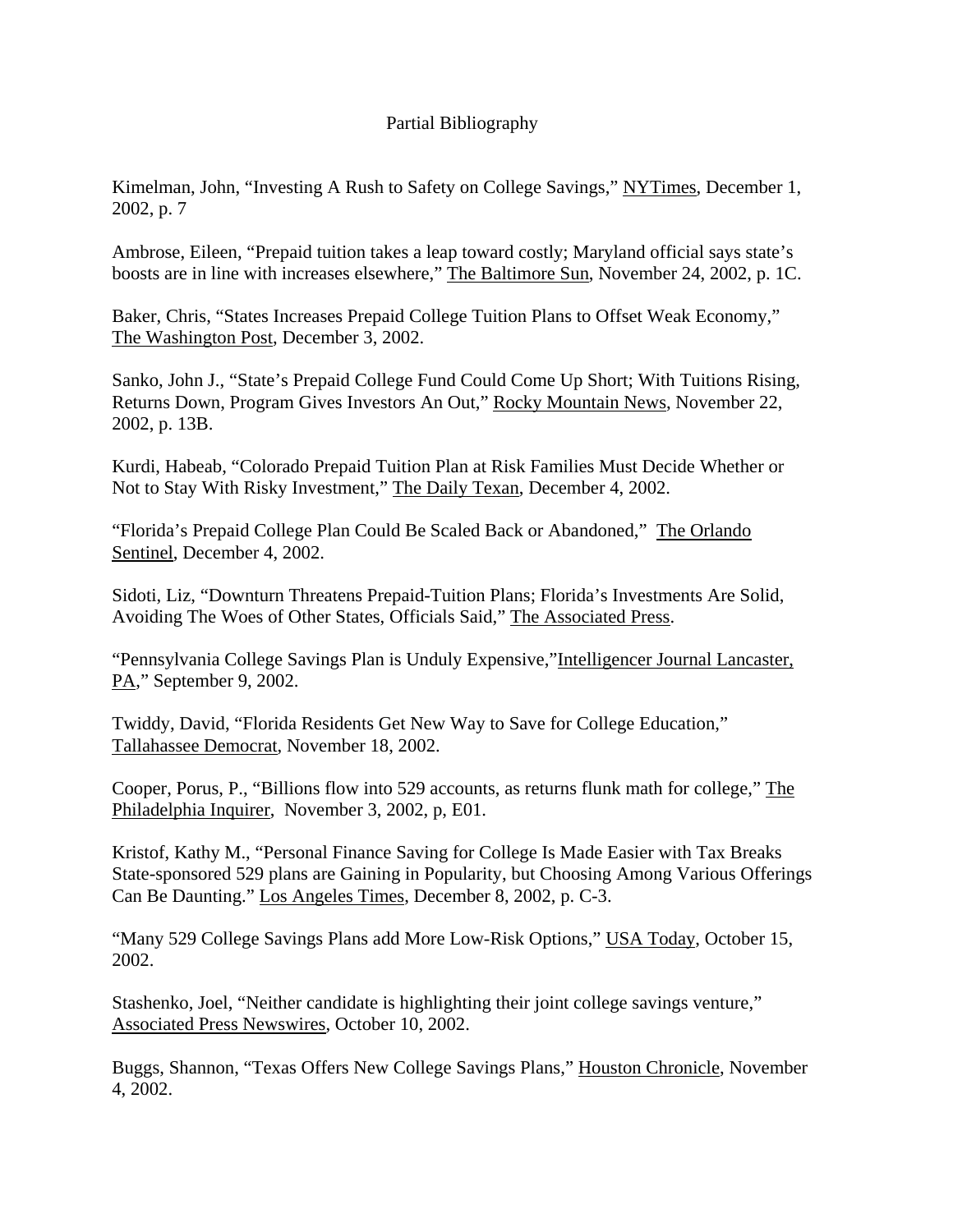Hurley, Joe, "529-E-ditorial 02-8: Whither individual funds , [www.savingforcollege.com](http://www.savingforcollege.com/), October 2, 2002.

Frankie, Chris, "Saving for College Not as Simple as 5-2-9," Mutual Fund Market News, December 9, 2002.

Hurley, Joe, "529 E-ditorial 02-1: Taking the S out of QSTP," [www.savingforcollege.com,](http://www.savingforcollege.com/) February 5, 2001.

Hill, Miriam, "Pennsylvania's Pledge to Back College-Tuition Plan Is Not a Guarantee." The Philadelphia Inquirer, November 3, 2002.

Curtin, Dave, "College Tuition Program Faces Crisis Without State Bailout, Fund Will Bar New Members, Put Limit on Benefits, Denver Post, November 27, 2002.

Hurley, Joe, "529 E-ditorial 01-08: Don't Fence Me Out – Part II," [www.savingforcollege.com](http://www.savingforcollege.com/) August 31, 2001.

Hurley, Joe, "529 E-ditorial 01-1: The 2001 Growth Projection," [www.savingforcollege.com](http://www.savingforcollege.com/) January 30, 2001.

Boldt, Megan, "Universities Offering Additional Tuition Breaks To Out-of State Students," Associated Press Newswires, September 8, 2002.

Hurley, Joe, "529 E-ditorial 02-4: Aloha 529," [www.savingforcollege.com](http://www.savingforcollege.com/), May 3, 2002.

Hurley, Joe, "529 E-ditorial 02-3: The 2002 Growth Projection," [www.savingforcollege.com,](http://www.savingforcollege.com/) April 3, 2002.

Hurley, Joe, "529 E-ditorial 02-2: The State of Your State," [www.savingforcollege.com](http://www.savingforcollege.com/) March 13, 2001.

Hurley, Joe, "529 E-ditorial 01-5: All I Can Say Is Wow!," [www.savingforcollege.com](http://www.savingforcollege.com/), May 30, 2001.

Hurley, Joe, "529 E-ditorial 01-7: Day Trading With My Coverdell ESA," [www.savingforcollege.com,](http://www.savingforcollege.com/) July 31, 2001.

Hurley, Joe, "529 E-ditorial 01-9: Say Good-bye to the Stupid Rules," [www.savingforcollege.com,](http://www.savingforcollege.com/) September 18, 2001

Hurley, Joe, "529 E-ditorial No. 3: So Says the 529 Guru," [www.savingforcollege.com](http://www.savingforcollege.com/), November 2002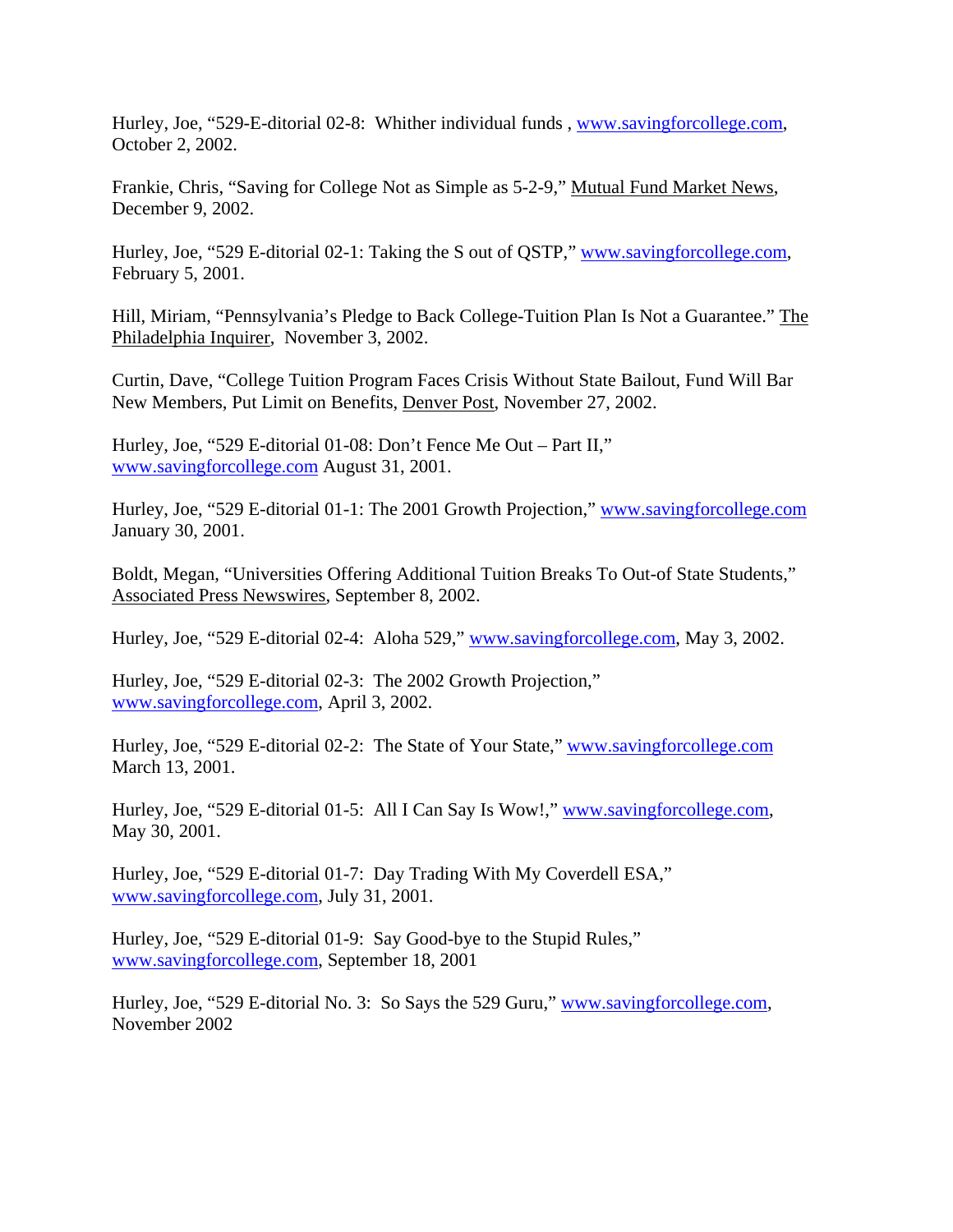Hurley, Joe, "The Hurley Report Vol. 4 Is. 6, [www.savingforcollege.com,](http://www.savingforcollege.com/) December 2002.

Blum, Justin, "Prepaid Tuition To Rise; Va. Budget Forces 25 Percent Increase," The Washington Post, December 1, 2002, p. C01.

Morris, Virginia B., "Guide to 529 Plans," www.lightbulbpress.com

Russell, Jenna, "Colleges Find Excessive Push for Children's Admission," The Boston Globe, November 20, 2002.

Hockstader, Lee, "Texas Colleges' Diversity Plan May Be New Model," The Washington Post, November 4, 2002, p. A01

"Research Universities vie For \$30 Million in Lottery Money," Associated Press Newswires, December 6, 2002.

Carlson, Allan, " The Anti-Dowry A Complaint About Our Student Loan System," Weekly Standard, December 16, 2002.

"More Financial Services From US Colleges," Retail Banker International, November 20, 2002, p. 7

Hurley, Joe, 529 E-ditorial 01-10: "Finally, an excuse to Drop Chemistry Class," [www.savingforcollege.com,](http://www.savingforcollege.com/) October 15, 2001

Hurley, Joe, "529 E-ditorial 01-4: 529 and Medicaid, [www.savingforcollege.com](http://www.savingforcollege.com/), May 18, 2001.

Hurley, Joe., 529 E-ditorial 01-2: "The Excedrin IRA," www.savingforcollege.com, March 14, 2001.

Hurley, Joe., "529 E-ditorial 02-9: Making the Right Year-End Moves," [www.savingforcollege.com](http://www.savingforcollege.com/) November 20, 2002.

Hurley, Joe., "529 E-ditorial No. 2: The 529 Guru," www.savingforcollege.com, October 22, 2002.

Hurley, Joe., "529 E-ditorial 02-7: The Sun Will Rise Again," [www.savingforcollege.com](http://www.savingforcollege.com/), September 17, 2002.

Hurley, Joe., "529 E-ditorial: So Says The Guru- No. 4," [www.savingforcollege.com](http://www.savingforcollege.com/), December 2002.

Hicks, Travis, "House Fails to Extend Education Tax Breaks," Educational Daily, September 6, 2002, p 3.